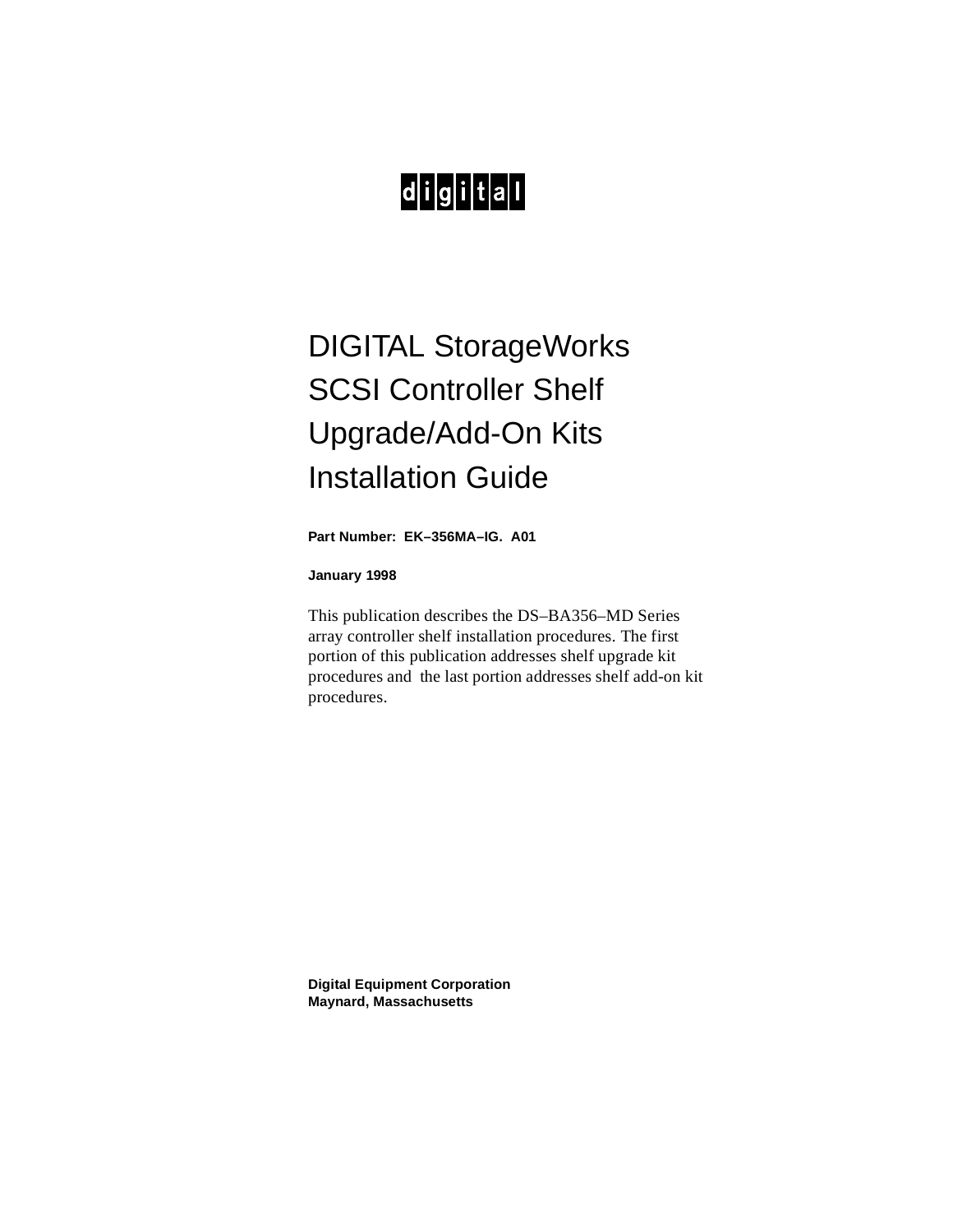#### **January 1998**

Digital Equipment Corporation makes no representations that the use of its products in the manner described in this publication will not infringe upon existing or future patent rights, nor do the descriptions contained in this publication imply the granting of licenses to make, use, or sell equipment or software in accordance with the description.

Possession, use, or copying of the software described in this publication is authorized only pursuant to a valid written license from DIGITAL or an authorized sublicensor.

© Digital Equipment Corporation 1998. All rights reserved.

**Note**

This equipment generates, uses, and may emit radio frequency energy. The equipment has been type tested and found to comply with the limits for a Class A digital device pursuant to Part 15 of the FCC rules, which are designed to provide reasonable protection against such radio frequency interference. Operation of this equipment in a residential area may cause interference, in which case, the user, at his own expense, will be required to take whatever measures may be required to correct the interference.

Any changes or modifications made to this equipment may void the users's authority to operate this equipment.

This equipment generates, uses, and can radiate radio frequency energy and, if not installed and used in accordance with the instructions, may cause harmful interference to radio communications. However, there is no guarantee that interference will not occur in a particular installation. If this equipment does cause harmful interference to radio or television reception, which can be determined by turning the equipment off and on, the user is encouraged to try to correct the interference by one or more of the following measures:

- Reorient or relocate the receiving antenna.
- Increase the separation between the equipment and receiver.
- Connect the equipment into an outlet on a circuit different from that to which the receiver is connected.
- Consult the dealer or an experienced radio/TV technician for help.

DIGITAL, StorageWorks, and the DIGITAL logo are trademarks of Digital Equipment Corporation.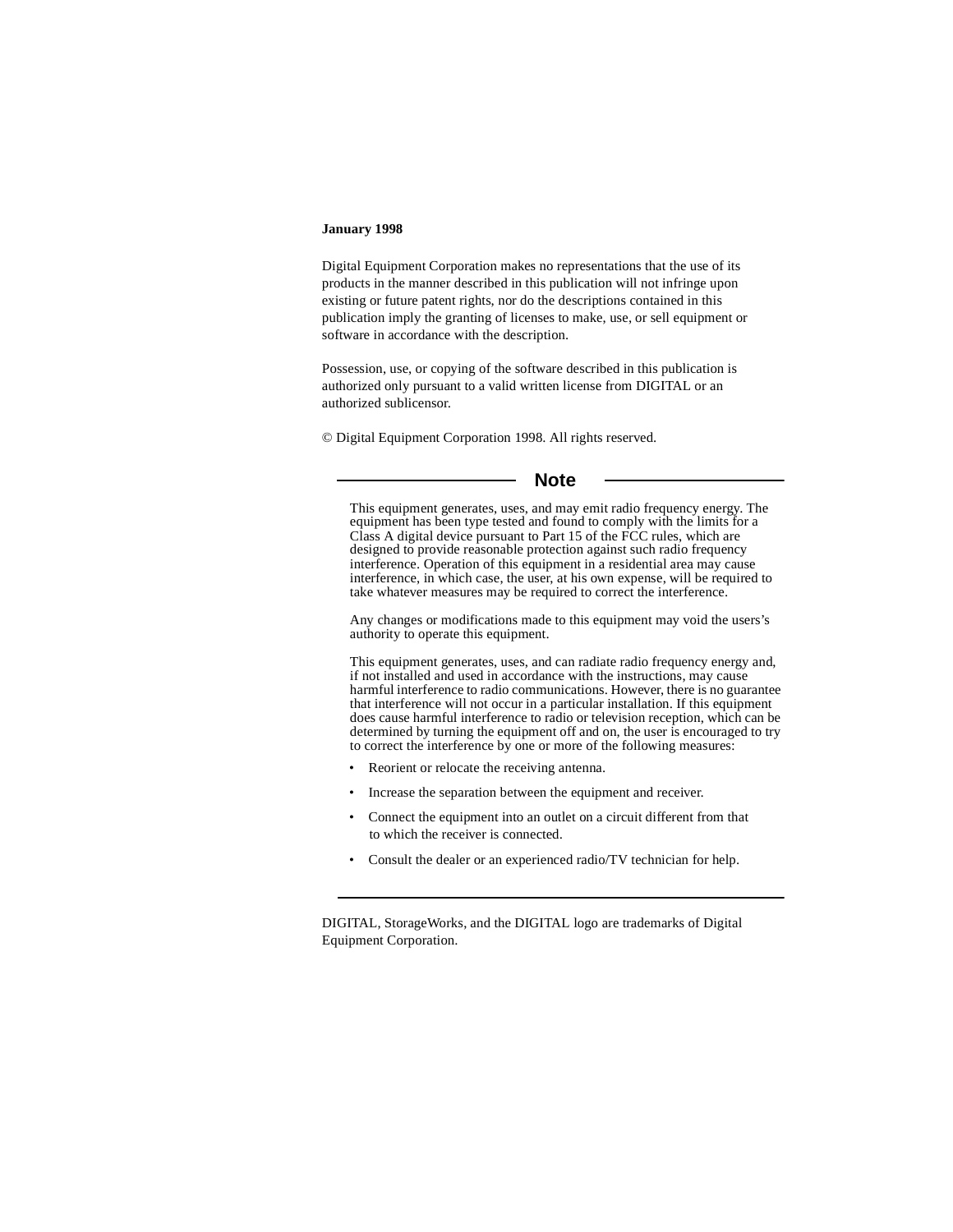# **Table of Contents**

# **Preface**

# 1 Introduction

# 2 Removing a Controller Shelf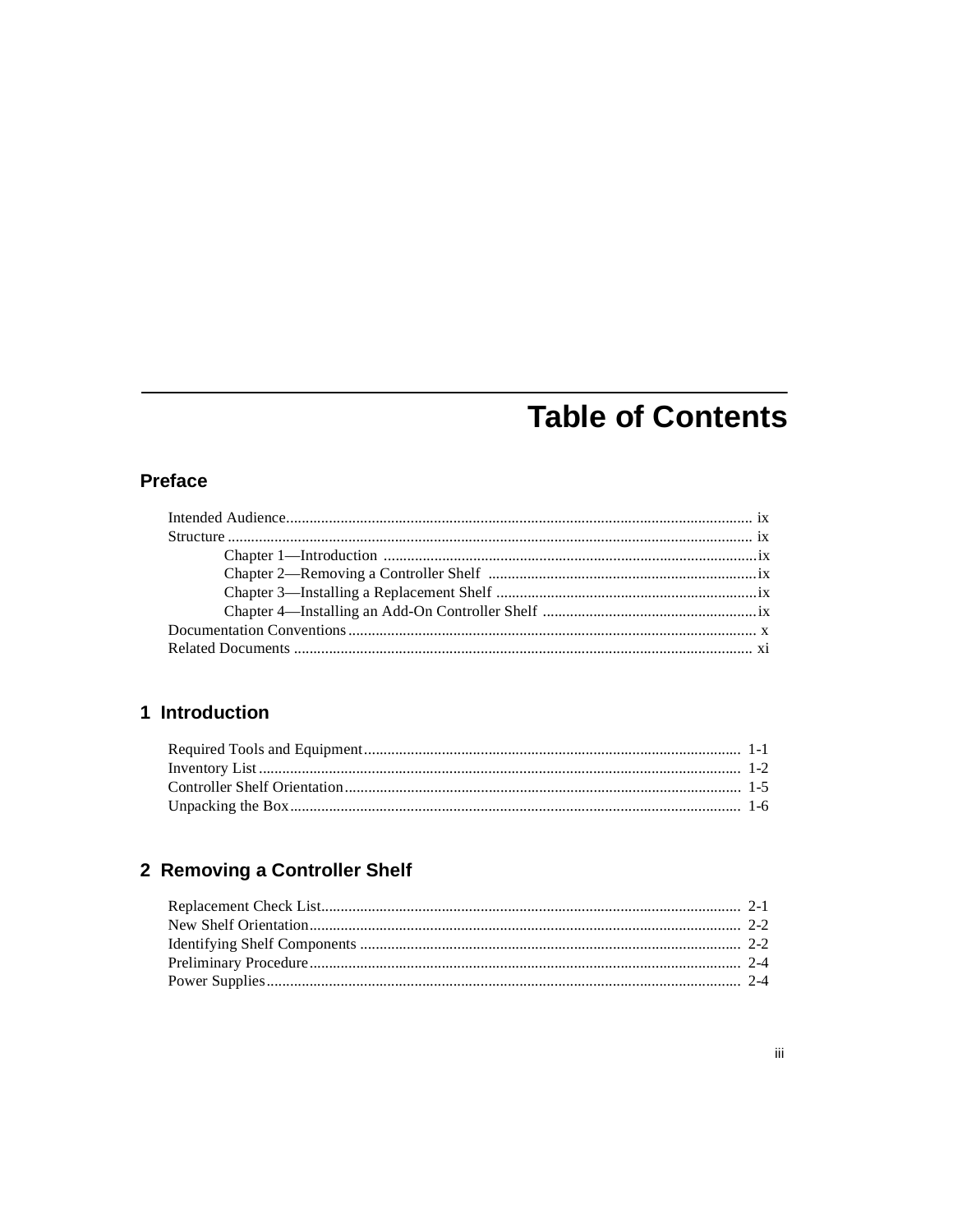# **Table of Contents (Continued)**

# 3 Installing a Replacement Shelf

# 4 Installing an Add-On Controller Shelf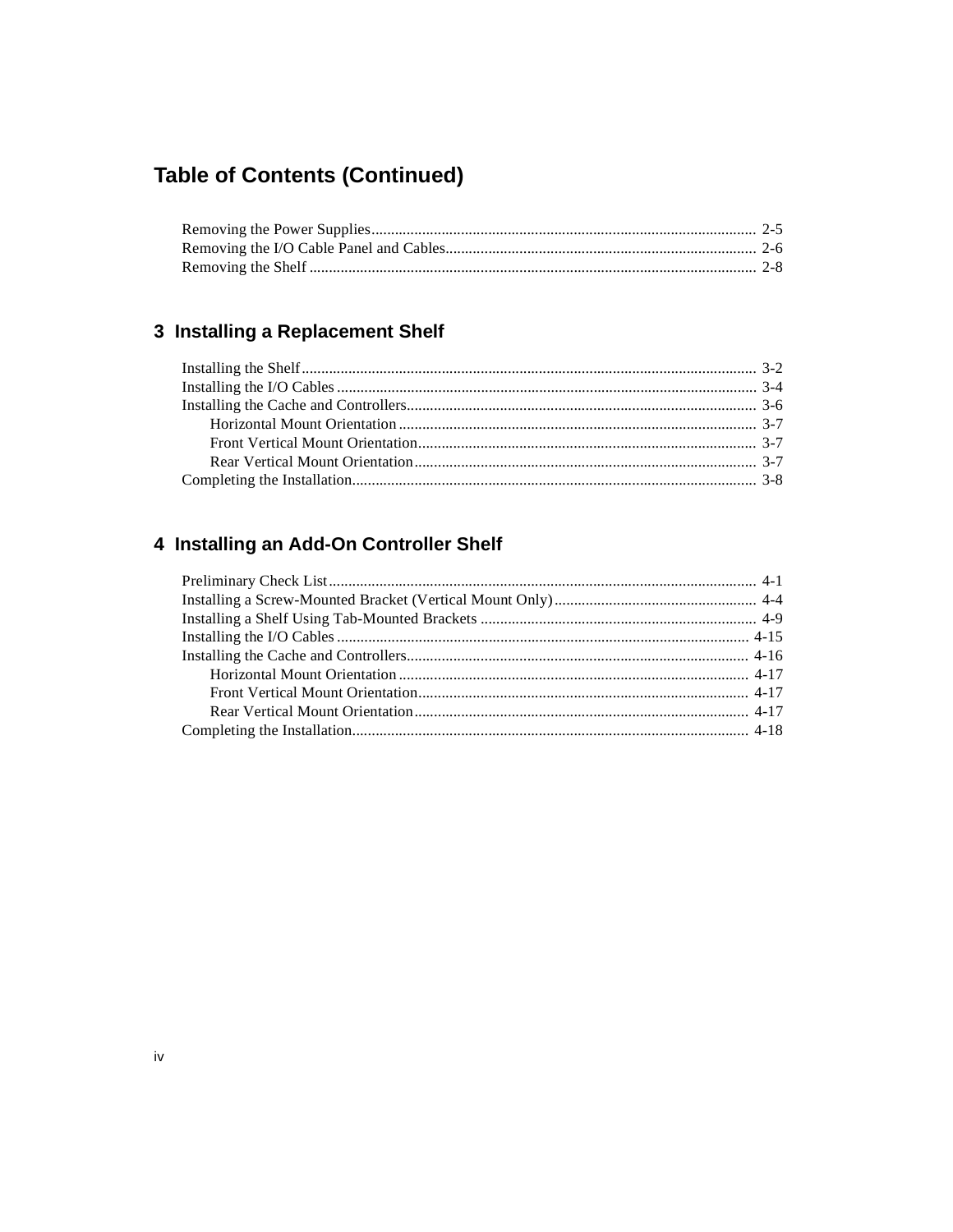# **List of Figures**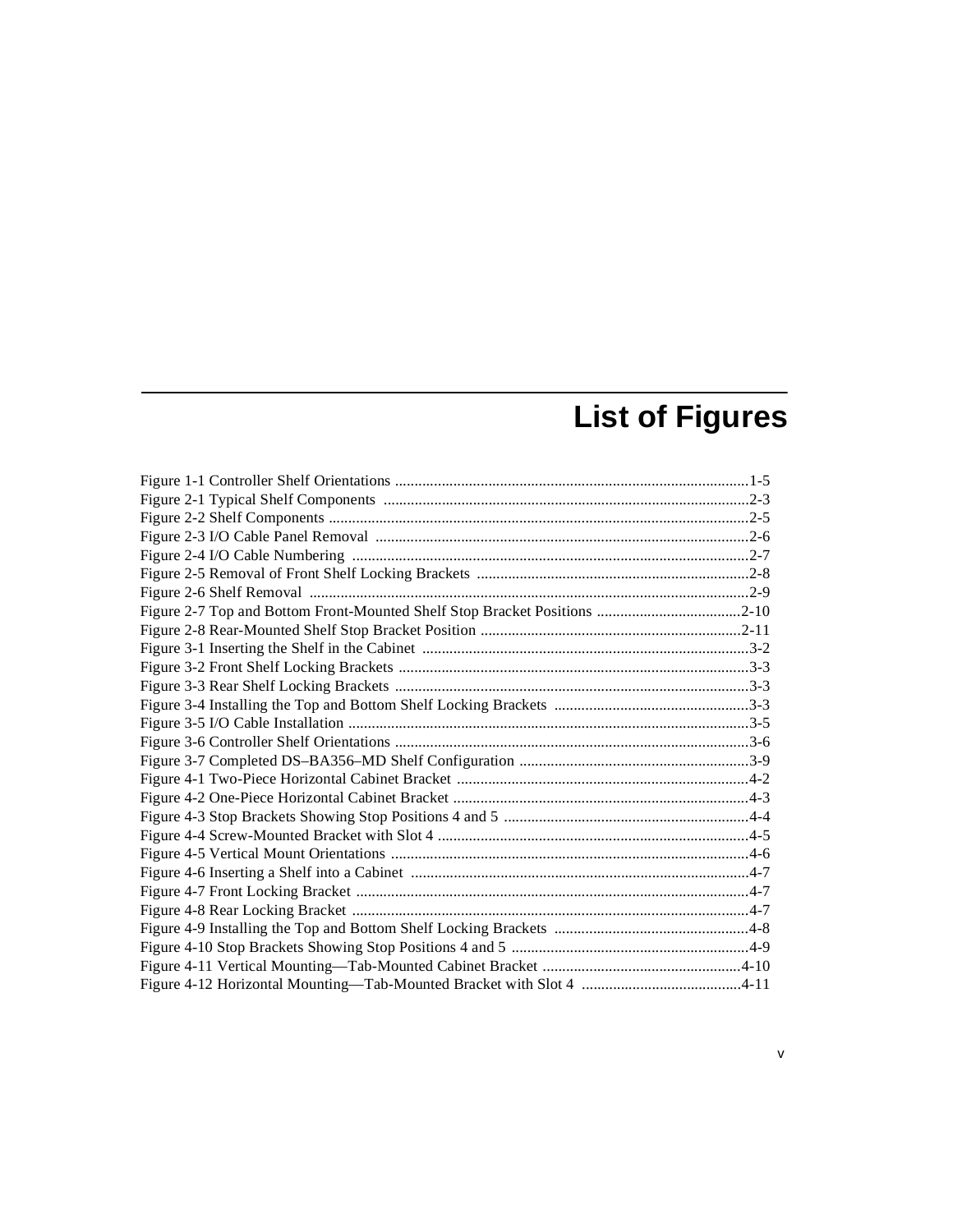# **List of Figures (Continued)**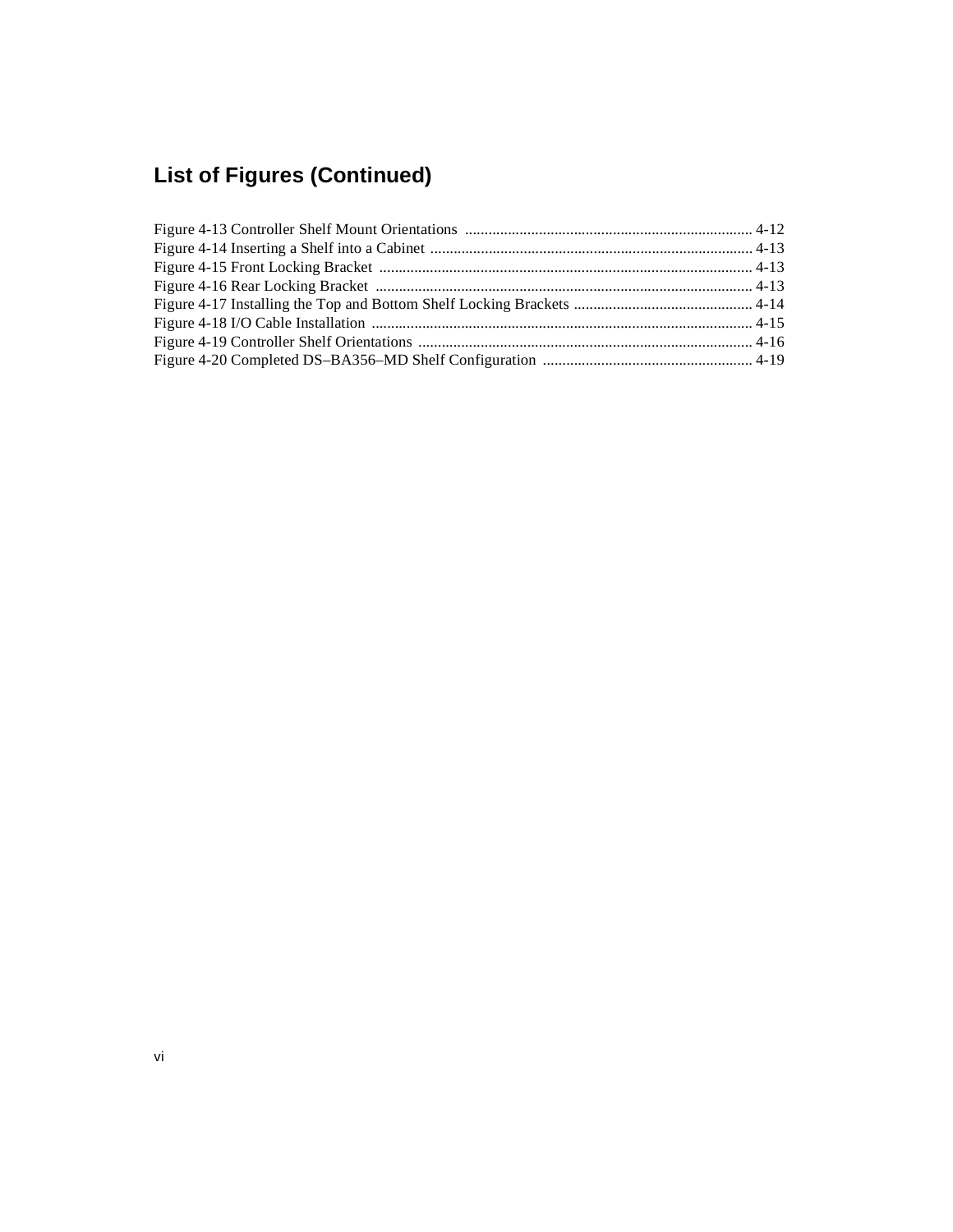# **List of Tables**

| Table 1-3 SCSI Controller Shelf Add-On Kit (DS-BA356-MD) Components 1-2 |  |
|-------------------------------------------------------------------------|--|
|                                                                         |  |
|                                                                         |  |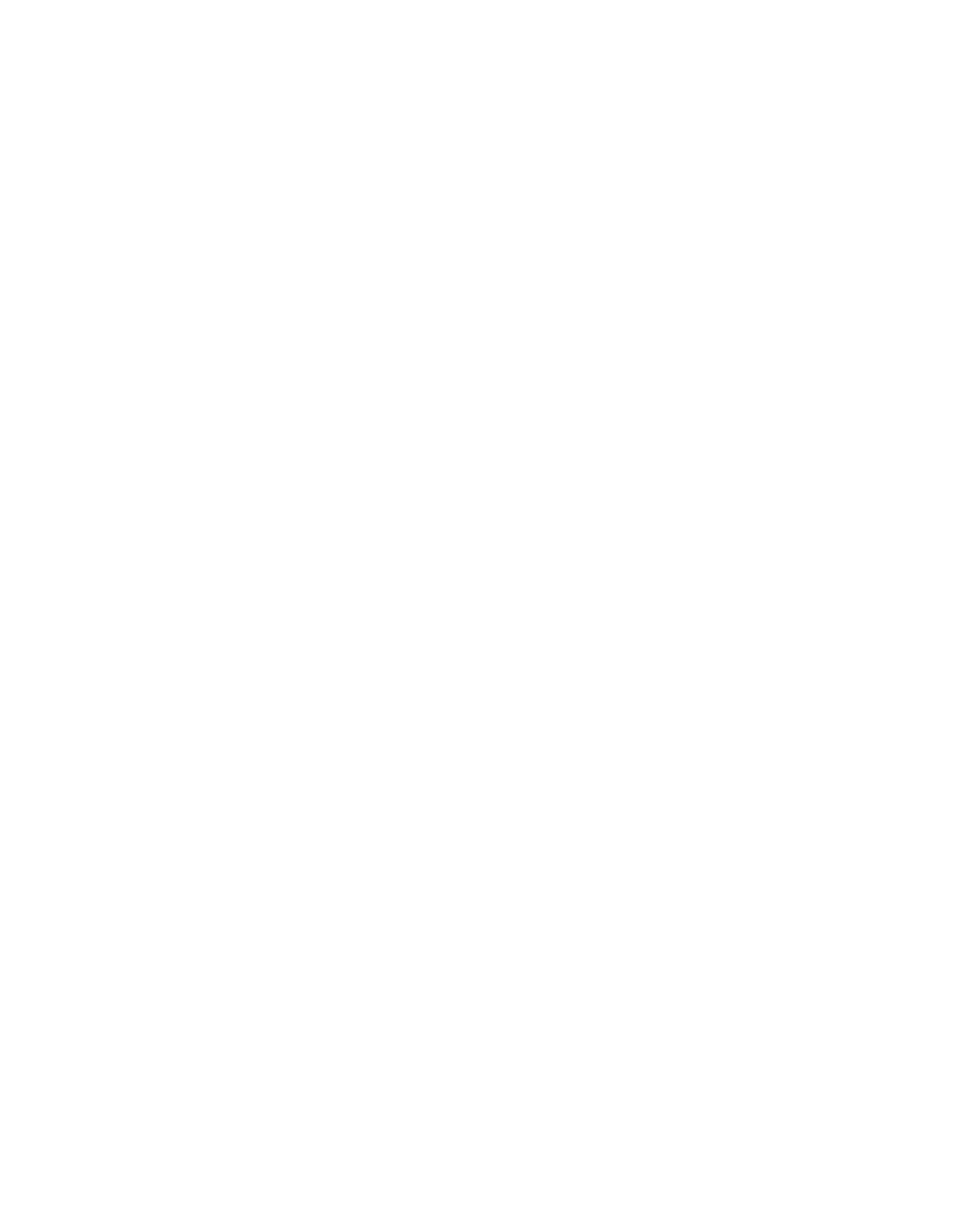# **Preface**

The *DIGITAL StorageWorks SCSI Controller Shelf Installation Guide* describes the replacement of an older model shelf and the installation of an add-on controller shelf.

# **Intended Audience**

This publication is for use by DIGITAL™ StorageWorks™ small computer system interface (SCSI) controller shelf customers and employees who are responsible for installing, replacing, and configuring controller shelves and their components.

# **Structure**

This manual is organized as follows:

#### **Chapter 1—Introduction**

Presents the critical issues that must be addressed: replacing shelves, unpacking the shelves, the required tools, and general information.

#### **Chapter 2—Removing a Controller Shelf**

Describes the processes for removing an existing shelf and applies only to upgrade kits.

## **Chapter 3—Installing a Replacement Shelf**

Describes the procedures for installing a replacement shelf and applies only to upgrade kits.

#### **Chapter 4—Installing an Add-On Controller Shelf**

Describes the steps required to install an add-on controller shelf.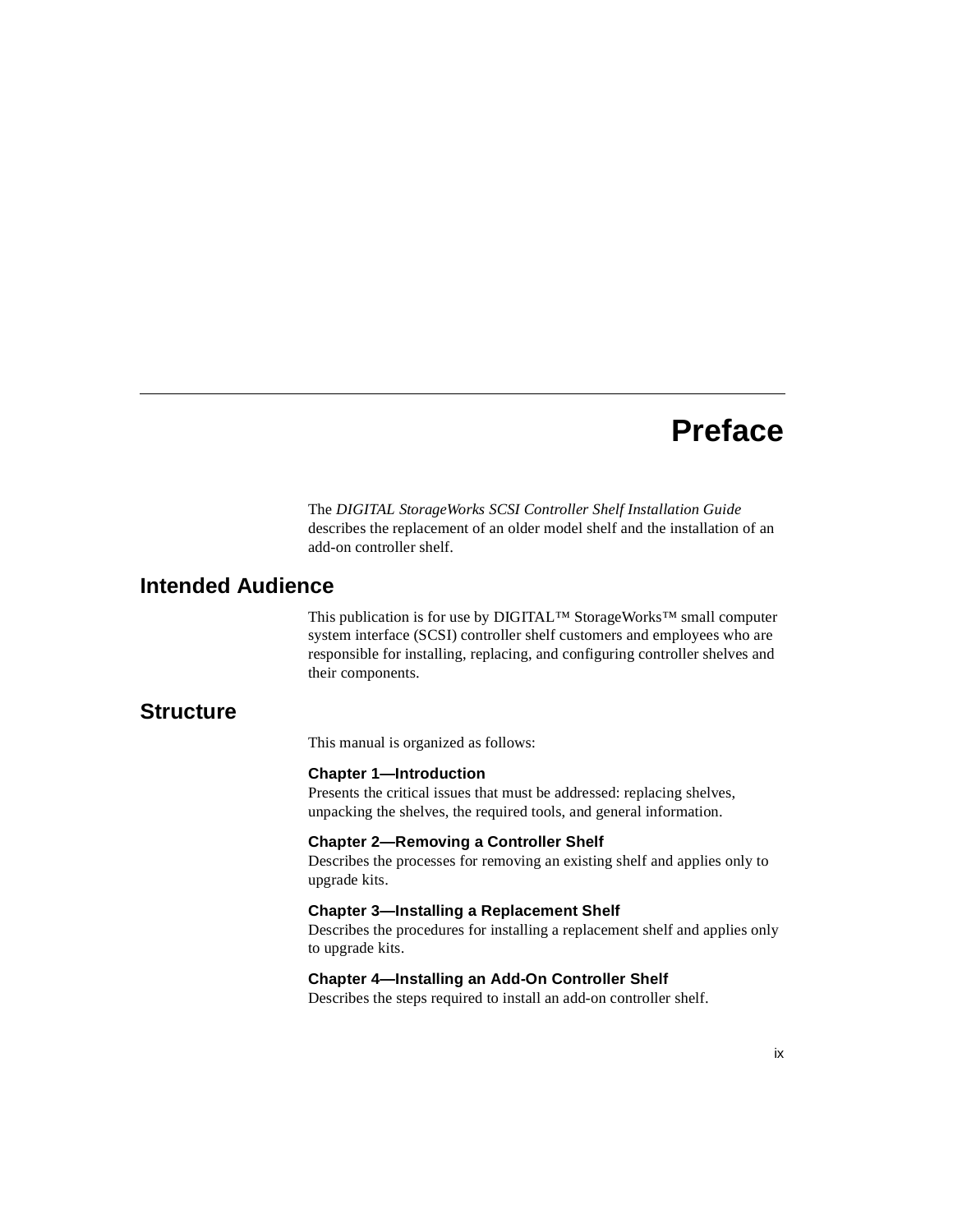# **Documentation Conventions**

The documentation conventions used in this publication are shown in Table 1.

| boldface type      |  | Boldface type indicates the first instance of terms being<br>defined in the text, the glossary, or both. |  |
|--------------------|--|----------------------------------------------------------------------------------------------------------|--|
| <i>italic</i> type |  | Italic type indicates emphasis and publication titles.                                                   |  |
| A/R                |  | As required.                                                                                             |  |
|                    |  | The light emitting diode (LED) is ON or blinking slowly.                                                 |  |
|                    |  | The LED is OFF.                                                                                          |  |
|                    |  | The LED is FLASHING (blinking rapidly).                                                                  |  |
|                    |  | Warning<br>The information is essential to the safety of personnel.                                      |  |
|                    |  | Caution<br>The information is essential in order to avoid damaging<br>the software or hardware.          |  |
| <b>Note</b>        |  | Notes contain information that might be of special interest<br>to the user.                              |  |
|                    |  | Single-ended SCSI bus.                                                                                   |  |
|                    |  | Differential SCSI bus.                                                                                   |  |

**Table 1 Documentation Conventions**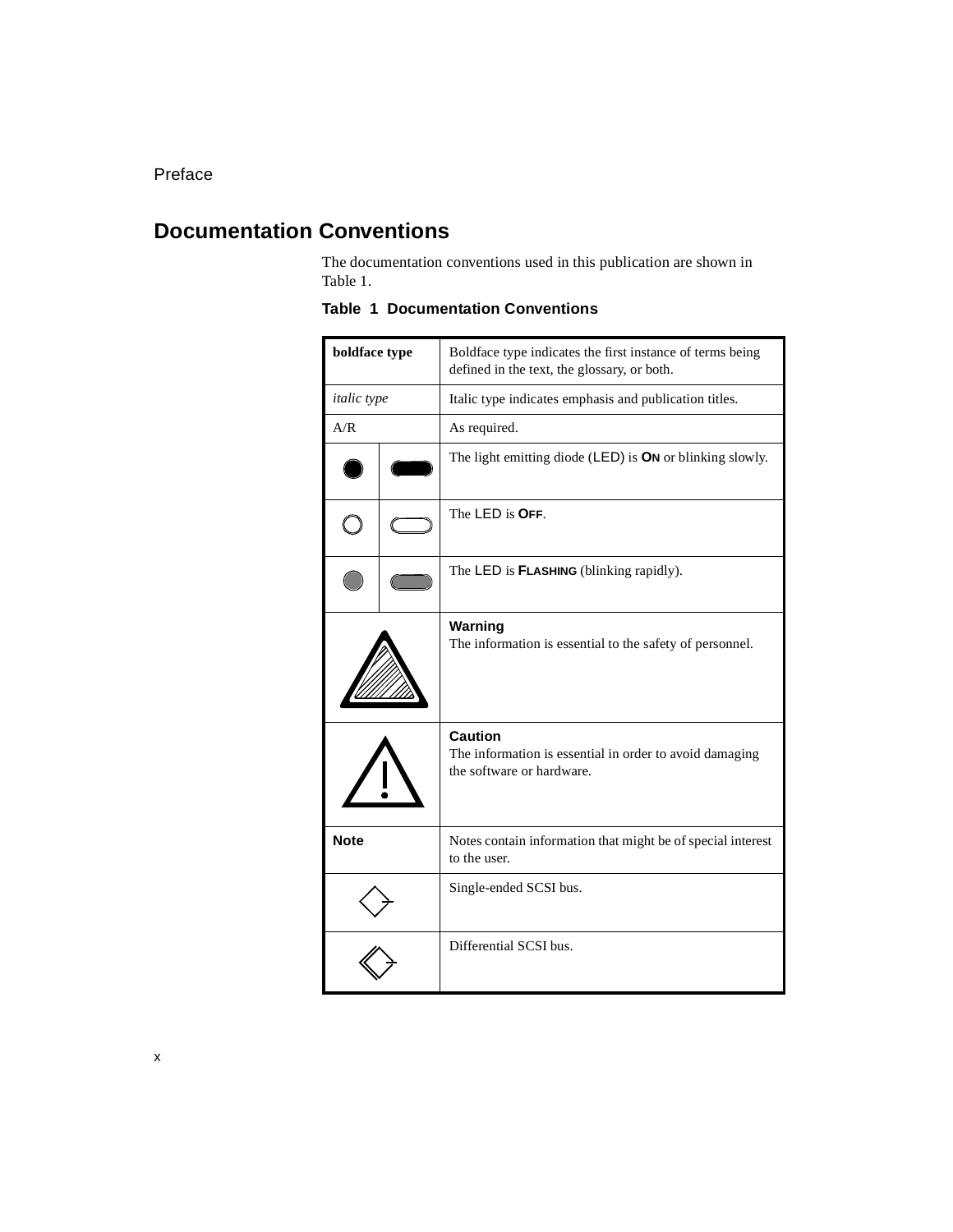# **Related Documents**

Table 2 identifies publications that contain additional information relevant to DS–BA356–MD SCSI controller shelves.

#### **Table 2 Relevant Publications**

| <b>Publication Title</b>                                                                | <b>Part Number</b>                                                                          |
|-----------------------------------------------------------------------------------------|---------------------------------------------------------------------------------------------|
| SCSI Controller Shelf Upgrade/Add-On Kits Check List                                    | EK-356M1-RM                                                                                 |
| SCSI Controller Shelf Upgrade/Add-On Kits User's<br>Guide                               | EK-356MA-UG                                                                                 |
| 16-Bit SBB User's Guide                                                                 | EK-SBB16-UG                                                                                 |
| SBB Shelf I/O Module User's Guide                                                       | EK-SBBIO-UG                                                                                 |
| SW500 and SW800 Cabinet Metric Shelf Bracket Kit<br><b>Installation Guide</b>           | $EK-35XRD-IG$                                                                               |
| Using Your Controller in a BA356 Controller Shelf                                       | EK-HSMXM1-CG                                                                                |
| HSZ70 Array Controller HSOF CLI Reference Manual                                        | EK-CLI70-RM                                                                                 |
| <b>HSZ70 Array Controller Configuration Manual</b>                                      | EK-HSZ70-CG                                                                                 |
| <b>HSZ70 Array Controller Service Manual</b>                                            | EK-HSZ70-SV                                                                                 |
| HSZ70 Family Array Controller Operating Software<br>(HSOF) Software Product Description | SPD 64.81.00                                                                                |
| Array Controller HSZ70 Operating Software HSOF<br><b>Release Notes</b>                  | EK-HSZ70-RN                                                                                 |
| Getting Started–HSZ70 Solutions Software<br>for  platform                               | $AA-R60xx-TE$                                                                               |
| Polycenter Console Manager                                                              | See the Getting Started<br>guide listed above for the<br>platform-specific order<br>number. |
| Getting Started with Command Console                                                    | AA-R0HJC-TE                                                                                 |
| The RAIDBOOK-A Source for RAID Technology                                               | <b>RAID Advisory Board</b>                                                                  |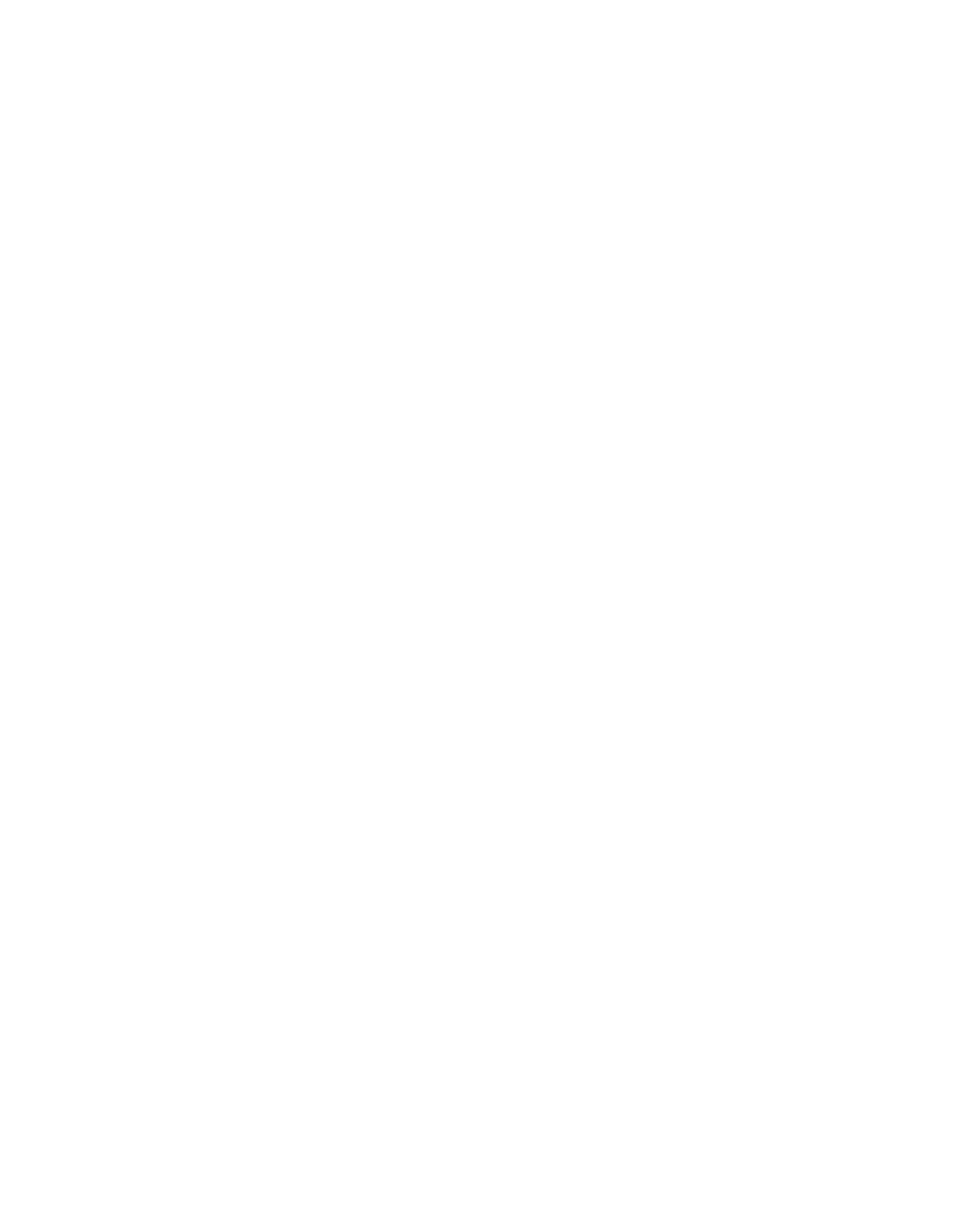# **1**

# **Introduction**

This chapter contains information regarding the tools and materials required to remove and install DIGITAL StorageWorks DS–BA356–MD controller shelves. It also identifies controller shelf orientations and information relevant to unpacking controller shelf shipping boxes.

# **Required Tools and Equipment**

Table 1-1 identifies the tools and equipment required for removal and installation of controller shelves.

| <b>Required Items</b>             |
|-----------------------------------|
| Diagonal cutters                  |
| Needle-nosed pliers               |
| 5/16-inch Nut driver              |
| Straight-slot screwdriver         |
| #2 Phillips screwdriver           |
| Electrostatic Discharge (ESD) mat |
| ESD wrist strap                   |
| Knife or cutting tool             |

**Table 1-1 Tools & Equipment**

SCSI Controller Shelf Upgrade/Add-On Kits Installation Guide 1-1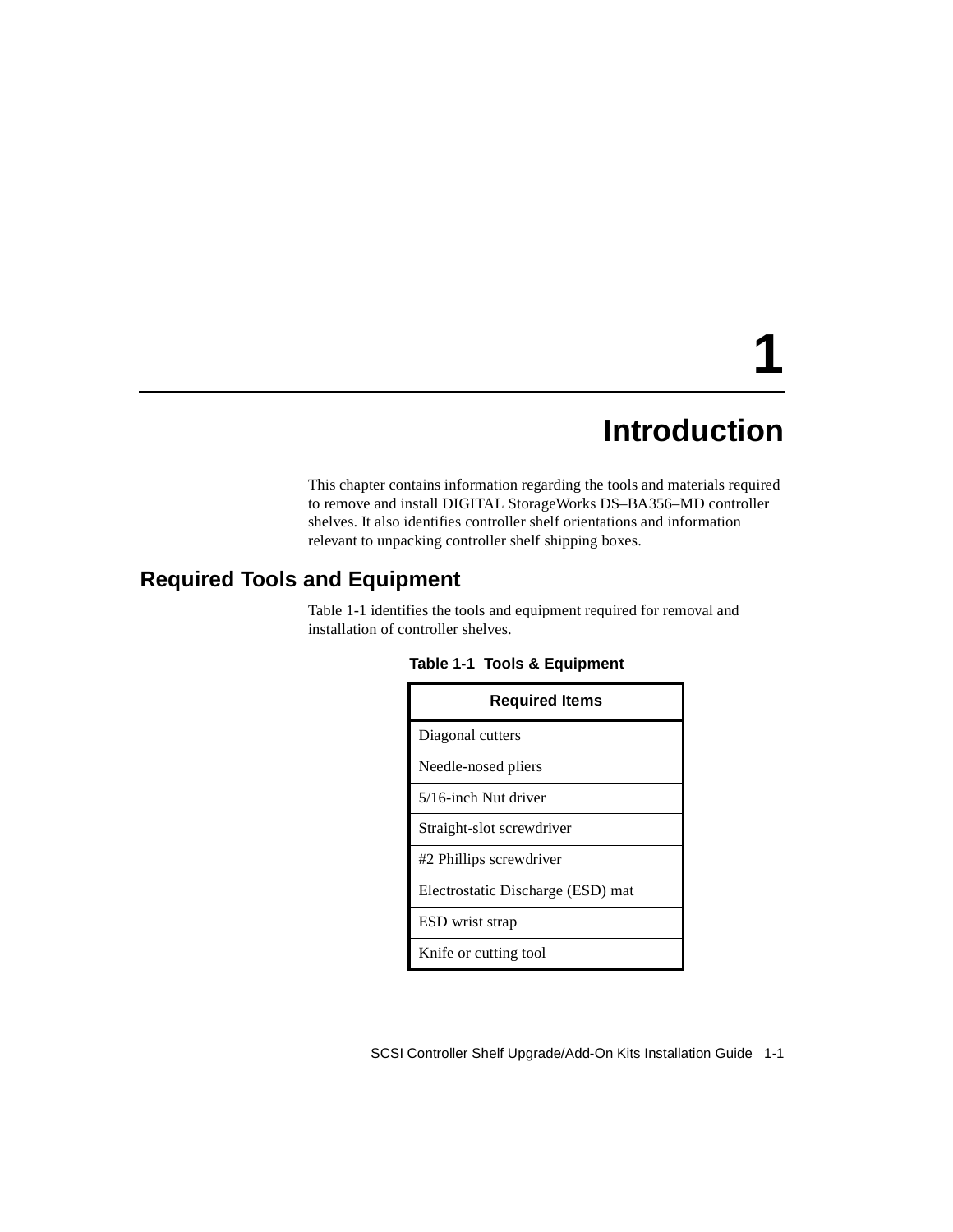# **Inventory List**

Table 1-2 lists the controller shelf components required to install the DS–SWXM1–AA or DS–SWXM1–BA as an upgrade or add-on kit. Table 1-3 lists the controller shelf components required to install the DS–BA356–MD as an add-on kit. Table 1-4 lists user special order components.

| <b>Components</b> |  | Table 1-2 SCSI Controller Shelf Upgrade/Add-On Kits |  |
|-------------------|--|-----------------------------------------------------|--|
|                   |  |                                                     |  |

| <b>Model Number</b> | <b>Description</b>                                                                                         | <b>DS-SWXM1</b> |     |
|---------------------|------------------------------------------------------------------------------------------------------------|-----------------|-----|
|                     |                                                                                                            |                 | -BA |
| $DS-BA356-MD$       | Controller shelf (see Table 1-3)                                                                           |                 |     |
| $DS-HSZ70-AH$       | StorageWorks Input/Output<br>$(I/O)$ Controller with:<br>64 MB cache memory<br>ECB cable installation kit. |                 | 2   |
| $DS-HS35X-BC$       | Single ECB                                                                                                 |                 |     |
| $DS-HS35X-BD$       | Dual ECB                                                                                                   |                 |     |

## **Table 1-3 SCSI Controller Shelf Add-On Kit (DS–BA356–MD) Components**

| <b>Description</b>                                                                                  | Qt             |
|-----------------------------------------------------------------------------------------------------|----------------|
| DS-BA356-MD controller shelf with:<br>150 W power supplies (BA35X–HF)<br>Blower assembly (BA35X-MQ) | $\mathfrak{D}$ |
| 50-conductor $2m(6.6 \text{ feet})$ cable (BN21H-02)                                                |                |
| Cache module blank panel                                                                            |                |
| Controller module blank panel                                                                       |                |
| Metric shelf bracket, screw mounting (74–46442–01) and<br>Screws $(10-32 \times 0.625$ inch)        | 2<br>12        |

1-2 SCSI Controller Shelf Upgrade/Add-On Kits Installation Guide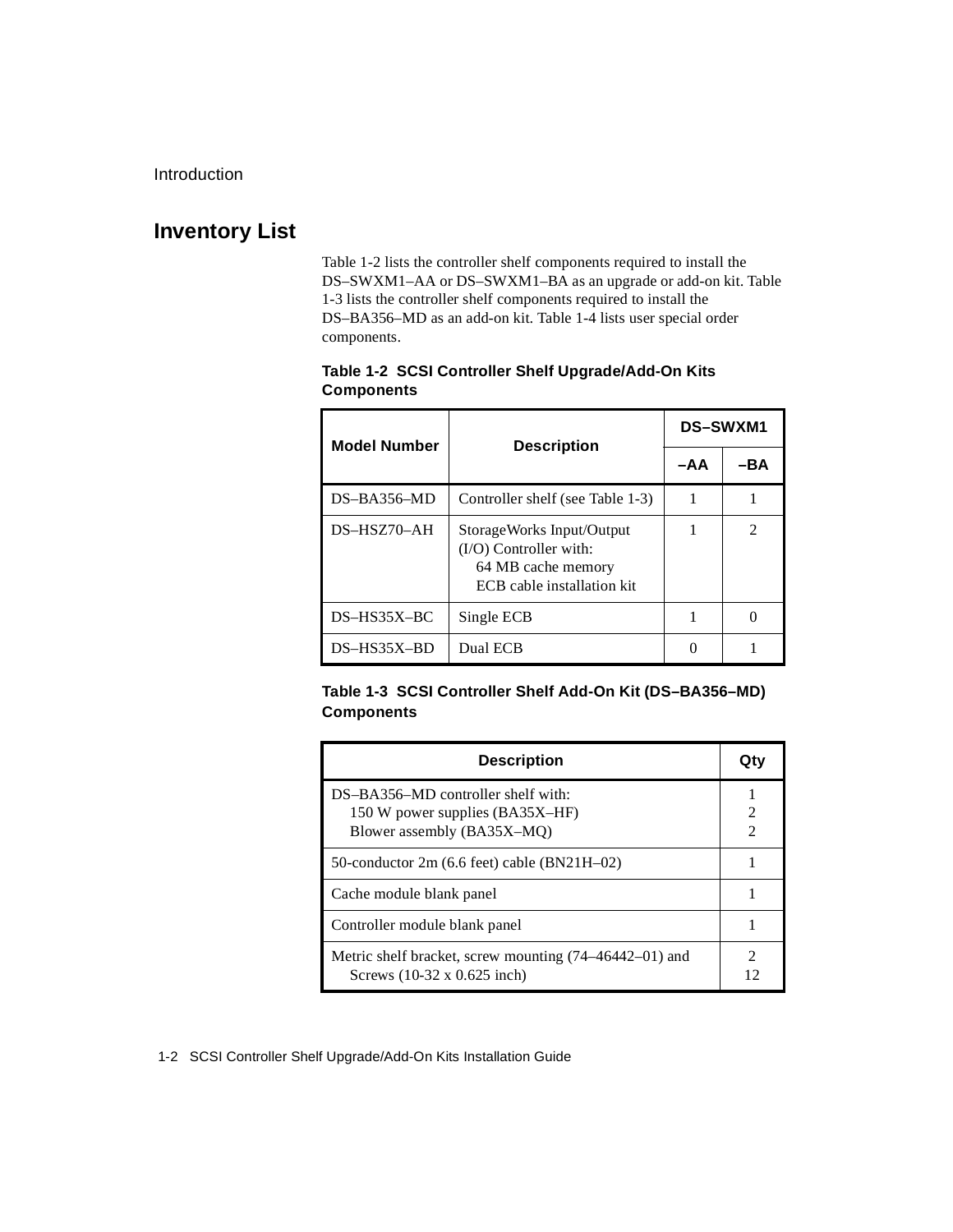| <b>Description</b>                         | Qtv |
|--------------------------------------------|-----|
| Metric shelf mounting kit (BA35X-RD) with: |     |
| Tab mounting bracket (74–47506–01)         |     |
| Kep nuts                                   |     |
| Locking bracket, front shelf (74–46441–02) |     |
| Locking bracket, rear shelf (74-46441-01)  |     |
| Stop bracket (74–46439–01)                 | ∍   |
| Stop bracket screws                        |     |

**Note**

The components listed in Table 1-4 are only required for use with the DS–BA356–MD SCSI controller shelf add-on kit.

# **Table 1-4 User Ordered SCSI Controller Shelf Components**

| <b>Description</b>                            | Qty                 | <b>Model</b>                           |
|-----------------------------------------------|---------------------|----------------------------------------|
| DIGITAL array controller with<br>cache memory | A/R                 | Contact your account<br>representative |
| Single ECB                                    | 1 per<br>cache      | $DS-HS35X-BC$                          |
| Dual ECB                                      | 1 per<br>2 caches   | $DS-HS35X-BD$                          |
| ECB cable                                     | 1 per<br>cache      | Contact your account<br>representative |
| Fast 10 SCSI cables                           | A/R                 | <b>BN21H</b> series                    |
| <b>ECB</b> shelf                              | A/R                 | $DS-BA35X-BA$                          |
| Operating system specific<br>platform kit     | 1 per<br>controller | Contact your account<br>representative |

SCSI Controller Shelf Upgrade/Add-On Kits Installation Guide 1-3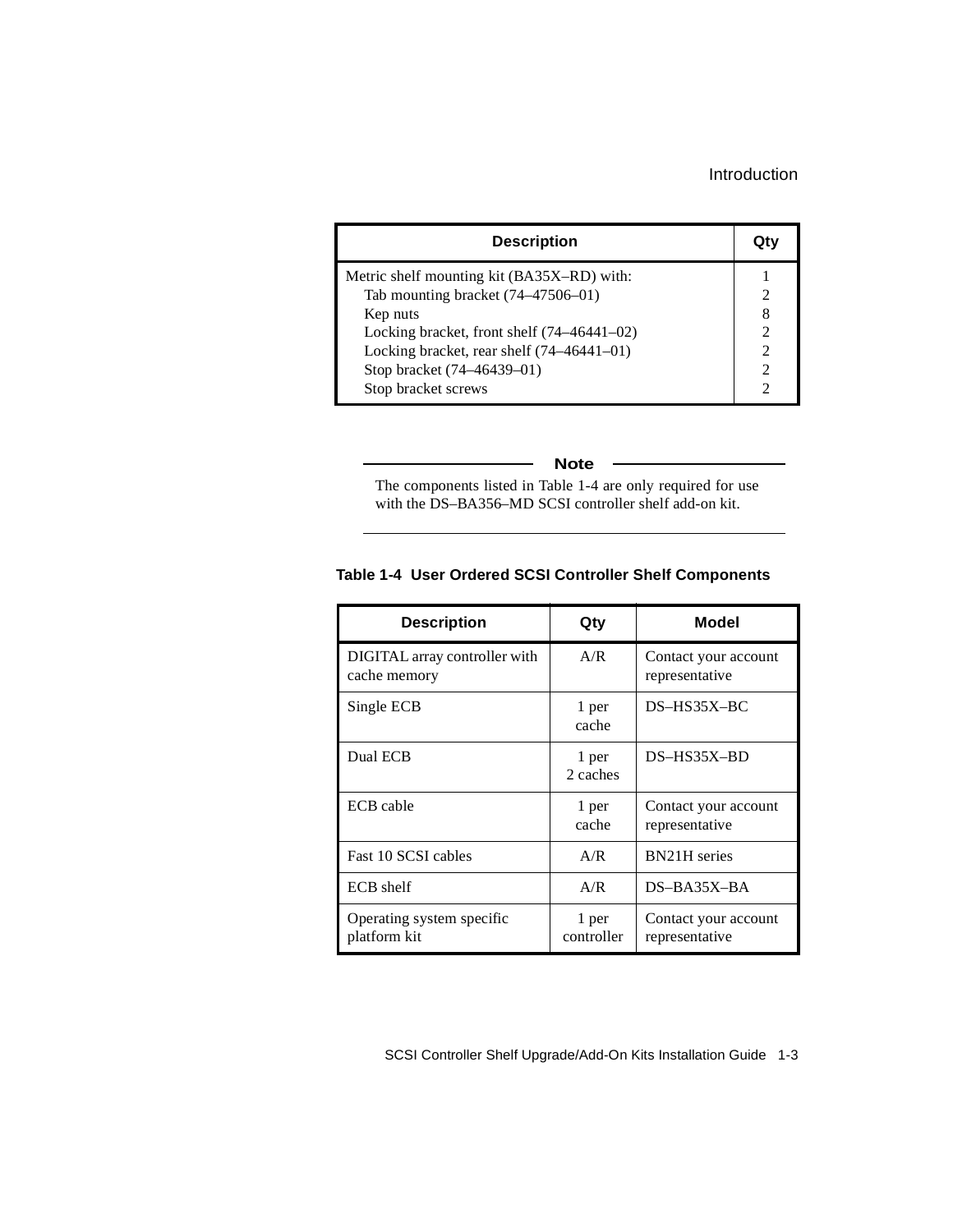Table 1-5 provides a description of the SCSI cable that might be included in the shelf package purchased.

|                                                                                  | Length        |             | Order           |  |
|----------------------------------------------------------------------------------|---------------|-------------|-----------------|--|
| <b>Cable Description</b>                                                         | <b>Meters</b> | <b>Feet</b> | <b>Number</b>   |  |
| 50-conductor cable                                                               | 0.3           | 1.0         | BN21H-0C        |  |
| with:<br>2 each, 50-pin,                                                         | 0.5           | 1.6         | <b>BN21H-0E</b> |  |
| high-density,<br>male, straight con-                                             | 1.0           | 3.3         | BN21H-01        |  |
| nector with thumb                                                                | 1.5           | 4.9         | <b>BN21H-1E</b> |  |
| latches                                                                          | 2.0           | 6.6         | BN21H-02        |  |
| ⊕<br>⊕<br>$\bigoplus$<br>⊕<br><b>StorageWorks</b><br>CONNECTOR<br>CXO-4165A-MC_R |               |             |                 |  |

**Table 1-5 BN21H Series Single-Ended 50-Conductor Cables**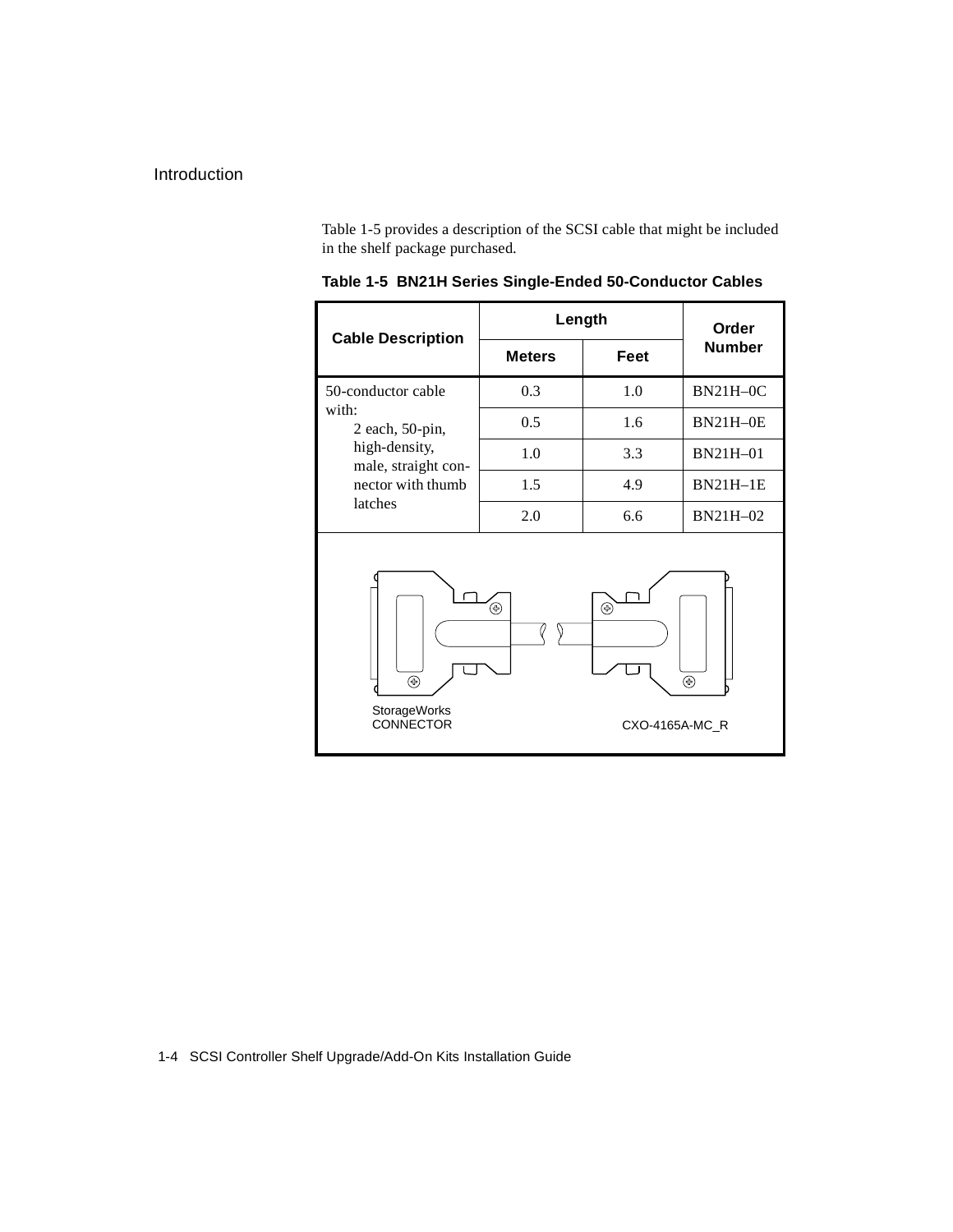# **Controller Shelf Orientation**

There are various shelf orientations available:

- Shelves can be mounted horizontally or vertically in the cabinets. The current cabinet configuration determines the shelf orientation. When replacing a BA350–M series shelf with a DS–BA356–M series shelf, use the same orientation for the new shelf as for the previous shelf.
- For a horizontal orientation, only tab-mounted brackets are used.
- For a vertical orientation, either tab-mounted or screw-mounted brackets may be used. The type is determined by the cabinet into which the shelf is being mounted.

The three typical shelf-mounting orientations are: horizontal, front-vertical, and rear-vertical. Figure 1-1 depicts each orientation.



#### **Figure 1-1 Controller Shelf Orientations**

SCSI Controller Shelf Upgrade/Add-On Kits Installation Guide 1-5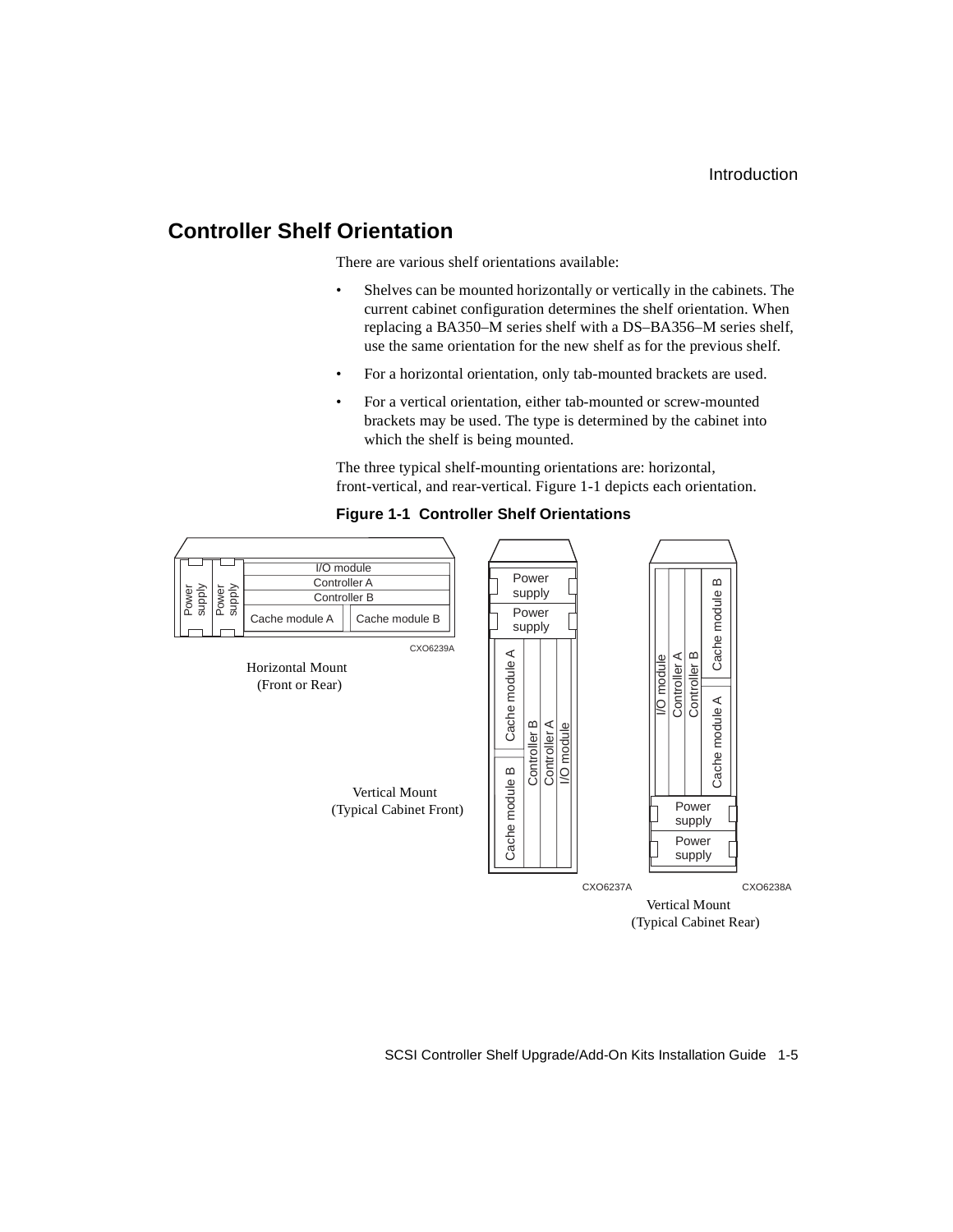# **Unpacking the Box**

Complete the following procedure to remove the shelf from the box:

1. Use an ESD-compliant work surface.



Two people are required to remove the shelf from the box—one person holds the box while the other pulls out the shelf.

**Warning**

Use proper lifting techniques when lifting the shelf. Failure to do so might cause personal injury.

- 2. One person holds the box securely while the other person removes its contents.
- 3. Grasp the shelf with both hands, bending at the knees as the shelf is lifted out of the box.
- 4. When the shelf clears the box, place it on the ESD compliant work surface.

#### **Note**

As the components are removed from the packaging, check them against the inventory list.

- 5. Carefully unwrap the components, ensuring that they are all placed entirely on the ESD-compliant work surface.
- 6. Remove the controller shelf from the ESD bag, placing the controller shelf on top the bag.
- 7. Remove the bubble-wrapped mounting brackets and bag of screws, the BA35X–RD box, and the cache and controller cards.

1-6 SCSI Controller Shelf Upgrade/Add-On Kits Installation Guide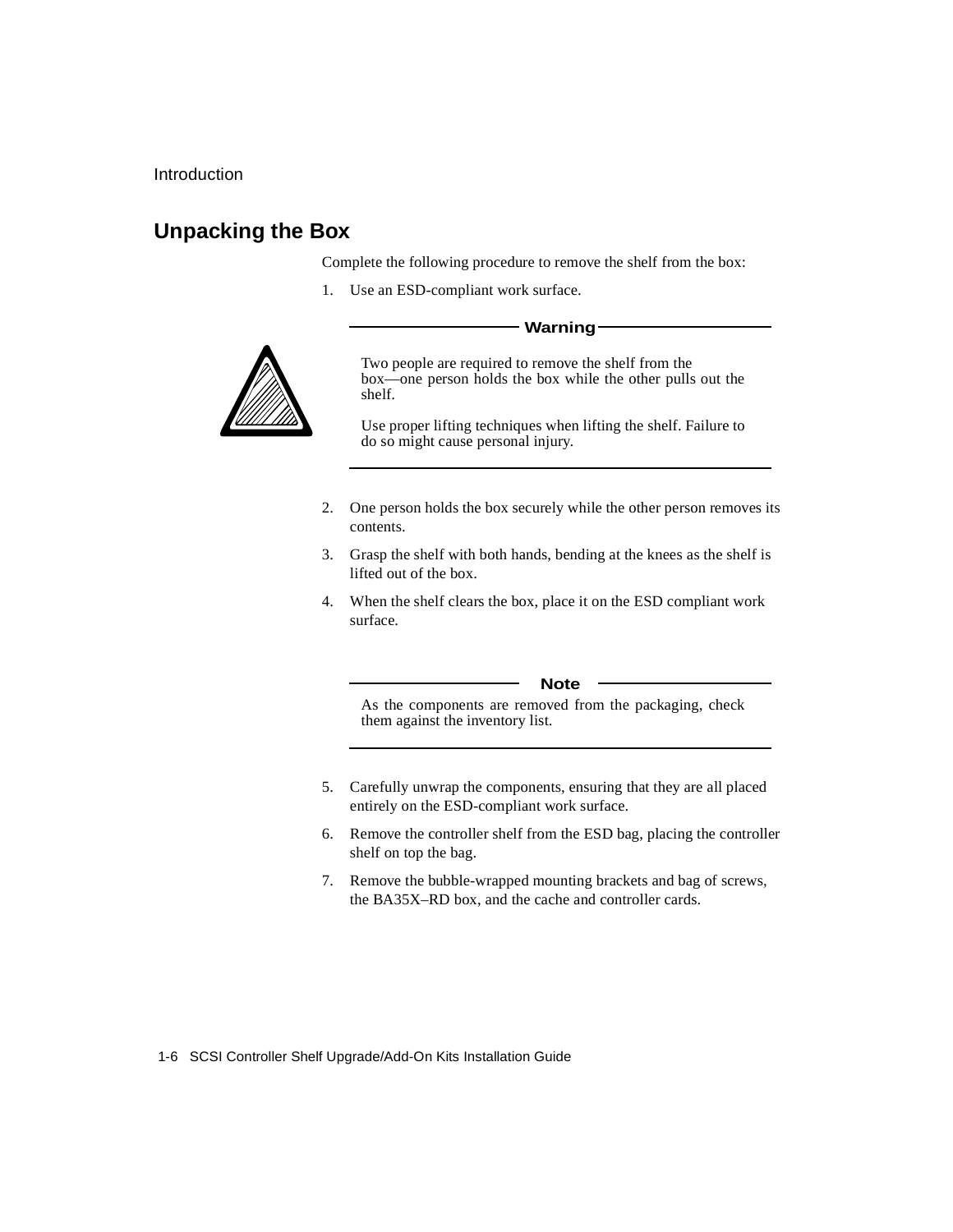8. Open the BA35X–RD box and check its contents against the parts list in the *SW500 and SW800 Cabinet Metric Shelf Bracket Kit Installation Guide*.

If any parts are missing, contact your account representative.

**Note**

9. After *all* parts, tools, and materials are accounted for:

- If you are REPLACING a controller shelf with an upgrade kit, then go to Chapter 2—Removing a Controller Shelf.
- If you are INSTALLING an add-on controller shelf, then go to Chapter 4—Installing an Add-On Controller Shelf.
- 10. If necessary, retain packaging for future use in packing old materials.



#### **Caution**

Do NOT attempt to install the controller shelf in the cabinet without ensuring the cabinet and new shelf are properly grounded. Ensure you wear an ESD wrist strap that is properly grounded to the cabinet. Otherwise, damage to the controller might occur due to an electrical static discharge.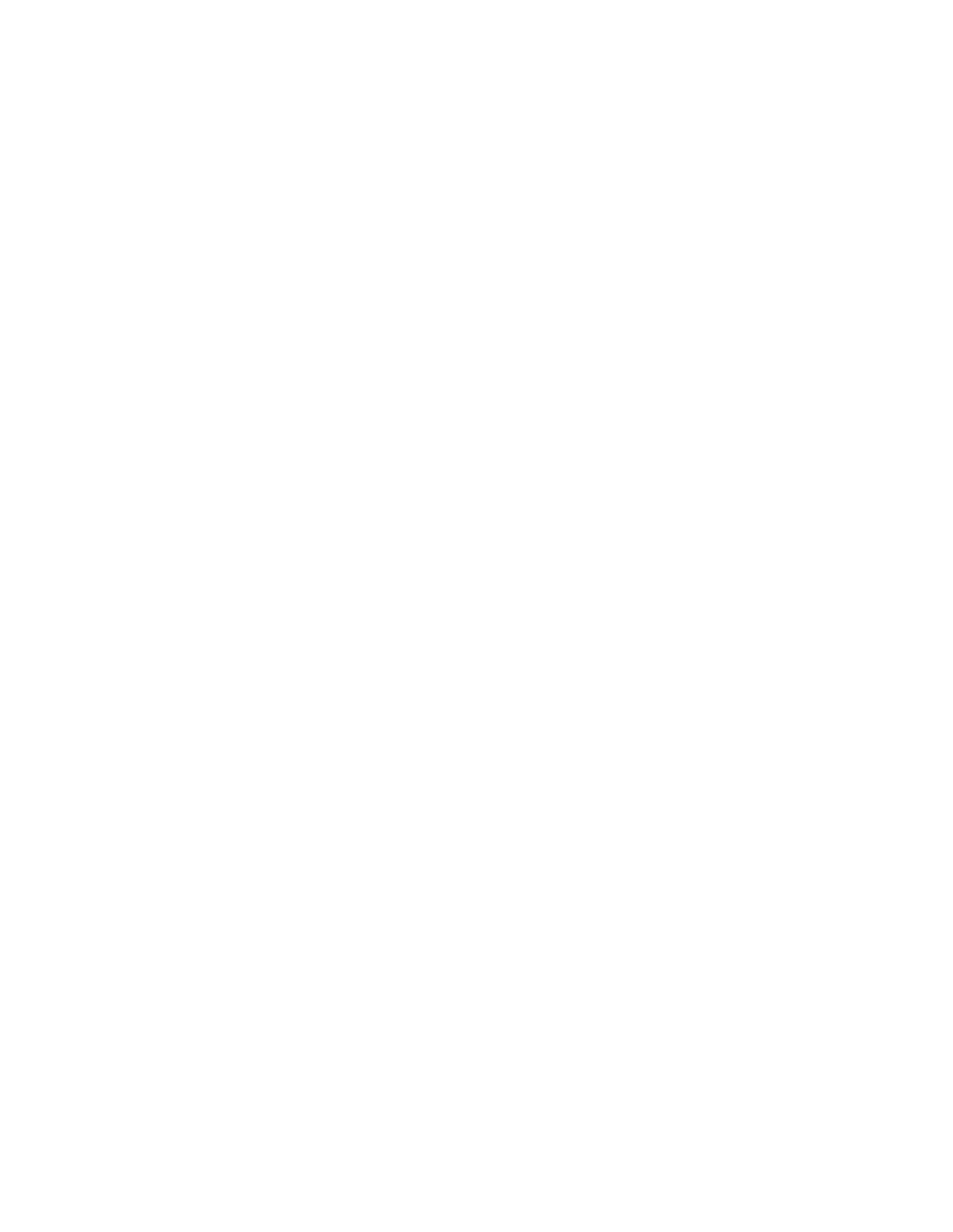# **2**

# **Removing a Controller Shelf**

Chapter 2 applies *only* if you are installing a controller shelf (DS–SWXM1–AA or DS–SWXM1–BA) as an upgrade kit. If installing as an add-on kit, go to Chapter 4.

Chapter 2 covers the removal of your BA350–M controller shelf in preparation for installing the DS–BA356–MD controller shelf as an upgrade kit.

# **Replacement Check List**



**Caution**

Before you begin to remove a controller shelf, refer to the *SCSI Controller Shelf Upgrade/Add-On Kits Check List* document. This document was initially placed on the outside of the DS–BA356–MD shelf packing box and printed on bright yellow paper stock. It is extremely important to follow this document in the *exact order* as the information is presented. Otherwise, loss of data and damage to might occur.

Do NOT continue with this chapter until *all* of the objectives prior to the removal and installation steps on the *SCSI Controller Shelf Upgrade/Add-On Kits Check List* are complete.

After removing, reading, and accomplishing all the tasks in the *SCSI Controller Shelf Upgrade/Add-On Kits Check List*, proceed with the removal of the controller shelf.

SCSI Controller Shelf Upgrade/Add-On Kits Installation Guide 2-1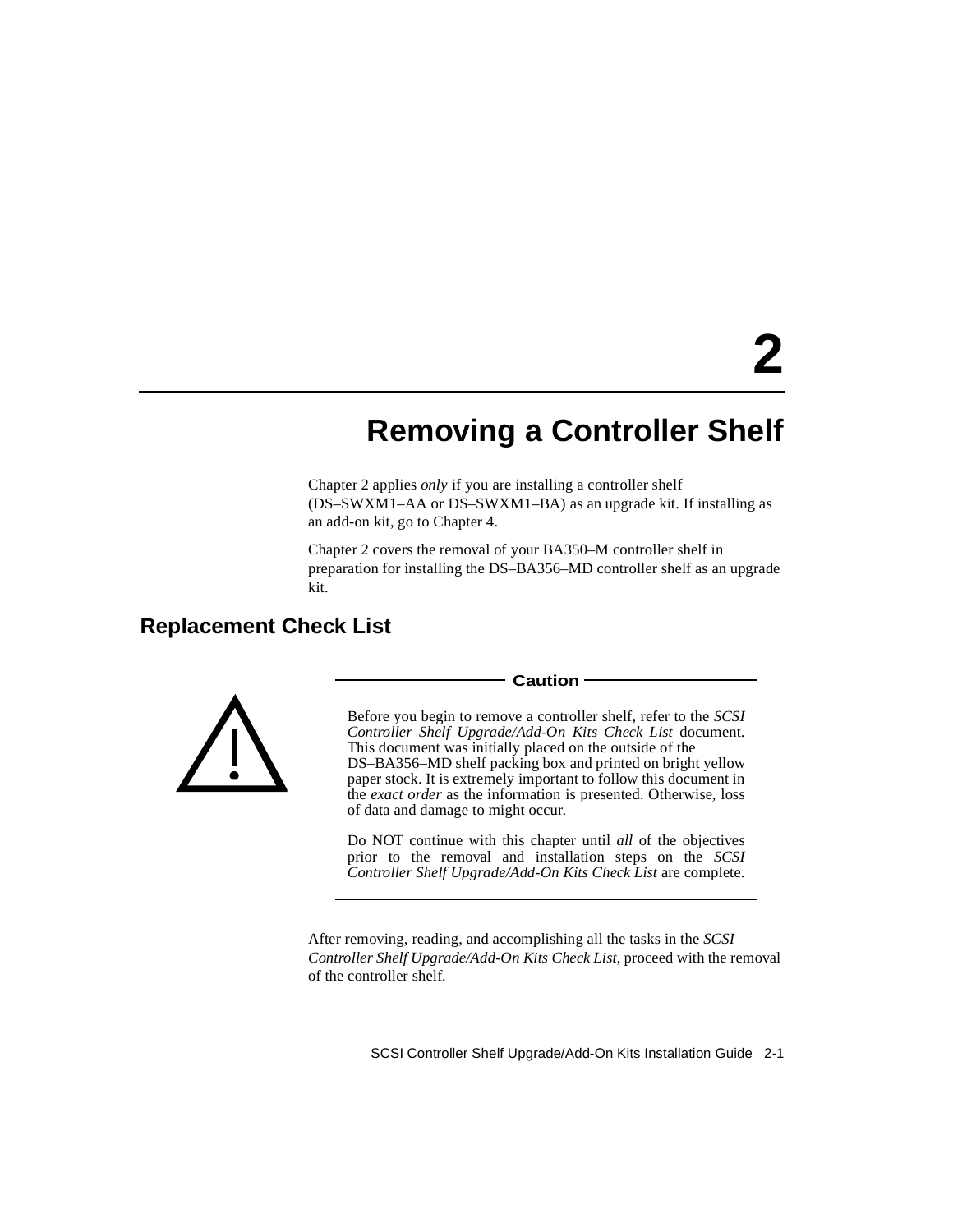# **New Shelf Orientation**

Shelves can be mounted horizontally or vertically in the cabinets as shown in Chapter 1, Figure 1-1. Your cabinet's current configuration determines the shelf orientation required for this upgrade kit installation.

# **Identifying Shelf Components**

Figure 2-1 identifies all the pertinent components of a typical shelf configuration:

- (1) Top and bottom front shelf locking brackets
- (2) Power supplies
- (3) Controller cache module A
- (4) Array controller module A
- (5) Controller cache module B
- (6) Array controller module B
- (7) Host port adapter cables
- (8) ECB cables
- (9) I/O cables
- (10) I/O cable panel
- (11) Power supply cords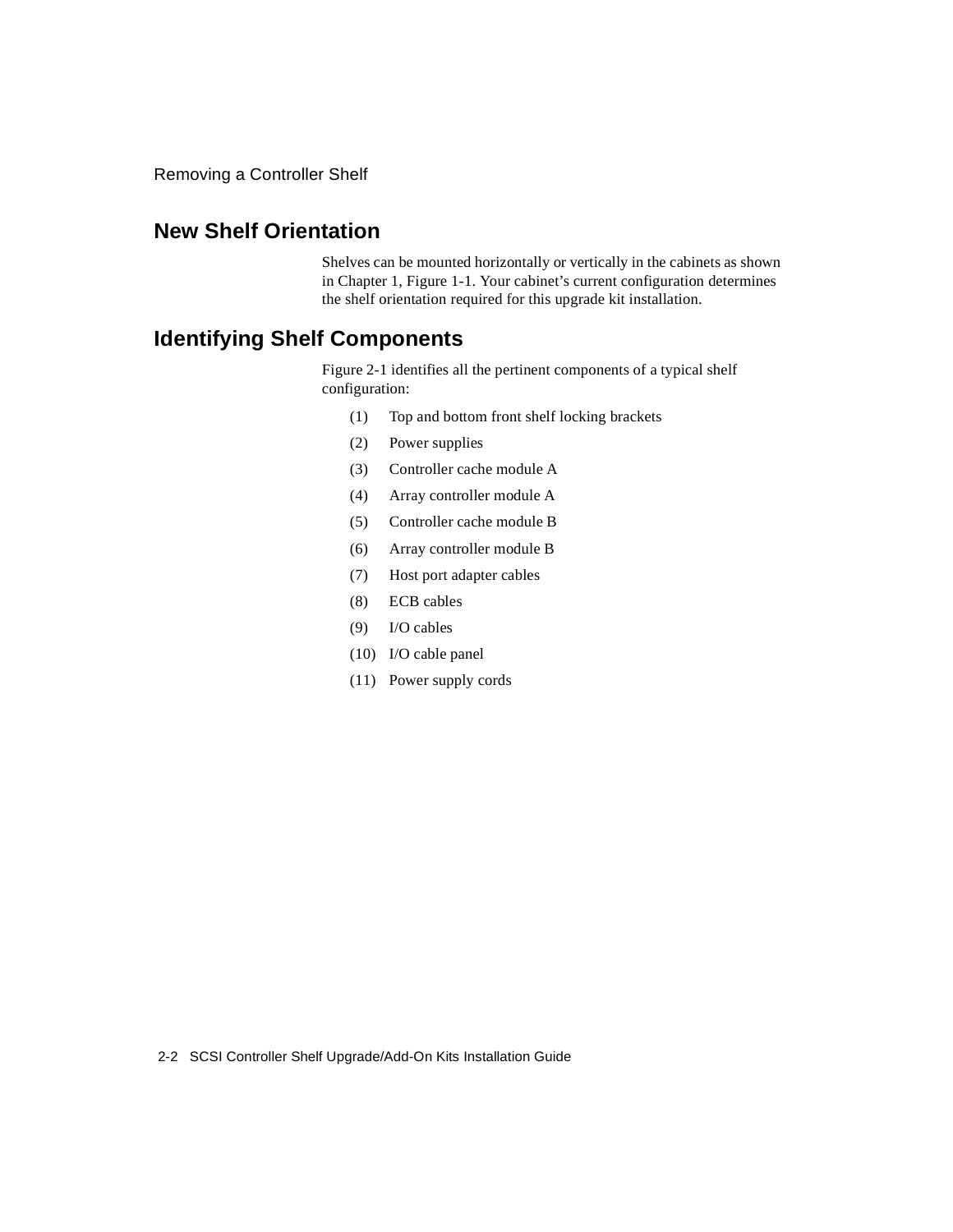

**Figure 2-1 Typical Shelf Components**

SCSI Controller Shelf Upgrade/Add-On Kits Installation Guide 2-3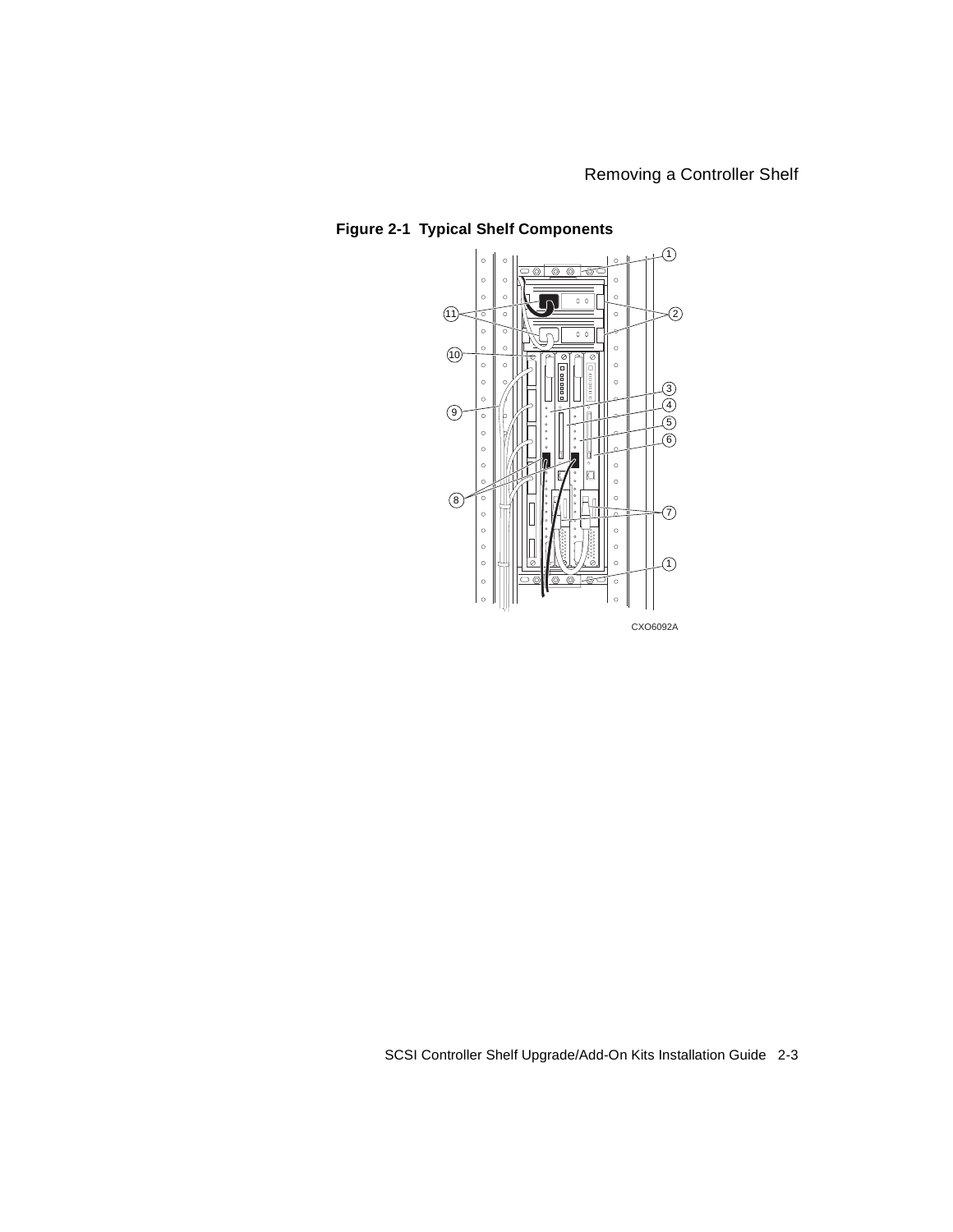# **Preliminary Procedure**

Complete the following procedure before removing a controller shelf:



## **Warning**

Do NOT slide hands along cabinet rail edges. The rails are very sharp and might cause personal injury.

#### **Caution**



Proper ESD procedures *must* be followed:

- Use an ESD work surface.
- Wear a properly grounded ESD wrist strap.
- Place *all* components on the ESD work surface as you remove them from the packaging.
- 1. On the host system, dismount the subsystem disk drives connected to the controllers being replaced.
- 2. Attach your ESD wrist strap to an unpainted surface on the cabinet, such as a mounting rail.
- 3. Quiesce all the controller SCSI buses on the controllers being replaced.
- 4. Remove power from the SBB shelves connected to the controller shelf being replaced.

# **Power Supplies**

Two power supplies are provided with each SCSI controller shelf upgrade or add-on kit and should be used with the new controller shelf. However, the power supplies from your BA350–M shelf may be used with the DS–BA356–MD controller shelf, provided they are rated at least 150 W, such as the BA35X–HF.

If desired, remove the power supplies from the controller shelf to provide more working room and lighten the weight of the shelf for removal.

2-4 SCSI Controller Shelf Upgrade/Add-On Kits Installation Guide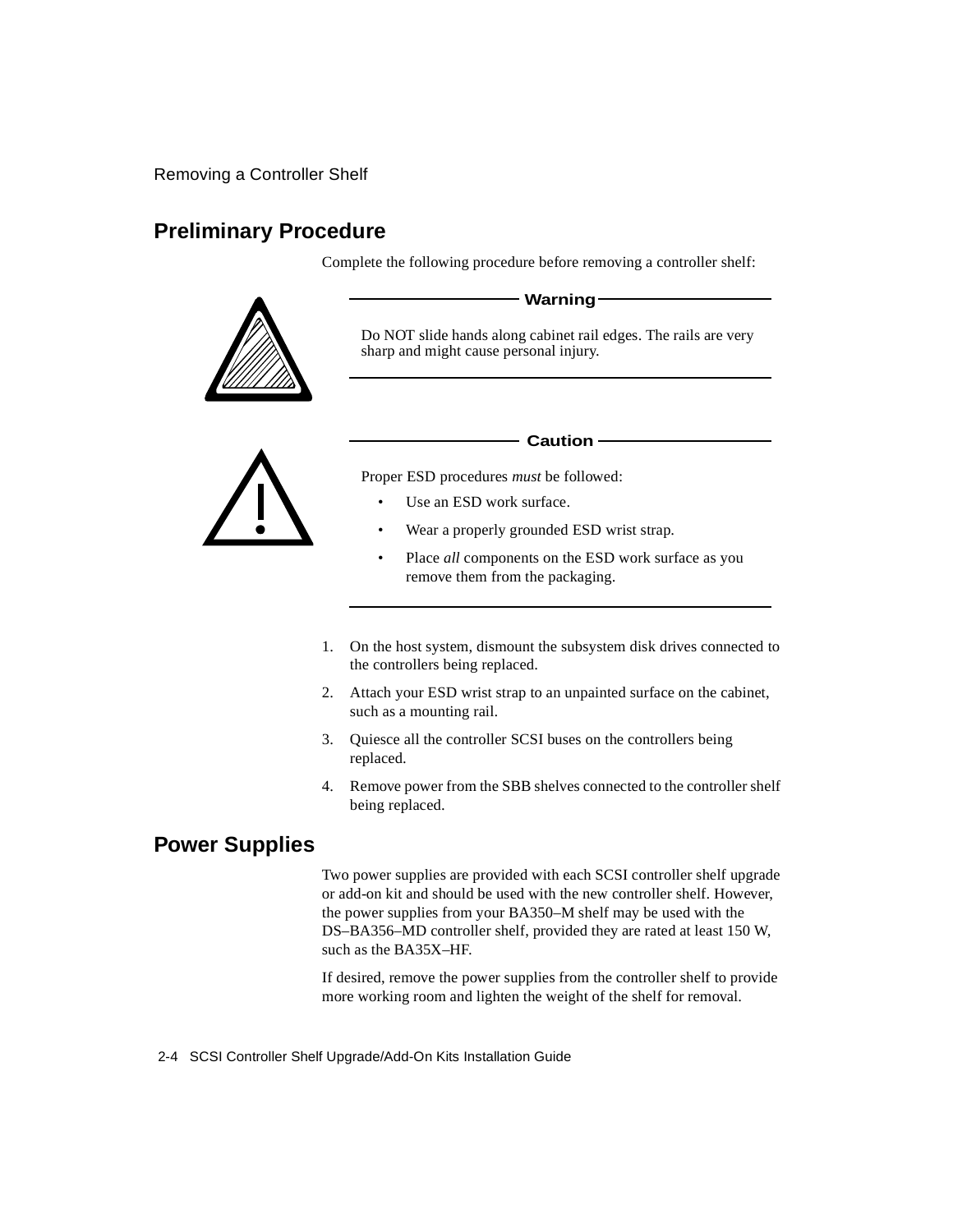# **Removing the Power Supplies**

Removing the power supplies from the BA350–M shelf is a simple process. Refer to Figure 2-2 as necessary while completing the following procedure:

## **Figure 2-2 Shelf Components**



1. Disconnect the two power supply cords (11) from the power supplies.

All power supply and controller LEDs turn off and the blowers stop operating.

- 2. Remove the power supplies (2) by pressing the squeeze tabs and pulling on the power supplies until they are free of the shelf.
- 3. Reserve the power supplies for future use.

SCSI Controller Shelf Upgrade/Add-On Kits Installation Guide 2-5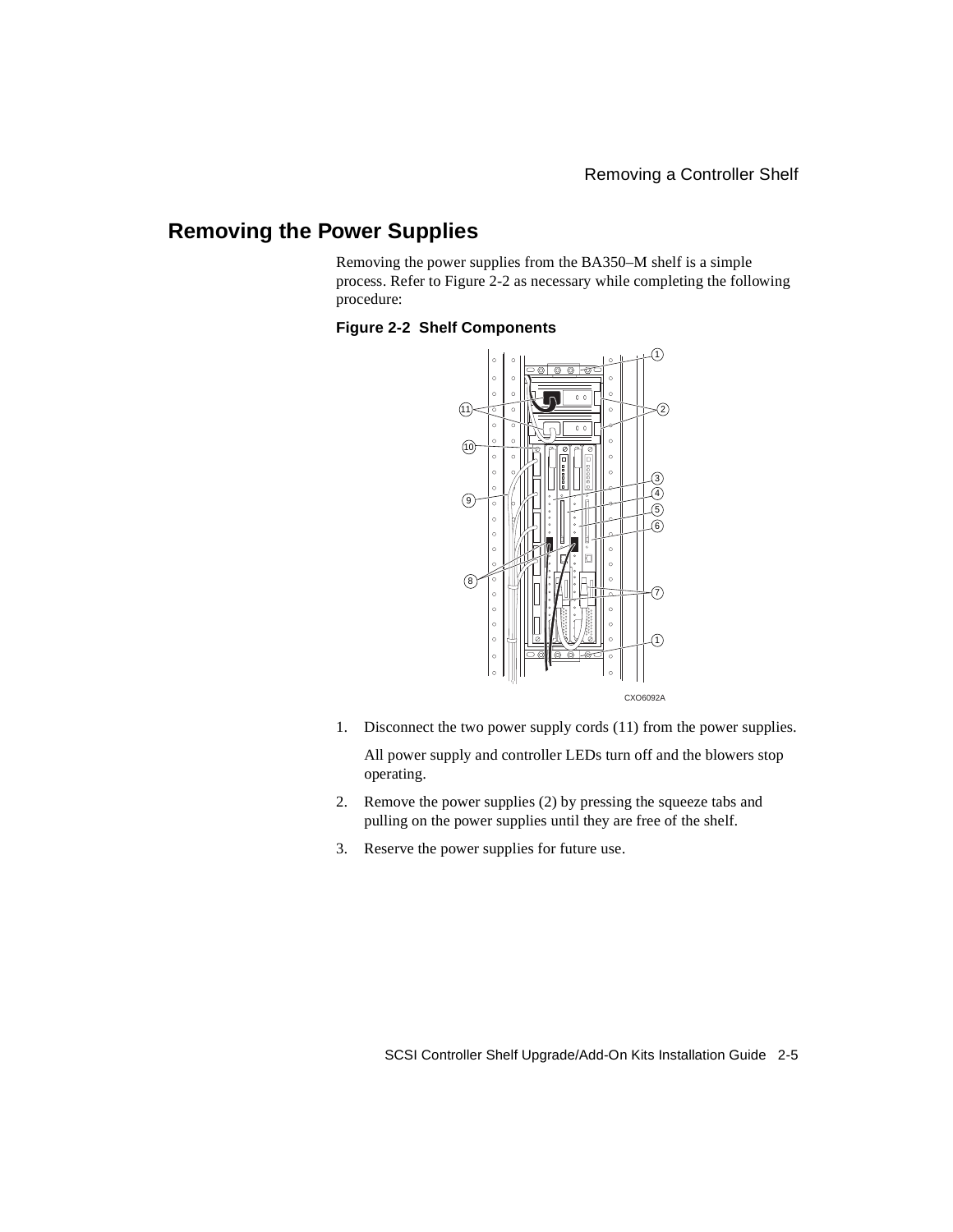# **Removing the I/O Cable Panel and Cables**

Refer to Figure 2-2 while completing the following procedure for removing the I/O cable panel (10) and cables. Label each cable as it is removed.

- 1. If ECBs are present, disconnect the ECB cables (8).
- 2. Disconnect the host port cable adapters (7).
- 3. Cut any cable ties that might interfere with the removal and replacement of the shelf.
- 4. Remove the I/O cable panel, as shown in Figure 2-3, by unscrewing the top and bottom screws located on the panel.

**Figure 2-3 I/O Cable Panel Removal**

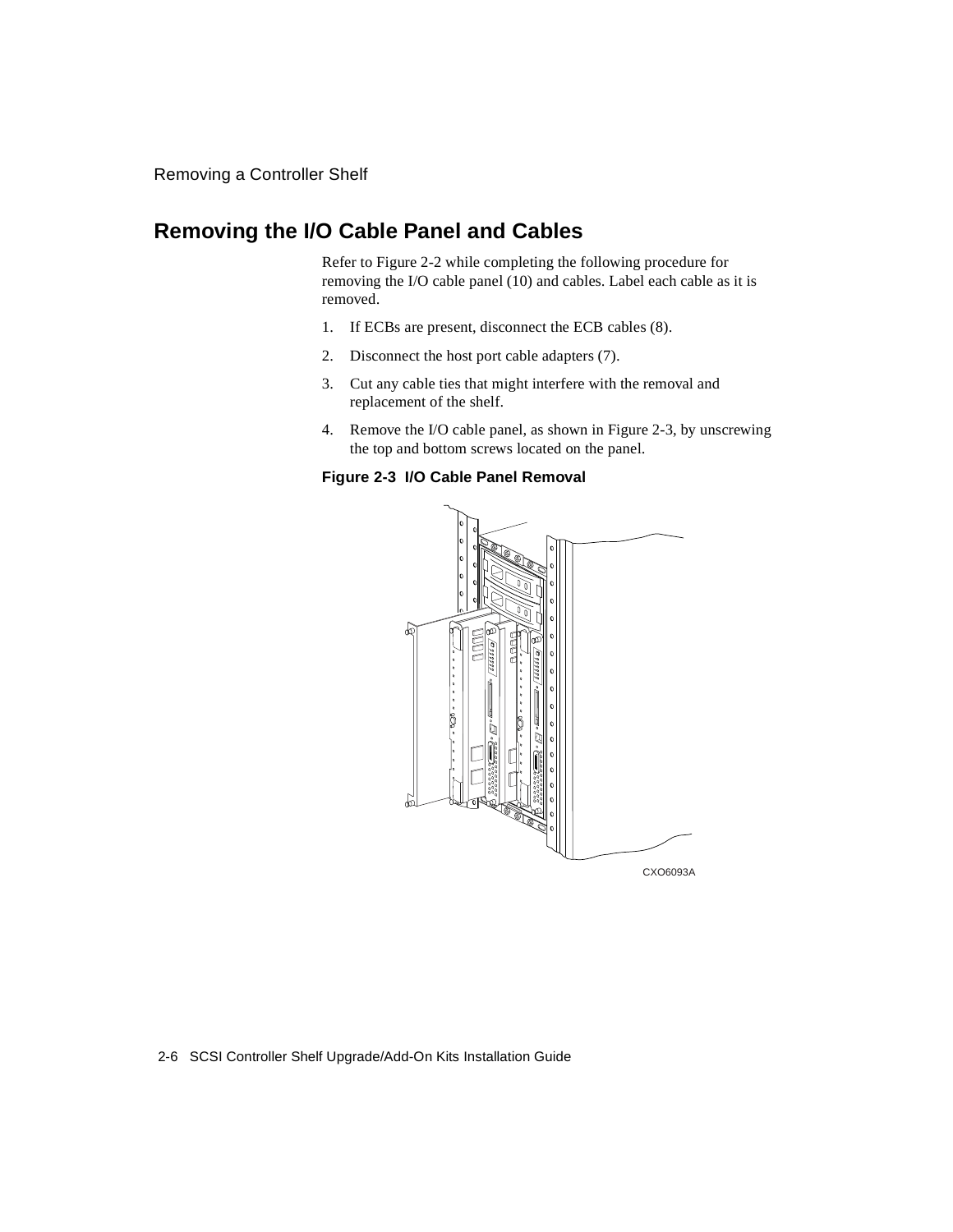#### **Note**

The Cache A and Controller A modules may be removed to give easier access to the I/O cables.

5. Use tape to sequentially number the cables from top to bottom, as shown in Figure 2-4.

**Note**

Sequential numbering is important because when the cables are reconnected on the new shelf, they are connected to the port but in reverse sequence.

**Figure 2-4 I/O Cable Numbering**



6. Starting with the most accessible cable, disconnect each cable by depressing the squeeze tabs on the ends of the cables.

SCSI Controller Shelf Upgrade/Add-On Kits Installation Guide 2-7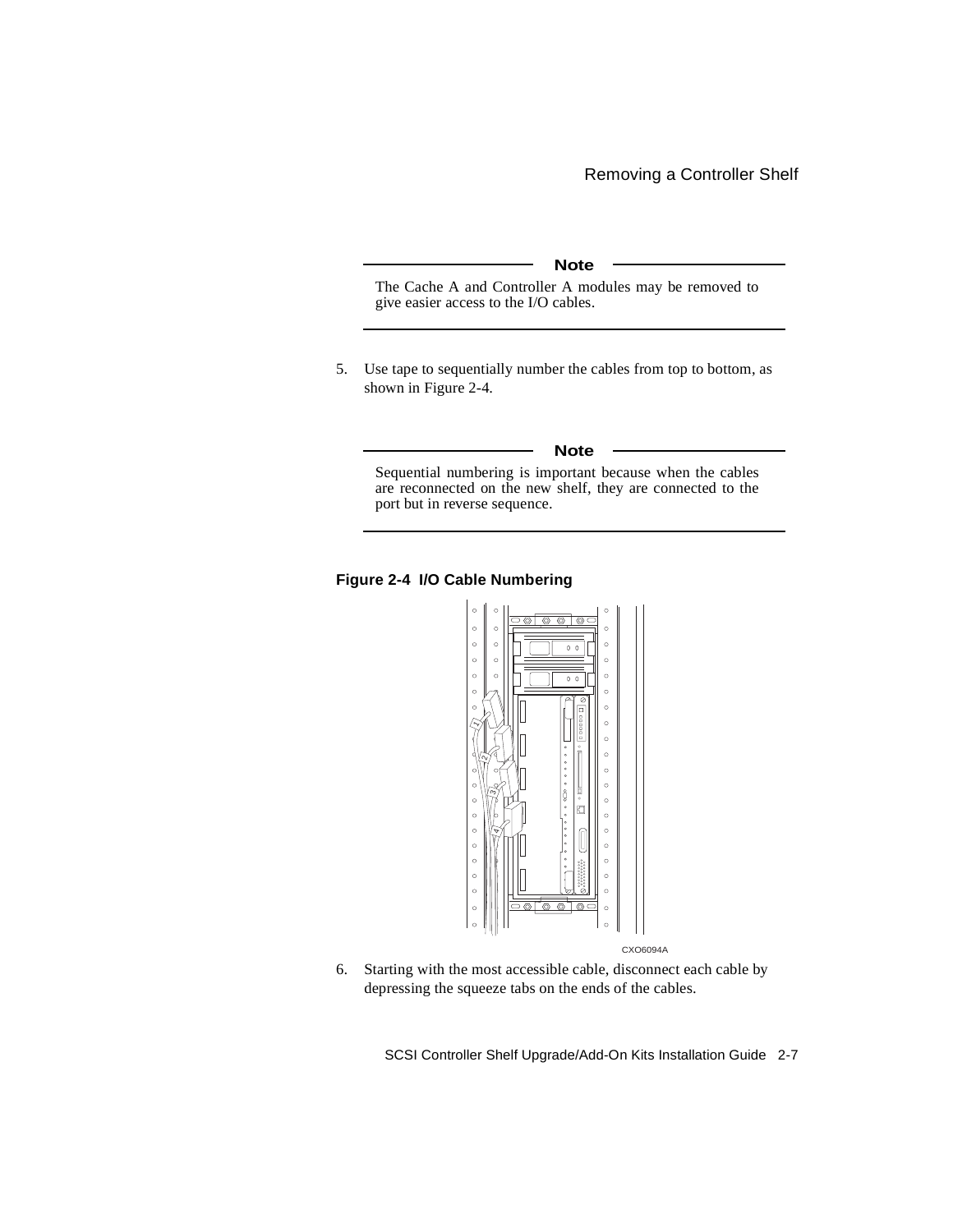# **Removing the Shelf**

Controller shelf components can be removed at this time to lighten the weight of the controller shelf.

Complete the following procedure to remove a vertical shelf:

1. Remove the top and bottom front shelf lock brackets as shown in Figure 2-5. These brackets might be mounted with Kep nuts or screws. Remove Kep nuts using a 5/16-inch nut driver; remove screws with a #2 Phillips screwdriver.





- 2. Save the Kep nuts or screws for the new shelf installation.
- 3. Grasp the controller shelf at the top and the bottom.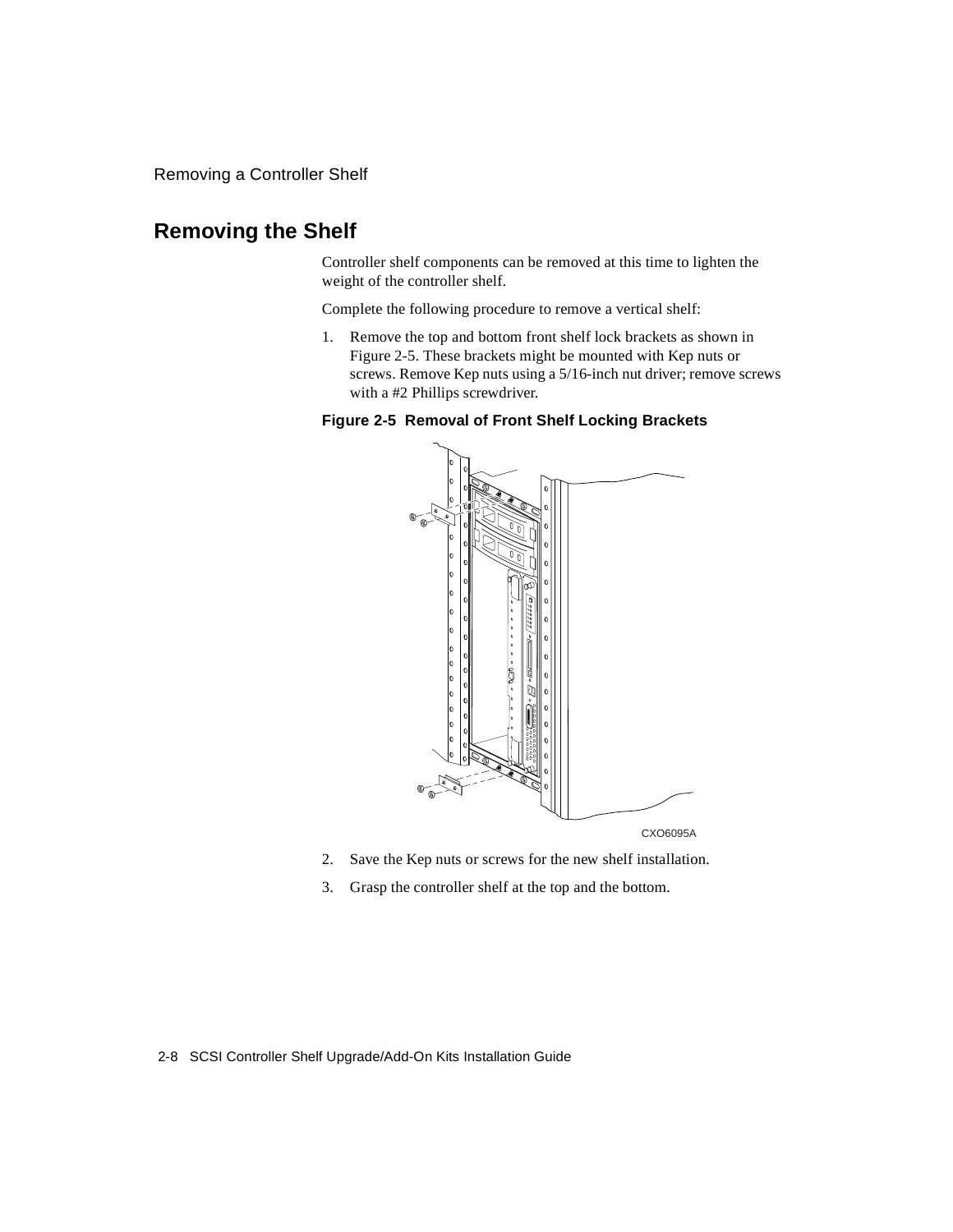#### **Note**

Before removing the shelf, note its orientation by referencing the power supply position (top or bottom). When the new shelf is installed, it will need to be inserted with the same orientation in order for all the components to connect correctly.

4. Remove the controller shelf by gently rocking the shelf from side to side or up and down while pulling outward (see Figure 2-6).

#### **Figure 2-6 Shelf Removal**



5. Put the original controller shelf in an ESD bag.

SCSI Controller Shelf Upgrade/Add-On Kits Installation Guide 2-9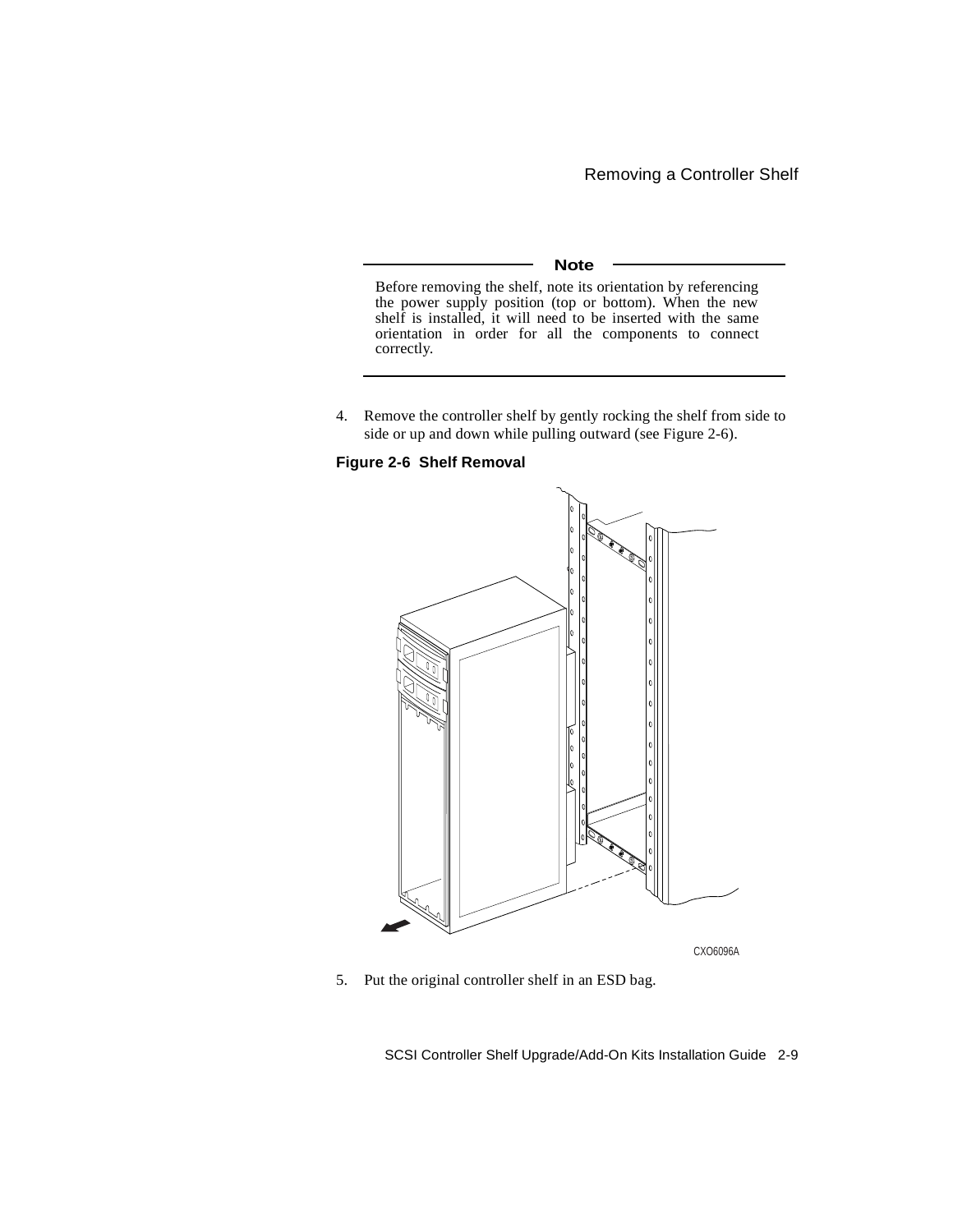6. For front-mounted shelves: remove the stop brackets from the upper and lower shelf mounting brackets, exposing only stop position 5 (see Figure 2-7).





#### 2-10 SCSI Controller Shelf Upgrade/Add-On Kits Installation Guide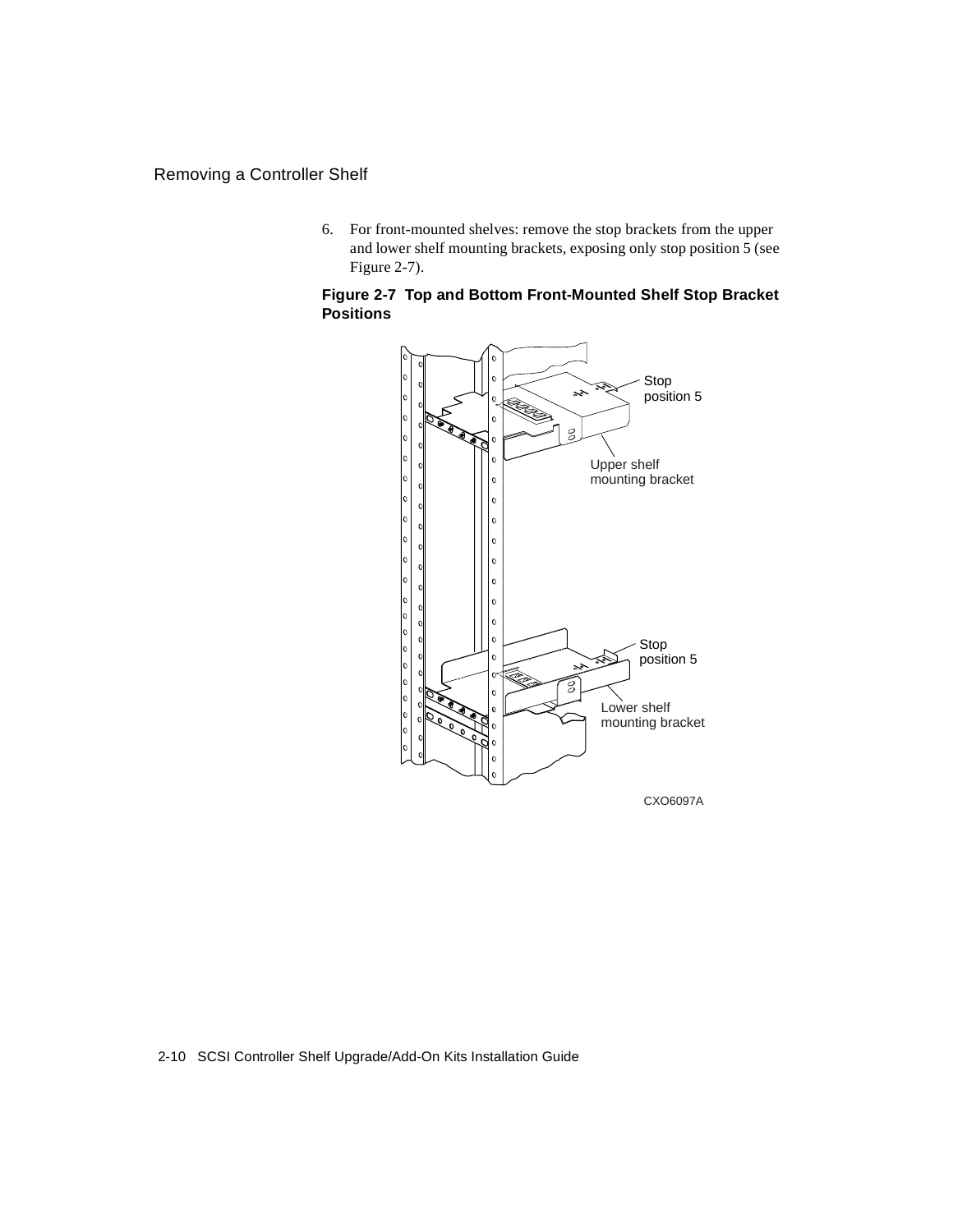7. For rear-mounted shelves: if necessary, install a rear stop bracket in stop position #4 as shown in Figure 2-8.

**Figure 2-8 Rear-Mounted Shelf Stop Bracket Position**



CXO6211A

8. You are now ready to install the new DS–BA356–MD controller shelf. Go to Chapter 3.

SCSI Controller Shelf Upgrade/Add-On Kits Installation Guide 2-11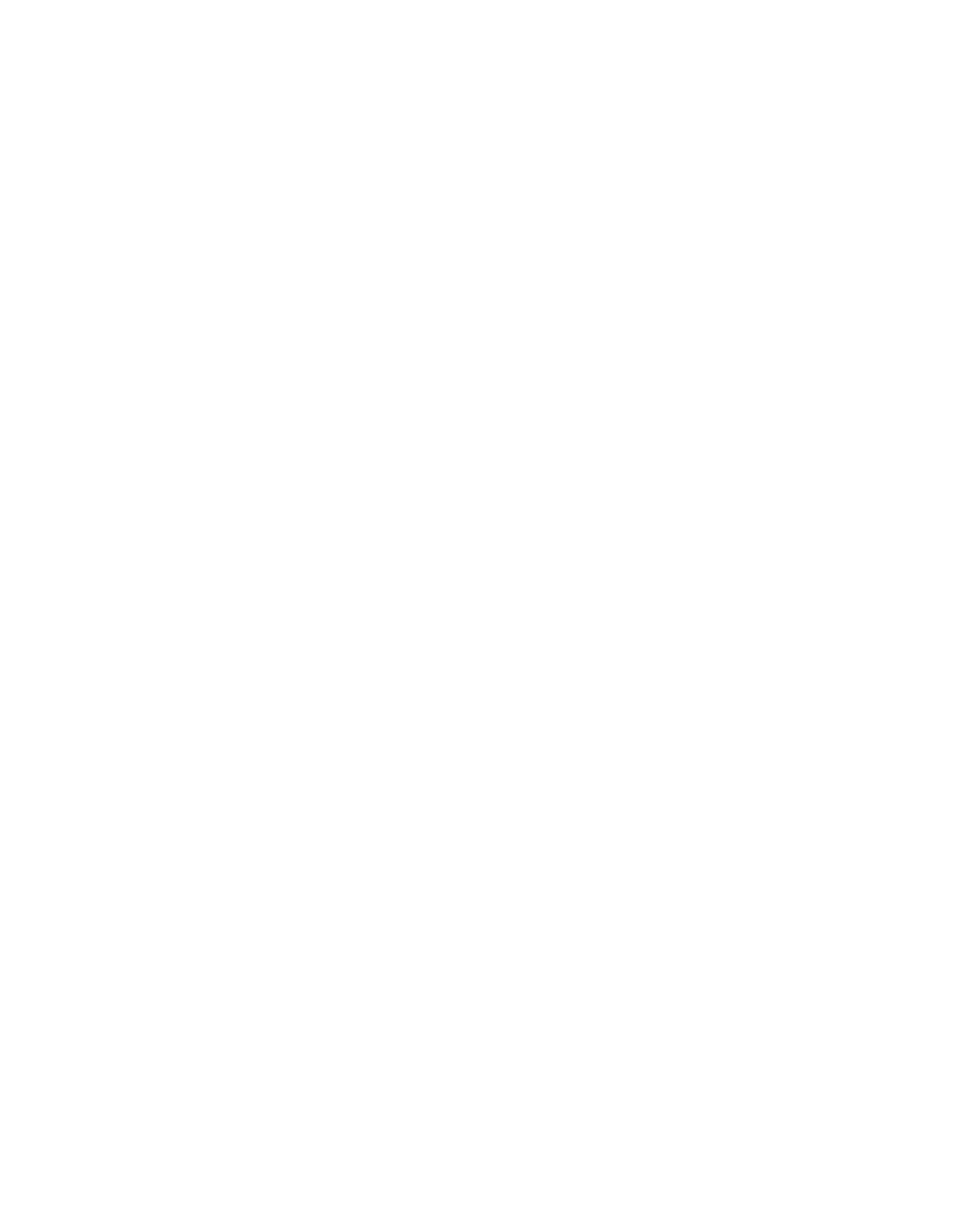# **3**

# **Installing a Replacement Shelf**

Chapter 3 applies *only* if you are installing a controller shelf (DS–SWXM1–AA or DS–SWXM1–BA) as an upgrade kit. If installing as an add-on kit, go to Chapter 4.

This chapter covers the instructions for installing a DS–BA356–MD controller shelf as an upgrade kit.



#### **Warning**

Do NOT slide hands along cabinet rail edges. The rails are very sharp and might cause personal injury.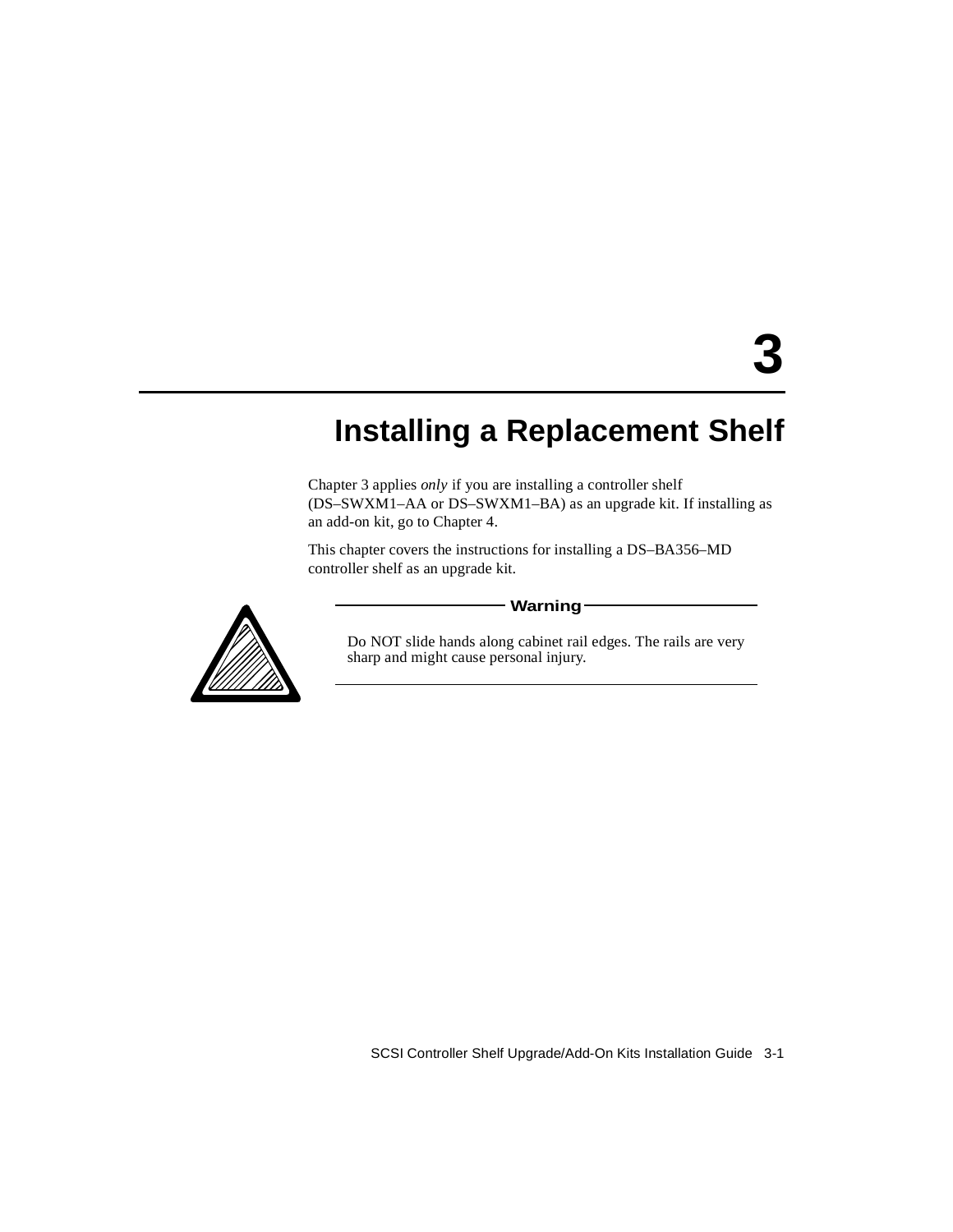# **Installing the Shelf**

Complete the following procedure to install a replacement shelf:

1. Ensure that the power cords and data cables are clear of the controller slot.

#### **Note**

Install the replacement shelf using the same orientation and slot as the original shelf. The location of the power supplies in the original shelf determines how the new shelf is inserted. (See Chapter 1, Figure 1-1 for typical shelf mounting orientations.)

2. Insert the shelf as shown in Figure 3-1, using a gentle rocking motion—up and down, front and back.

#### **Figure 3-1 Inserting the Shelf in the Cabinet**



3-2 SCSI Controller Shelf Upgrade/Add-On Kits Installation Guide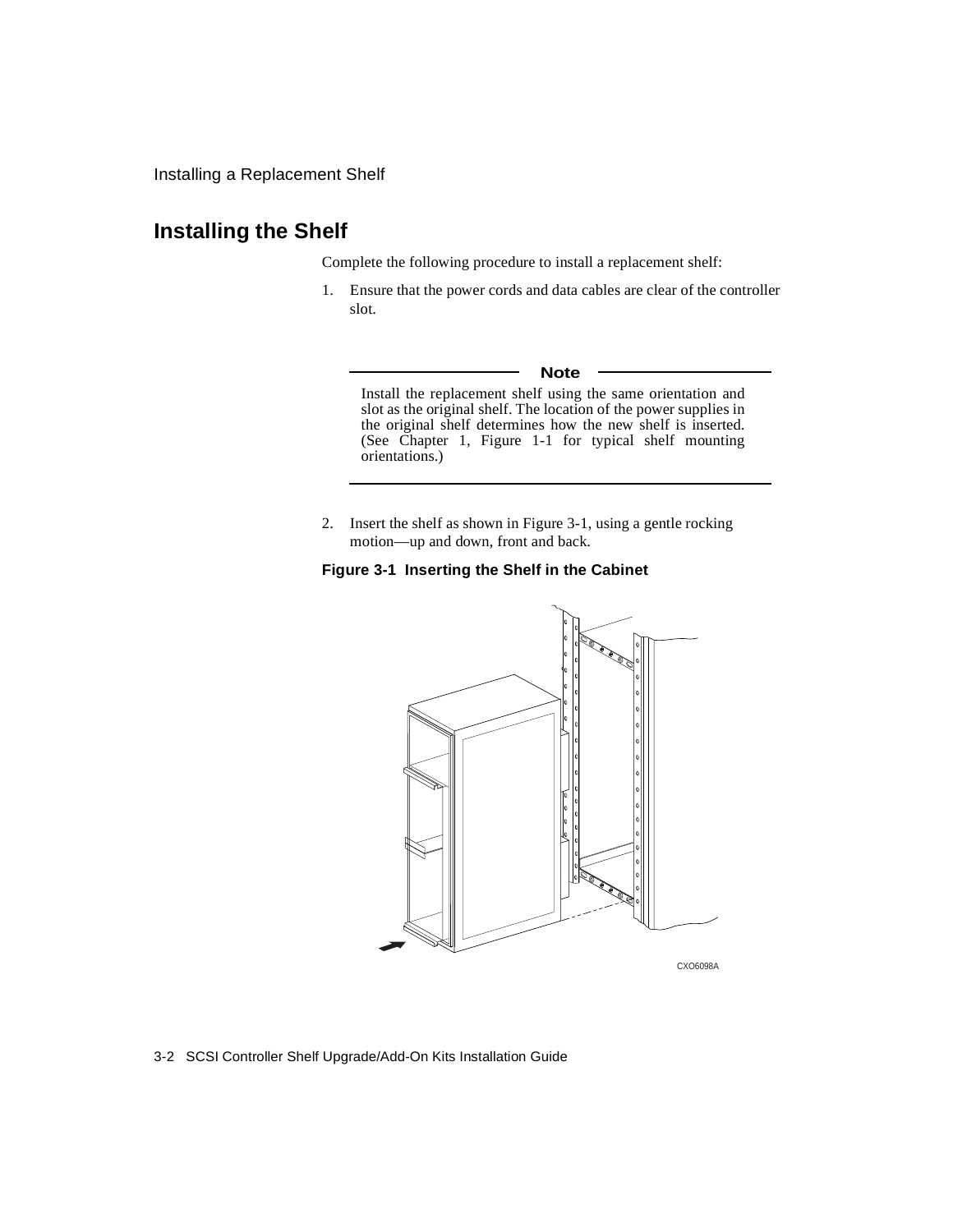- 3. Ensure the shelf is firmly seated to the rear.
- 4. Using the shelf locking brackets provided, install them onto the shelf mounting brackets using either Kep nuts for tab-mounted brackets or screws for screw-mounted brackets. See Figure 3-2 and Figure 3-3 for shelf locking bracket examples. Figure 3-4 illustrates the installation of shelf locking brackets on a tab-mounted bracket.

## **Figure 3-2 Front Shelf Locking Brackets**



#### **Figure 3-3 Rear Shelf Locking Brackets**



## **Figure 3-4 Installing the Top and Bottom Shelf Locking Brackets**



SCSI Controller Shelf Upgrade/Add-On Kits Installation Guide 3-3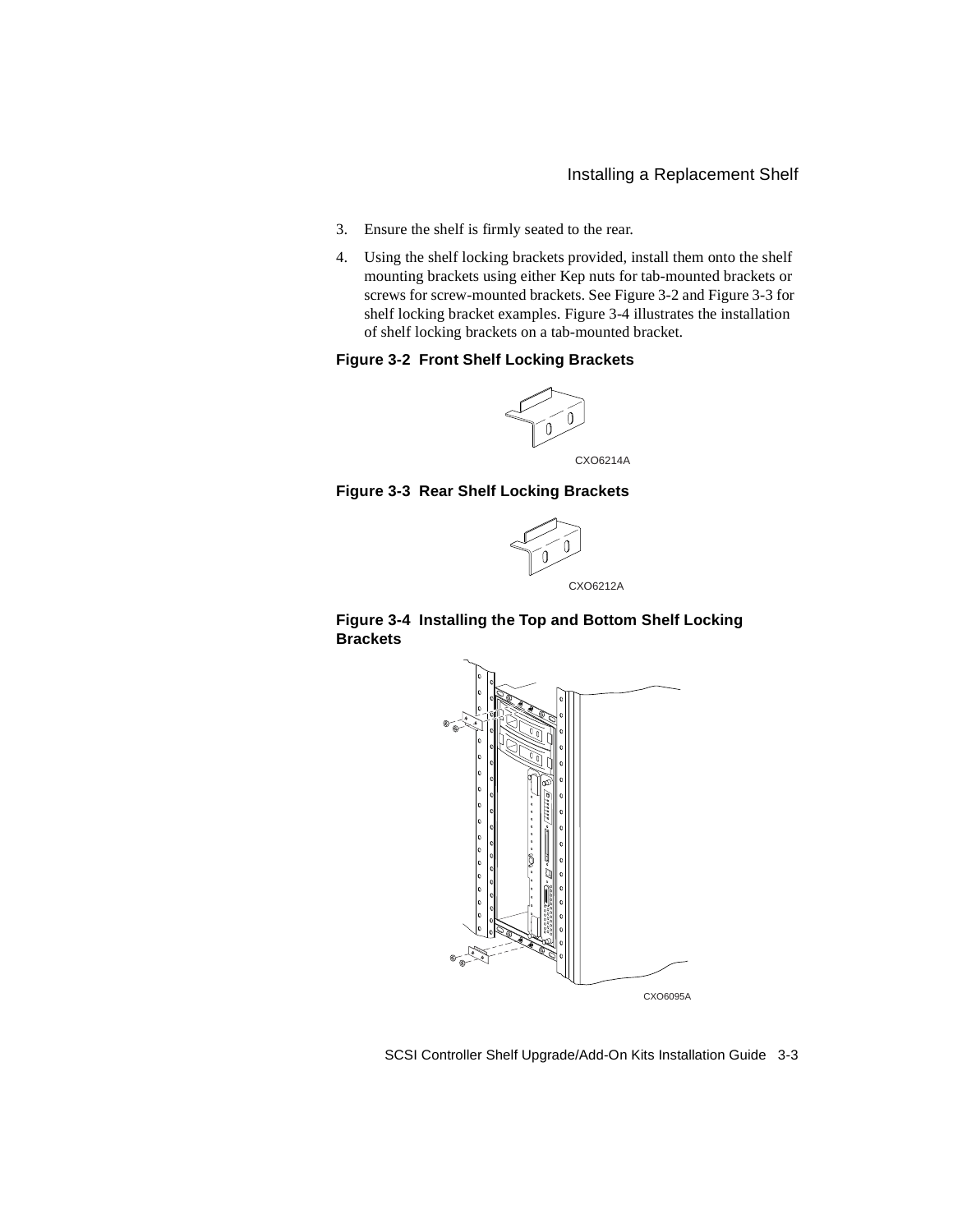# **Installing the I/O Cables**

Complete the following procedure to install the I/O cables:



To prevent damage to the controller or SBB, the I/O cables must be connected to SBB shelf prior to power application.

**Caution**

**Note**

Ensure that access to the modules is not impeded in any way by the cabling.

If the one meter cable (BN21H–01) is too short for connecting the BA356 I/O module, replace it with the two meter cable provided (BN21H–02).

1. Install the numbered I/O cables on the appropriate side of the shelf, as shown in Figure 3-5. Connect them in reverse sequence, for example, beginning with #6, then #5, #4, #3, #2, and #1.

3-4 SCSI Controller Shelf Upgrade/Add-On Kits Installation Guide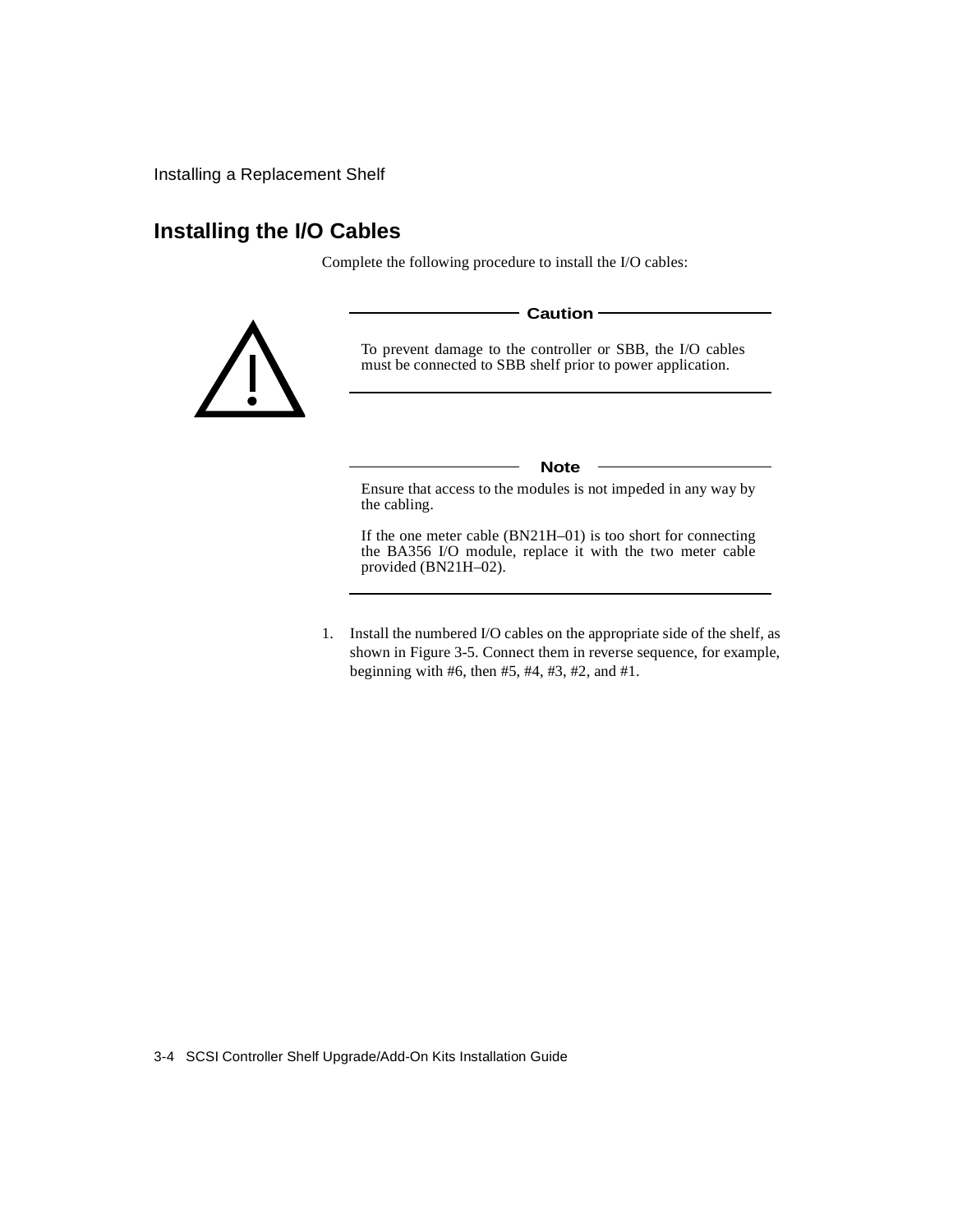

# **Figure 3-5 I/O Cable Installation**

2. Ensure that the cables are firmly seated in the connectors.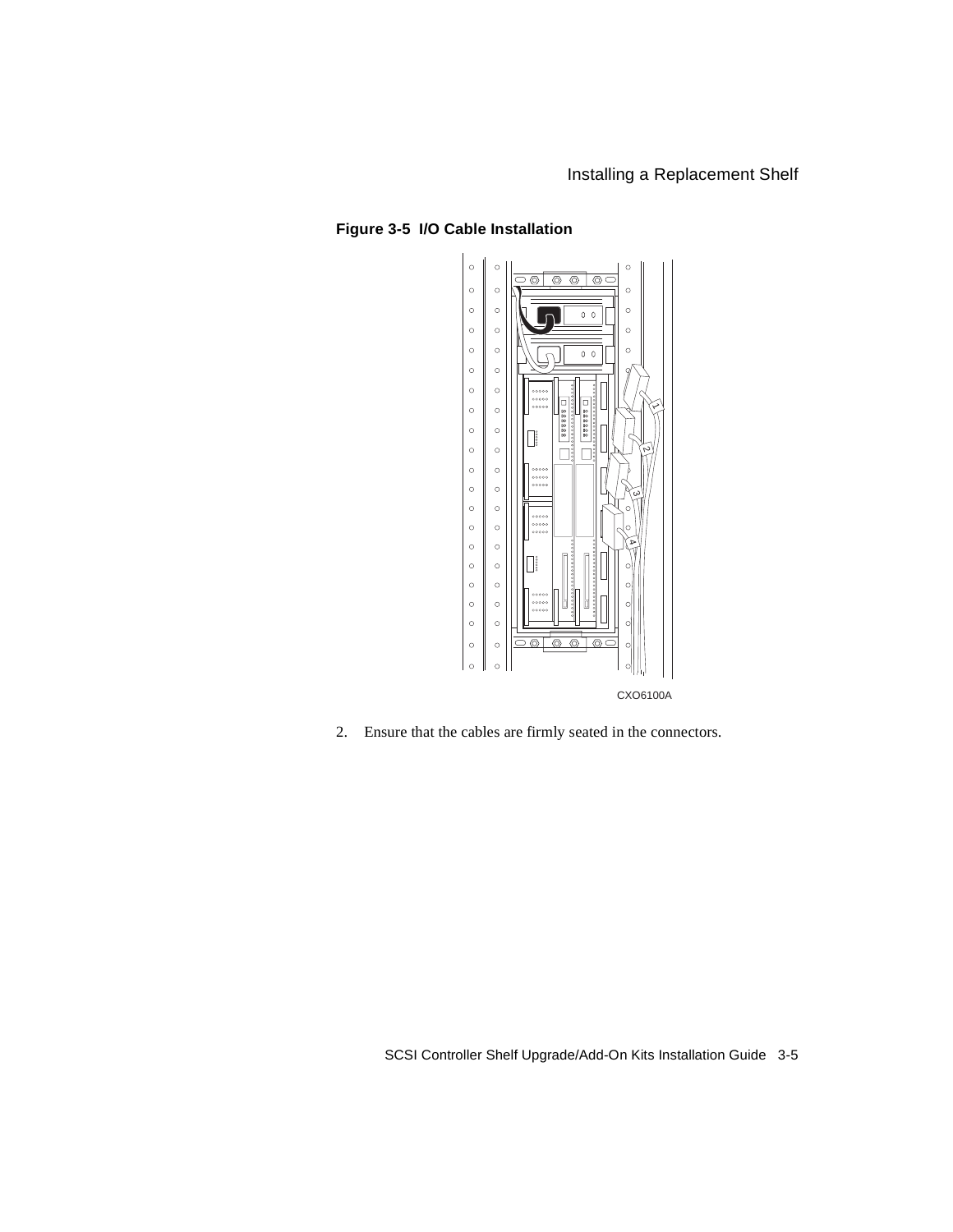# **Installing the Cache and Controllers**

Use the appropriate shelf mounting orientation (see Figure 3-6) and its accompanying procedure to install the cache and controllers as the following describes:



#### **Figure 3-6 Controller Shelf Orientations**

#### **Note**

It is easier to install both cache modules before installing the controllers.

If there is only one cache, install a blank panel over the Cache B slot.

If there is only one controller, install a blank panel over the Controller B slot.

3-6 SCSI Controller Shelf Upgrade/Add-On Kits Installation Guide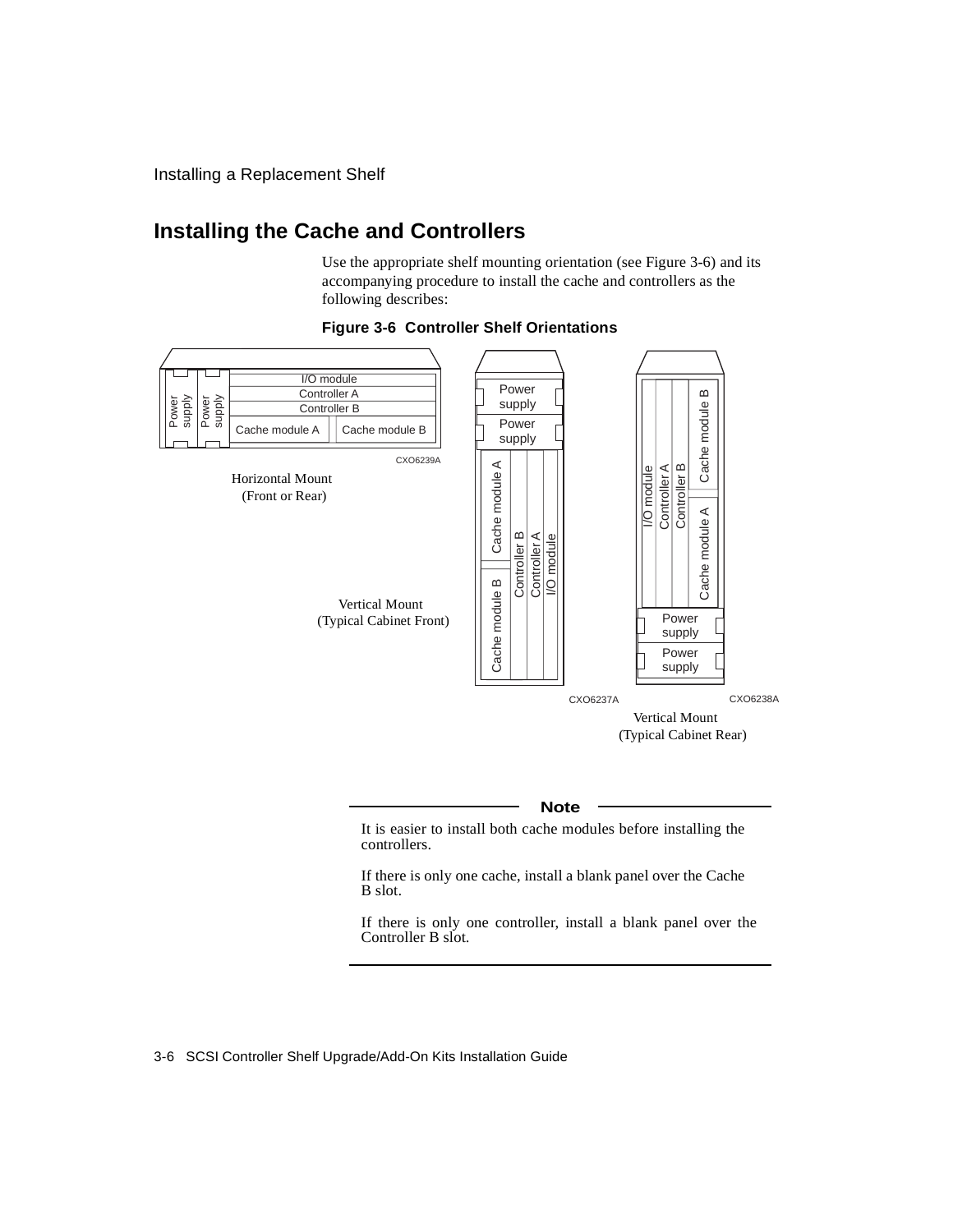# **Horizontal Mount Orientation**

Complete the following procedure using Figure 3-6 to install shelf components:

- 1. Install the cache A module in the bottom, left cache slot next to the power supplies.
- 2. Install cache B or blank panel to the right of cache A.
- 3. Install controller A in the slot immediately below the I/O module.
- 4. Install controller B or blank panel immediately below controller A.

## **Front Vertical Mount Orientation**

Complete the following procedure using Figure 3-6 to install shelf components:

- 1. Install the cache A module in the top, left cache slot under the power supplies.
- 2. Install cache B or blank panel under cache A.
- 3. Install controller A or blank panel in the slot immediately to the left of the I/O module.
- 4. Install controller B or blank panel immediately to the left of controller A.

# **Rear Vertical Mount Orientation**

Complete the following procedure using Figure 3-6 to install shelf components:

- 1. Install the cache A module in the bottom, right cache slot above the power supplies.
- 2. Install cache B or blank panel immediately above cache A.
- 3. Install controller A in the slot immediately to the right of the I/O module.
- 4. Install controller B or blank panel immediately to the right of controller A.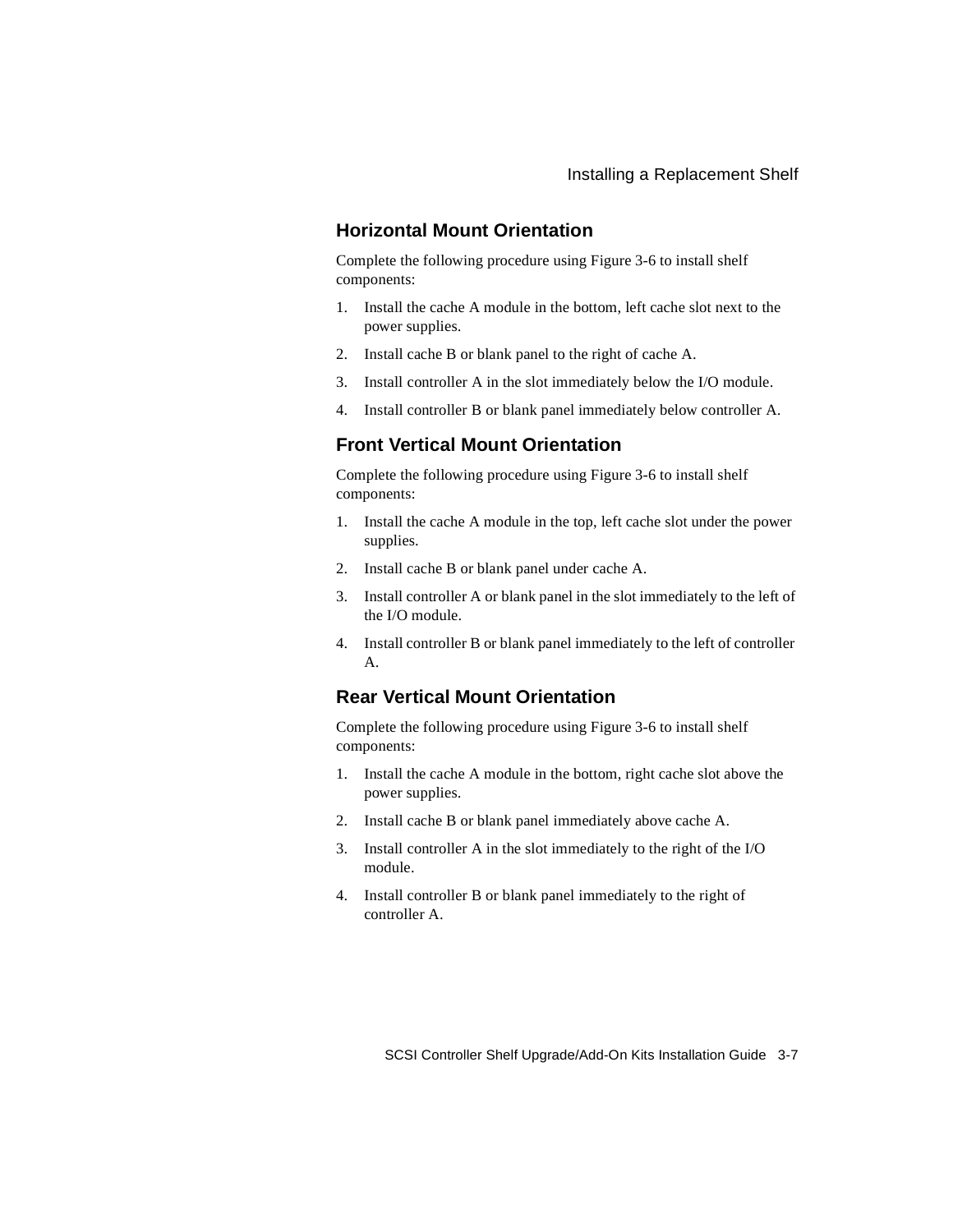# **Completing the Installation**

Complete the following procedure to finish installing the DS–BA356–MD controller shelf upgrade kit:

- 1. Install and connect the ECB and cables using the *SCSI Controller Shelf Upgrade/Add-On Kits User's Guide*.
- 2. Install the host port cables using the appropriate array controller documentation.



#### - Caution **-**

Connecting the first power cord in the next step applies power to the shelf.

3. Connect the power supplies in both the SBB shelves and the controller shelf: the black cord to the power supply next to the locking bracket and the grey cord to the power supply next to the controller.

The green status LEDs on the power supplies turn on and the blowers start operating.

- 4. Dress the cables with tie wraps, ensuring that the cables do not interfere with the removal of any modules.
- 5. Figure 3-7 is an example of a completed DS–BA356–MD shelf configuration that includes:
	- (1) Top and bottom front shelf locking brackets
	- (2) Power supplies
	- (3) Array controller module A
	- (4) Array controller module B
	- (5) Host port adapter cables
	- (6) ECB cables
	- (7) Controller cache module A
	- (8) Controller cache module B
	- (9) Power supply cords
- 3-8 SCSI Controller Shelf Upgrade/Add-On Kits Installation Guide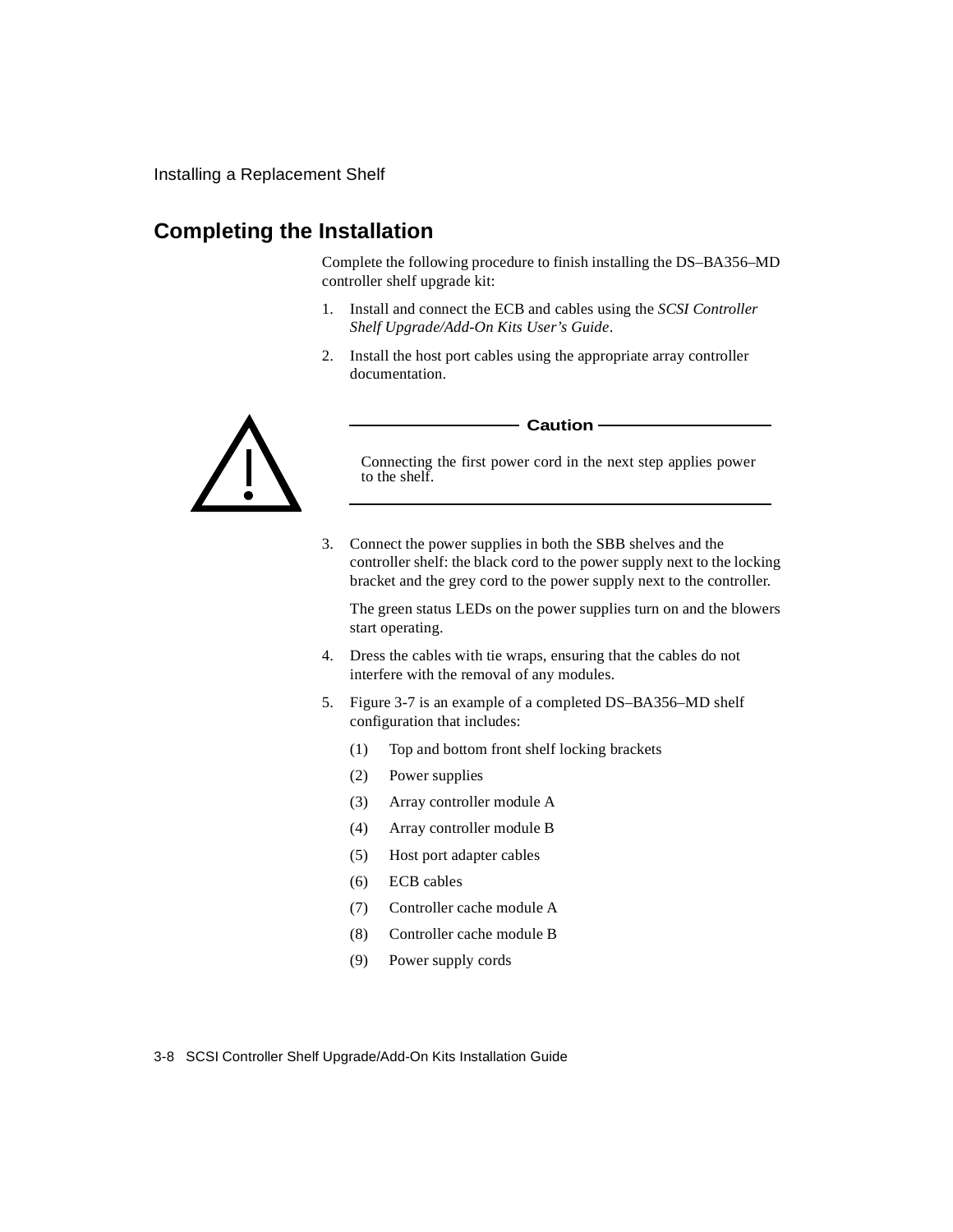

## **Figure 3-7 Completed DS–BA356–MD Shelf Configuration**

- 6. Pack the old shelf components for disposition.
- 7. Setup and test the controller shelf using procedures in the appropriate array controller configuration guide.

You are finished with installing the controller shelf. Return to the *SCSI Controller Shelf Upgrade/Add-On Kits Check List* and continue.

SCSI Controller Shelf Upgrade/Add-On Kits Installation Guide 3-9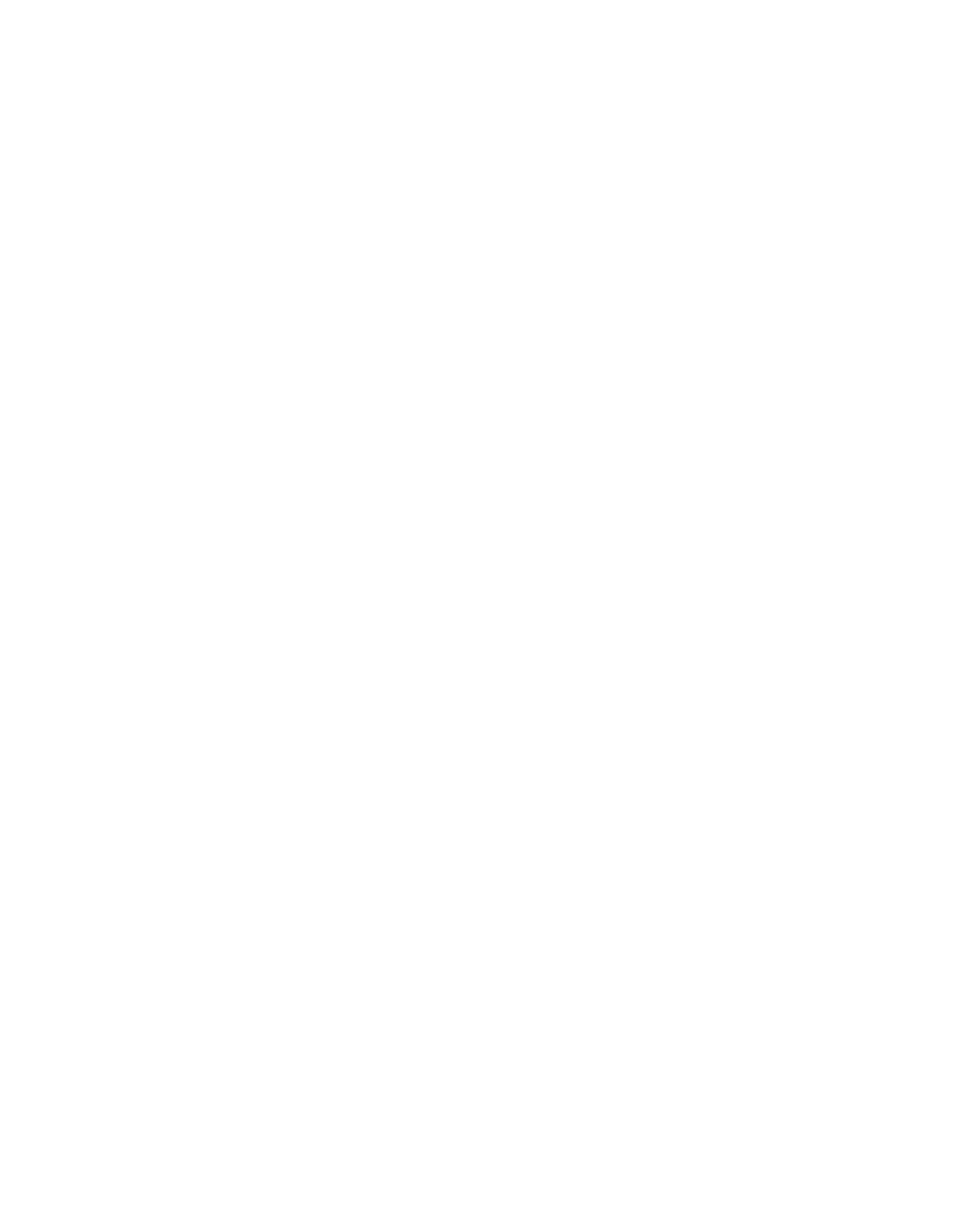**4**

# **Installing an Add-On**

# **Controller Shelf**

Chapter 4 applies *only* if you are installing a controller shelf (DS–SWXM1–AA, DS–SWXM1–BA, or DS–BA356–MD) as an add-on kit. If installing the DS–SWXM1–AA or DS–SWXM1–BA as an upgrade kit, go to Chapter 2.

Chapter 4 covers the installation of the DS–BA356–MD controller shelf and its components as an add-on kit.

# **Preliminary Check List**

Complete the following preliminary procedure for pertinent information regarding your installation:



- Warning -

Do NOT slide hands along cabinet rail edges. The rails are very sharp and might cause personal injury.

- 1. Consult your DIGITAL cabinet guide for supported configurations.
- 2. Determine the slot in which to put the shelf.
- 3. For all horizontal slots, use the tab-mounted brackets located within the BA35X–RD box.

SCSI Controller Shelf Upgrade/Add-On Shelf Installation Guide 4-1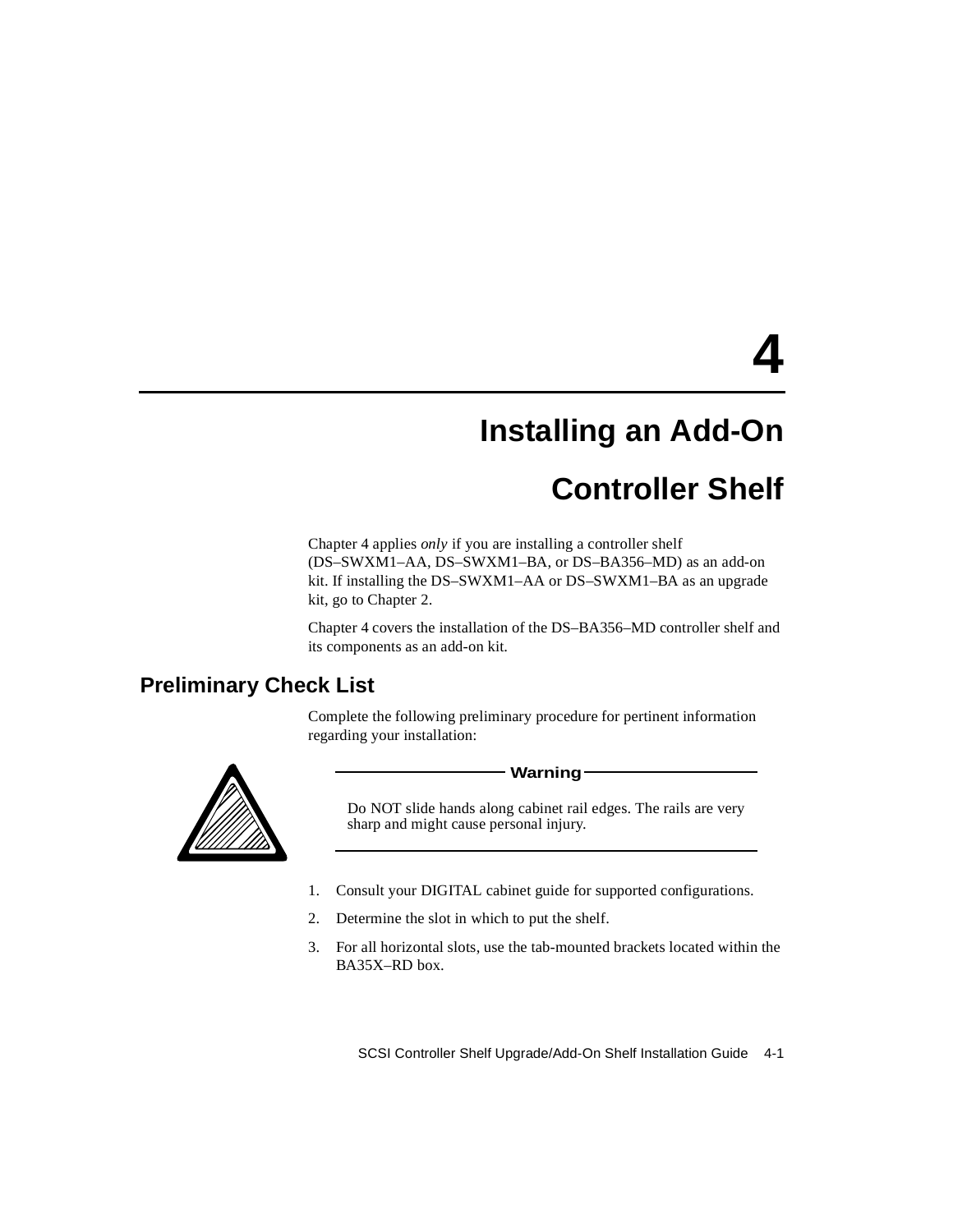# Installing an Add-On Controller Shelf

4. If the cabinet has a two-piece horizontal cabinet bracket as shown in Figure 4-1, screw-mounted brackets must be used. Go to the section in this chapter for installing screw-mounted brackets.



**Figure 4-1 Two-Piece Horizontal Cabinet Bracket**

#### 4-2 SCSI Controller Shelf Upgrade/Add-On Shelf Installation Guide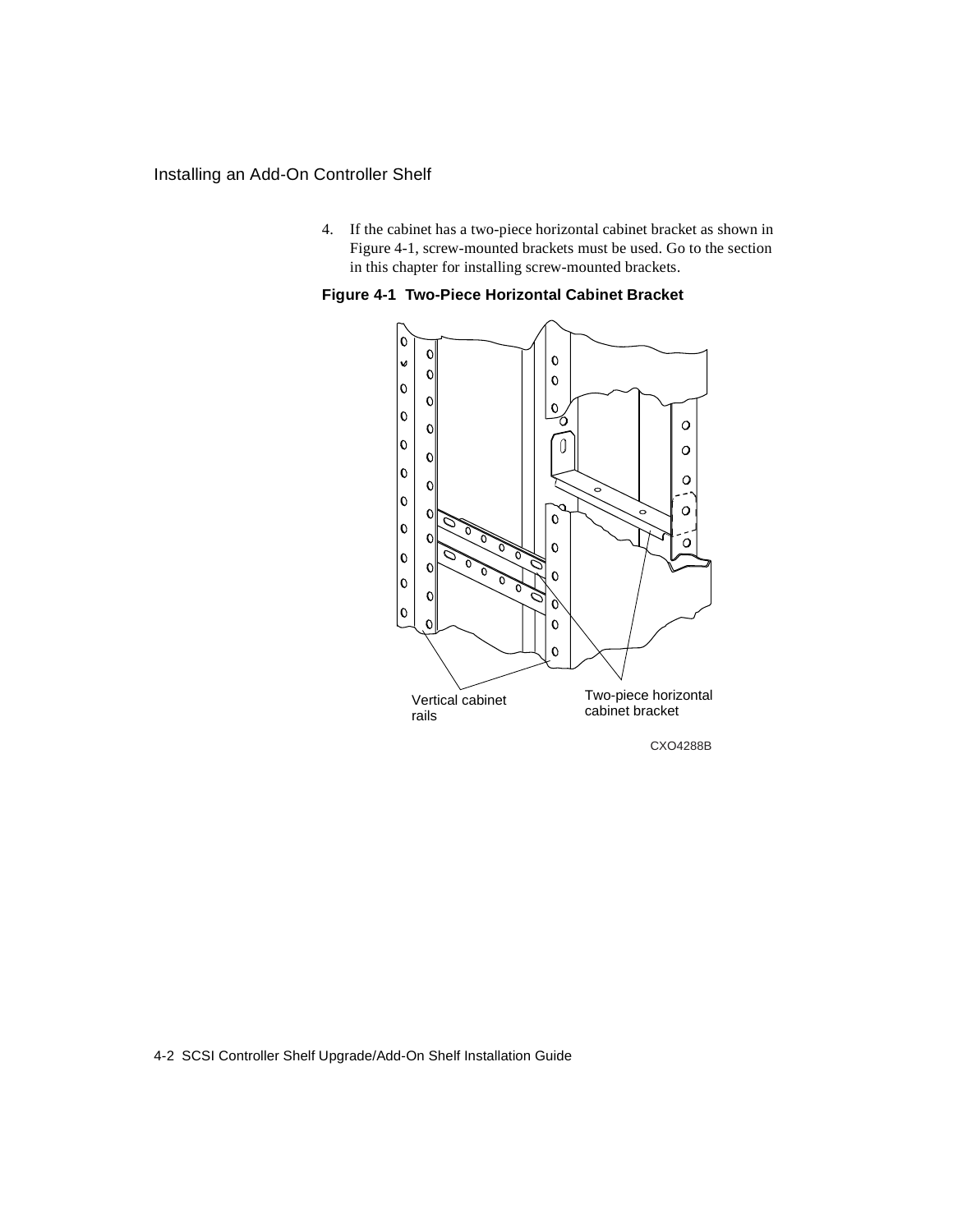5. If the cabinet has a one-piece cabinet bracket as shown in Figure 4-2, tab-mounted brackets must be used. Go to the section for installing tab-mounted brackets.

**Figure 4-2 One-Piece Horizontal Cabinet Bracket**



CXO4289B

SCSI Controller Shelf Upgrade/Add-On Shelf Installation Guide 4-3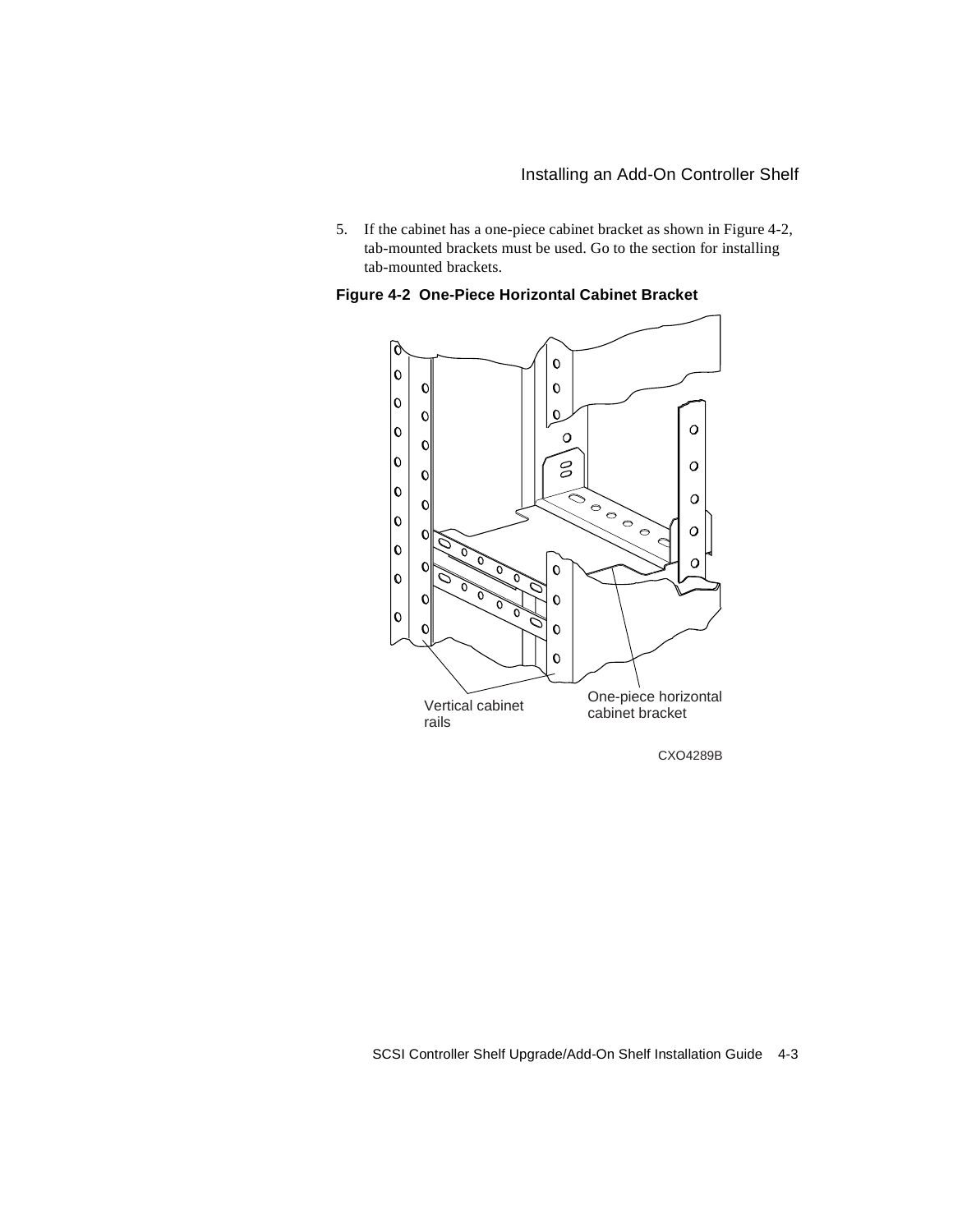Installing an Add-On Controller Shelf

# **Installing a Screw-Mounted Bracket (Vertical Mount Only)**

Complete the following procedure to install a vertical screw-mounted bracket:

- 1. Make sure the power cords and data cables are clear of the controller slot.
- 2. Determine the correct stop bracket position for the shelf type being installed.
	- For a front shelf installation, the stop bracket is part of the mounting bracket and uses stop position 5.
	- For a rear shelf installation, secure a stop bracket to both mounting brackets in stop position 4 with a screw (see Figure 4-3).

#### **Figure 4-3 Stop Brackets Showing Stop Positions 4 and 5**

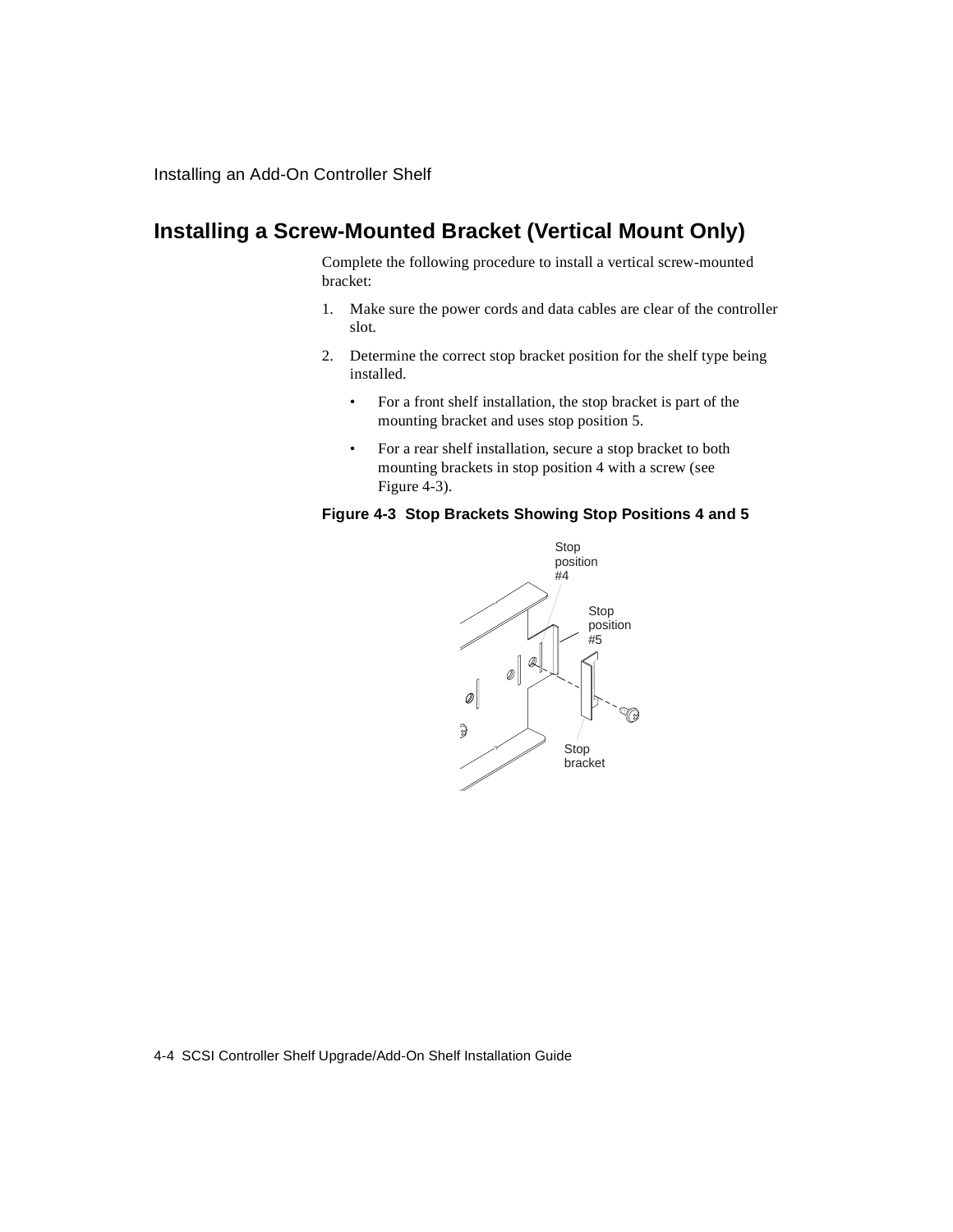- 3. Install the mounting bracket:
	- Position the first mounting bracket at the correct mounting holes just behind the outer flange of the horizontal cabinet rail (see Figure 4-4).



#### **Figure 4-4 Screw-Mounted Bracket with Slot 4**

- Fasten the mounting bracket to the outer flange of the cabinet rail with two screws, using the left-most and right-most holes (see Figure 4-4).
- Fasten the mounting bracket to the inner horizontal cabinet bracket with two screws.
- 4. Repeat steps 2 and 3 for the other mounting bracket.

SCSI Controller Shelf Upgrade/Add-On Shelf Installation Guide 4-5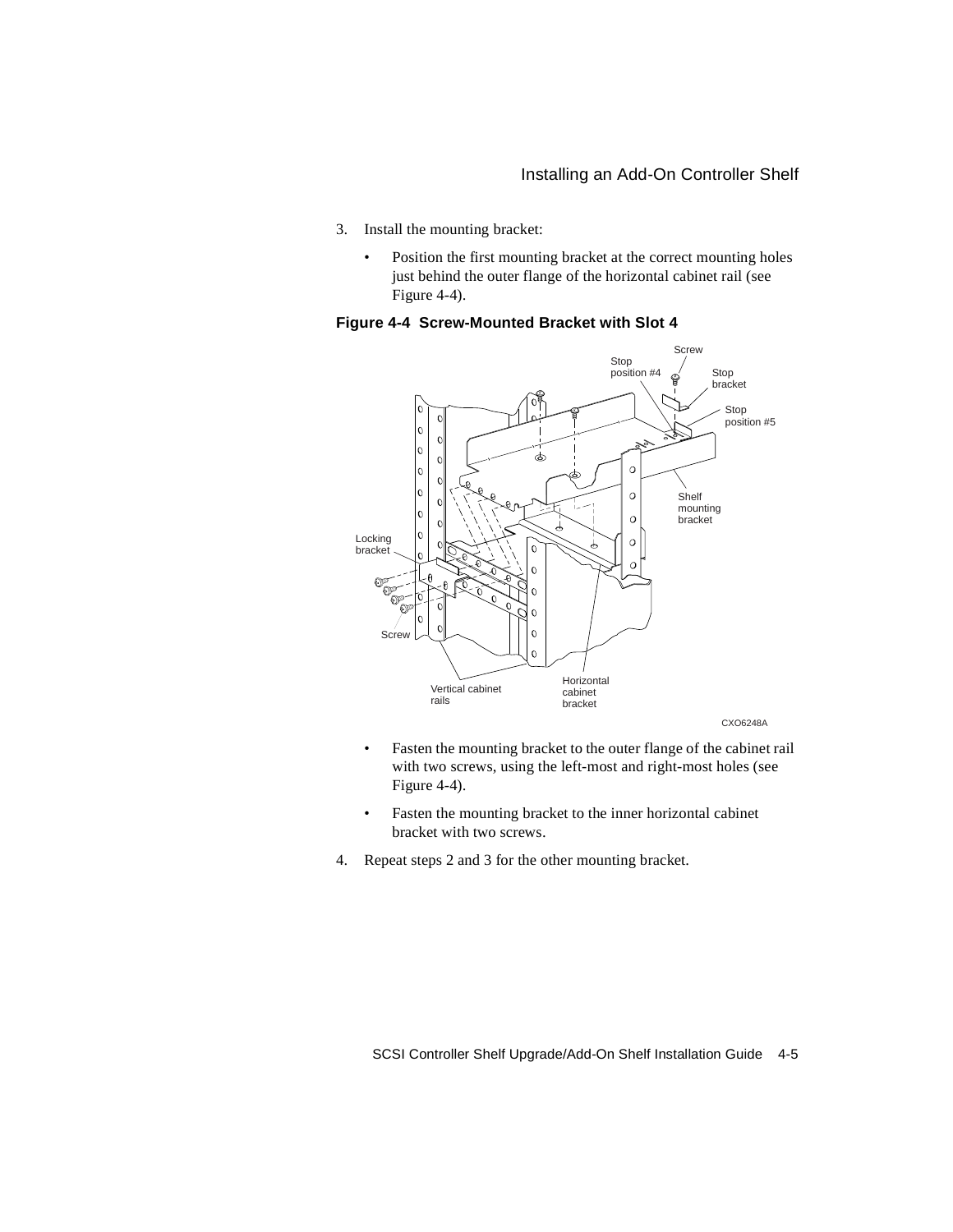**Note**

Shelf orientation is determined by the shelf location (front or rear).

5. Orient the shelf as determined by the location of the power cords within the vertical mount slot opening as as show in Figure 4-5:

**Figure 4-5 Vertical Mount Orientations**

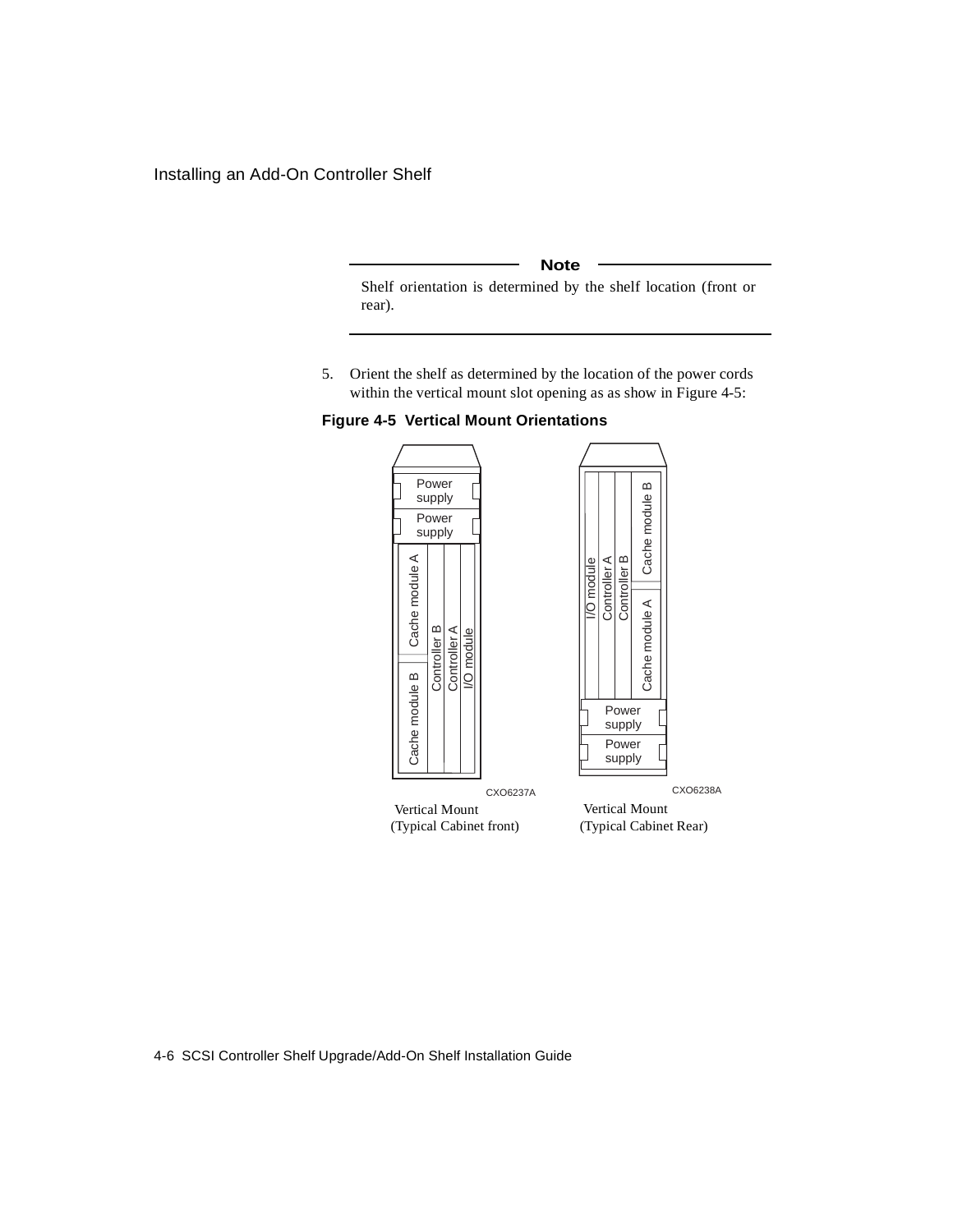6. Gently slide the shelf into the mounting brackets as shown in Figure 4-6 and fully seat it against the stop brackets.

**Figure 4-6 Inserting a Shelf into a Cabinet**



- 7. Based upon the shelf location (front or rear), select the two appropriate locking brackets for use:
	- For a front-mounted shelf, use locking bracket number 74–46441–02 (shown in Figure 4-7).

## **Figure 4-7 Front Locking Bracket**



• For a rear-mounted shelf, use locking bracket number 74–46441–01 (shown in Figure 4-8).

#### **Figure 4-8 Rear Locking Bracket**



SCSI Controller Shelf Upgrade/Add-On Shelf Installation Guide 4-7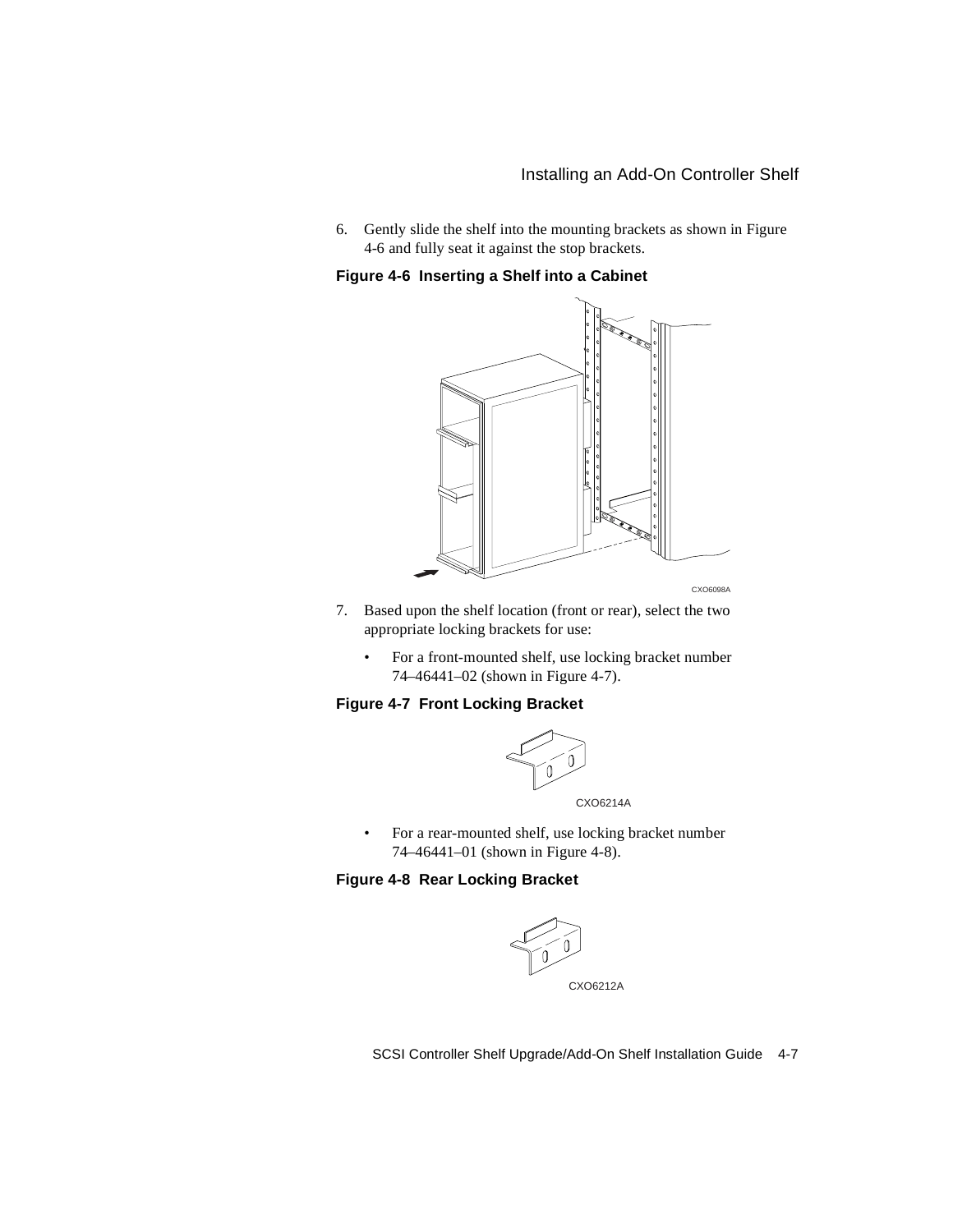## Installing an Add-On Controller Shelf

8. Position the appropriate locking bracket over the middle two holes and finger tighten two screws to secure the bracket. Figure 4-9 shows Kep nuts where the screws are located on screw-mounted brackets.

#### **Figure 4-9 Installing the Top and Bottom Shelf Locking Brackets**



- 9. Firmly push the locking bracket against the shelf to seat it.
- 10. Tighten the two screws.
- 11. Repeat steps 8 through 10 for the other locking bracket.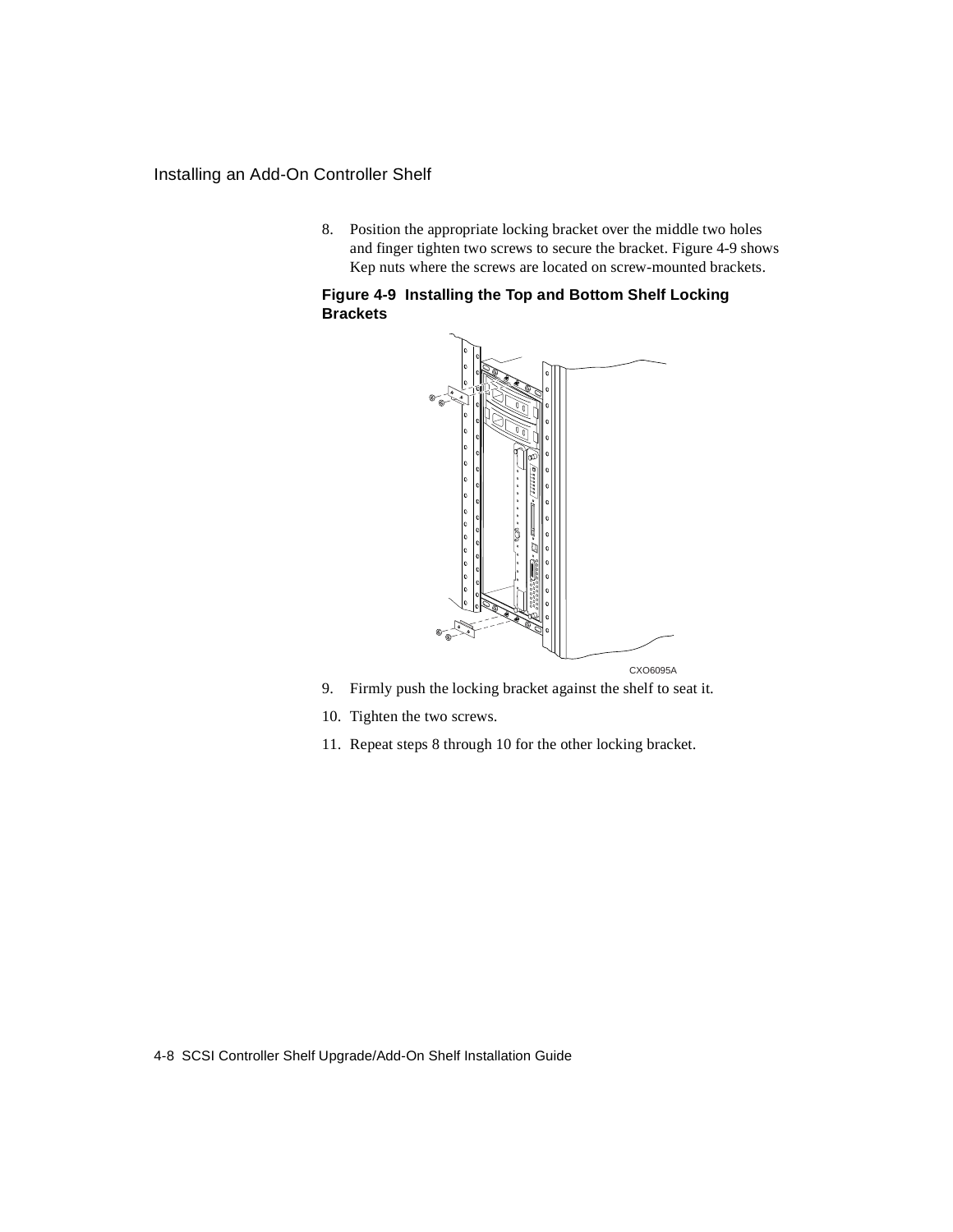# **Installing a Shelf Using Tab-Mounted Brackets**

Complete the following procedure to install a shelf using tab-mounted brackets:

- 1. Ensure that the power cords and data cables are clear of the controller slot.
- 2. Determine the correct stop bracket position for the shelf type being installed.
	- For a front shelf installation, use stop position 5, which is part of the mounting bracket.
	- For a rear shelf installation, secure a stop bracket to both mounting brackets in stop position 4 with a screw as shown in Figure 4-10.

## **Figure 4-10 Stop Brackets Showing Stop Positions 4 and 5**

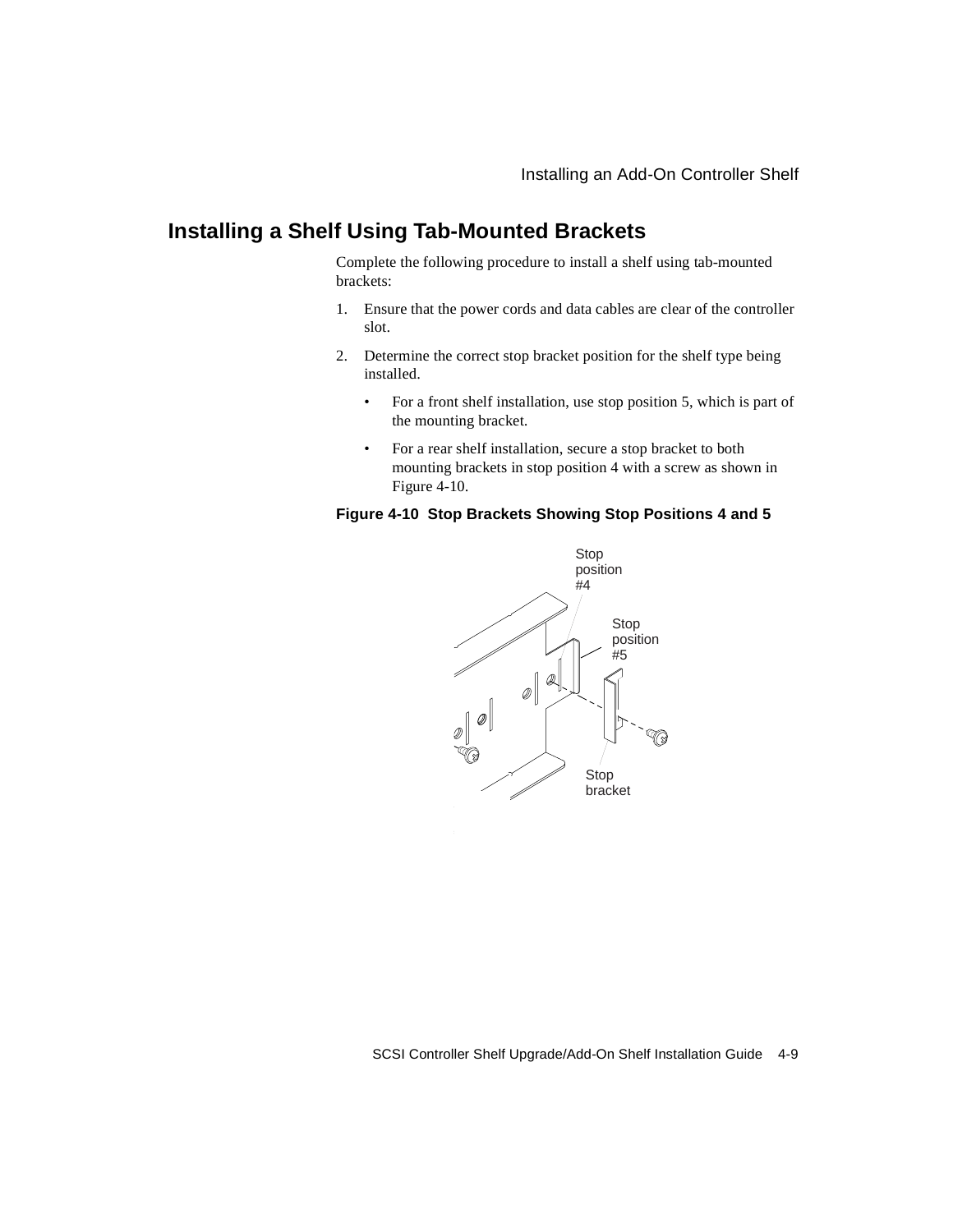## Installing an Add-On Controller Shelf

- 3. Install the mounting bracket:
	- Position the first mounting bracket behind the outer flange and against the horizontal cabinet bracket for vertical mounting as shown in Figure 4-11 or against the vertical rail for horizontal mounting as shown in Figure 4-12.





4-10 SCSI Controller Shelf Upgrade/Add-On Shelf Installation Guide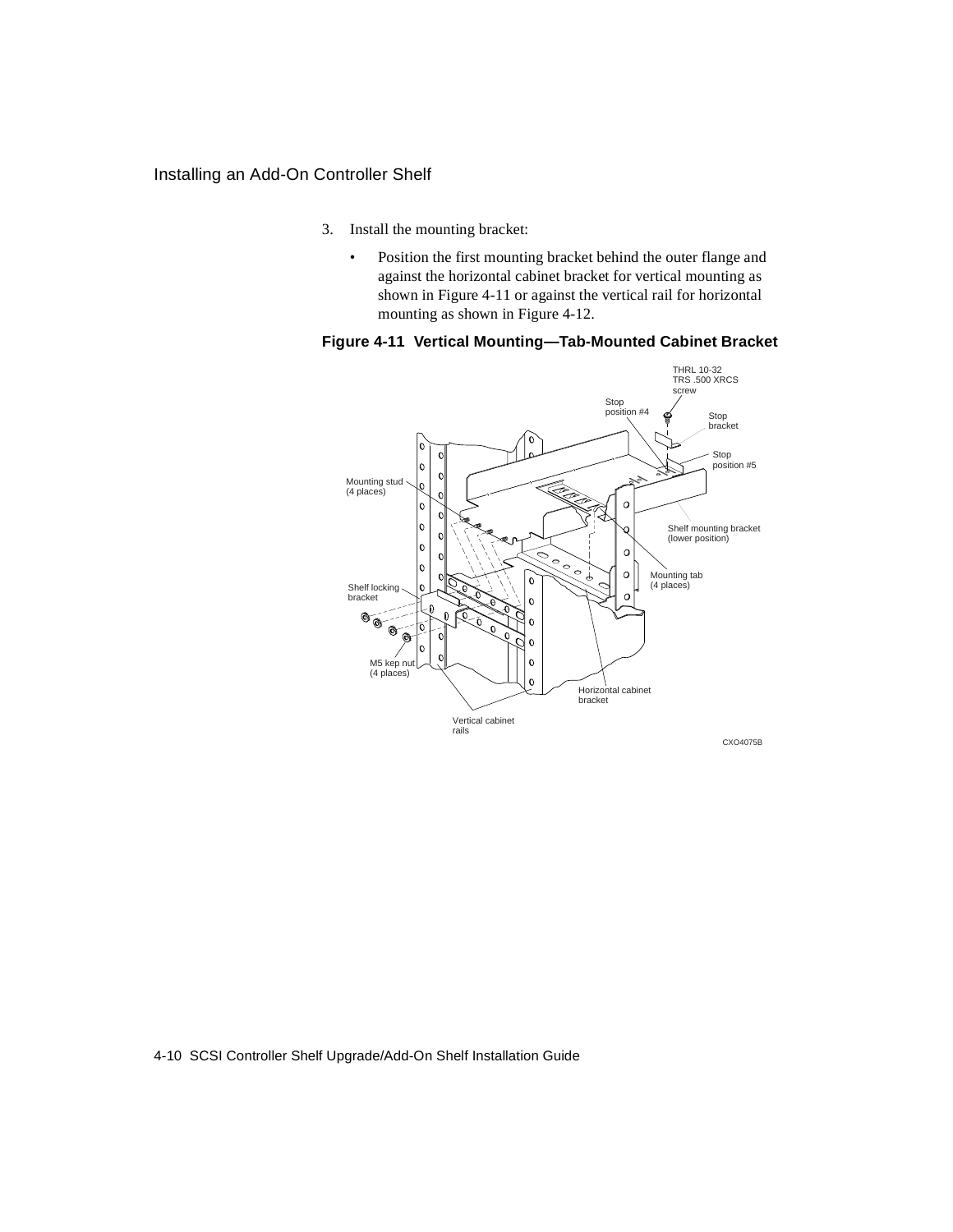

#### **Figure 4-12 Horizontal Mounting—Tab-Mounted Bracket with Slot 4**

- Ensure that the mounting studs align with the rail mounting holes.
- Slide the mounting bracket forward to seat the studs and tabs, ensuring that the cables are not pinched in the process.
- Install the Kep nuts on the outer studs and fully tighten them.
- 4. Repeat steps 2 and 3 for the other mounting bracket, ensuring that the second bracket aligns with the first bracket.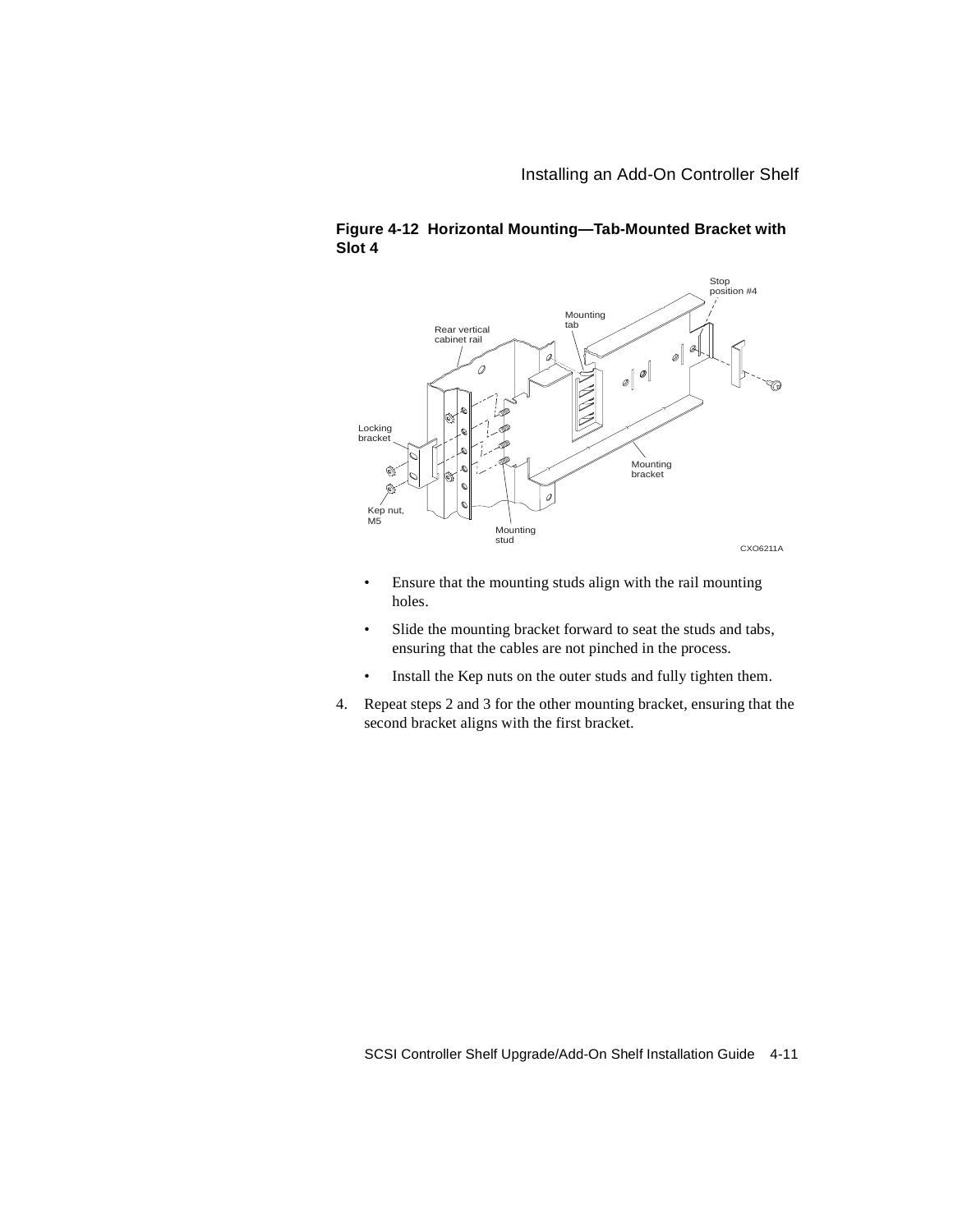Installing an Add-On Controller Shelf

#### **Note**

Shelf orientation is determined by the shelf location (front or rear).

- 5. Orient the shelf as determined by the location of the power cords within the slot opening (see Figure 4-13):
	- Horizontal mount: cords are on the left, orientation is the same for front and rear.
	- Vertical mounts: if the cords are at the top, orient using typical cabinet front, or if the cords are at the bottom, orient using typical cabinet rear.



#### **Figure 4-13 Controller Shelf Mount Orientations**

4-12 SCSI Controller Shelf Upgrade/Add-On Shelf Installation Guide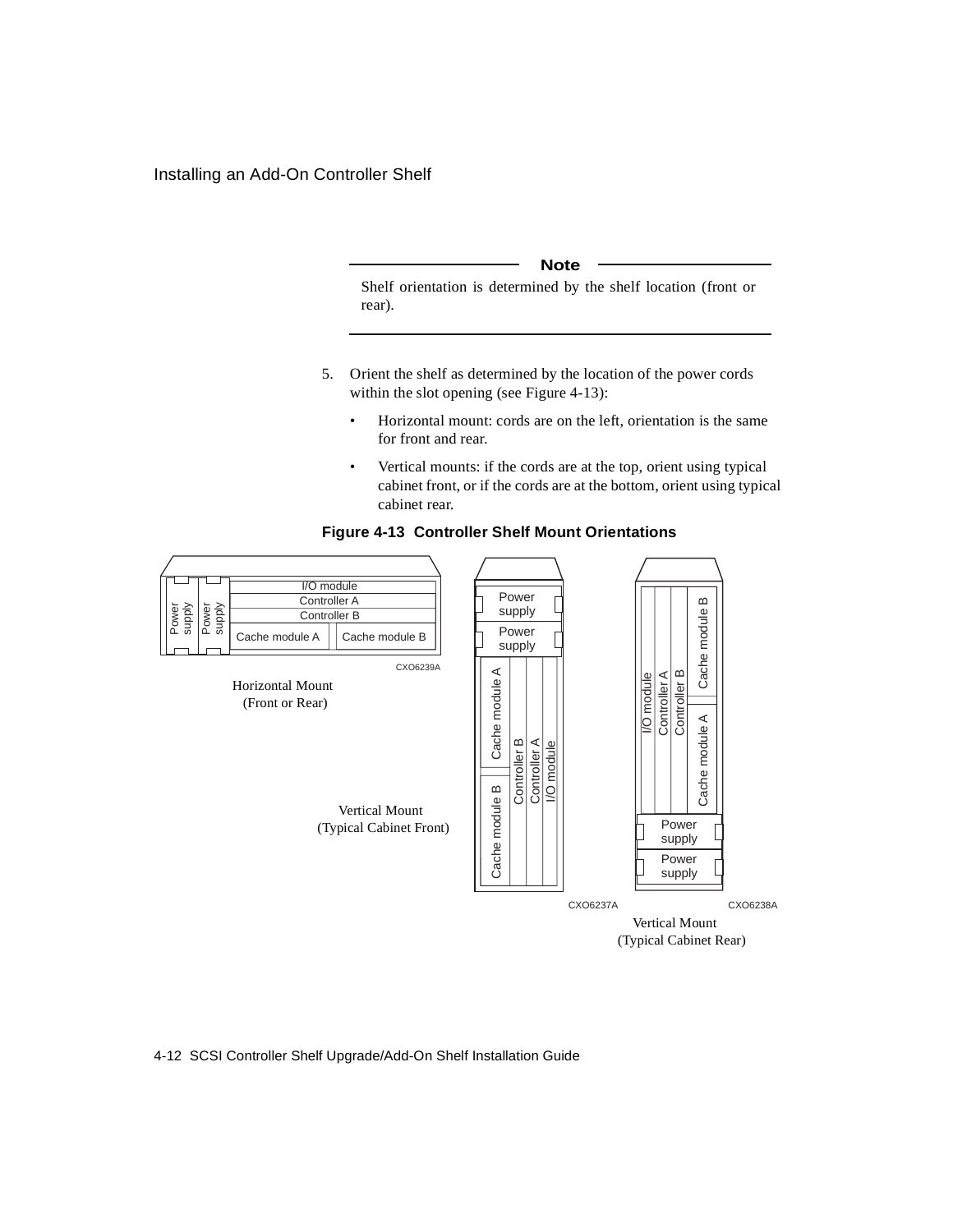6. Gently slide the shelf into the mounting brackets as shown in Figure 4-14 and fully seat it against the stop brackets.

**Figure 4-14 Inserting a Shelf into a Cabinet**



- 7. Based upon the shelf location (front or rear), select the two appropriate locking brackets for use:
	- For a front-mounted shelf, use locking bracket number 74–46441–02 (see Figure 4-15).

## **Figure 4-15 Front Locking Bracket**



• For a rear-mounted shelf, use locking bracket number 74–46441–01 (see Figure 4-16).

#### **Figure 4-16 Rear Locking Bracket**



SCSI Controller Shelf Upgrade/Add-On Shelf Installation Guide 4-13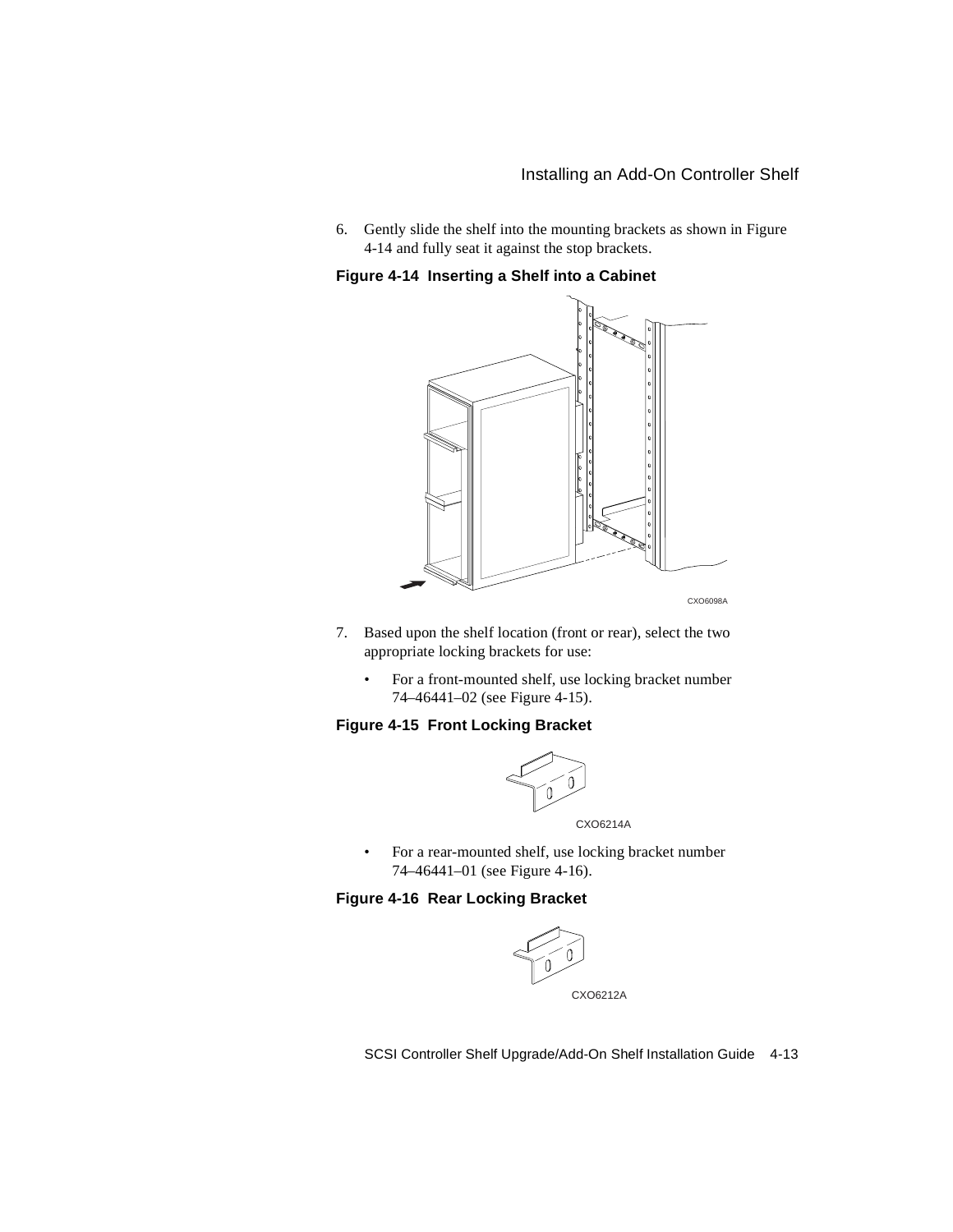## Installing an Add-On Controller Shelf

8. Position the two shelf locking brackets over the two center studs on the shelf mounting brackets as shown in Figure 4-17.

#### **Figure 4-17 Installing the Top and Bottom Shelf Locking Brackets**



- 9. Finger-tighten two Kep nuts to secure one of the brackets.
- 10. Firmly push this locking bracket against the shelf to seat it.
- 11. Tighten the two Kep nuts for this locking bracket.
- 12. Repeat steps 9 through 11 for the other locking bracket.

4-14 SCSI Controller Shelf Upgrade/Add-On Shelf Installation Guide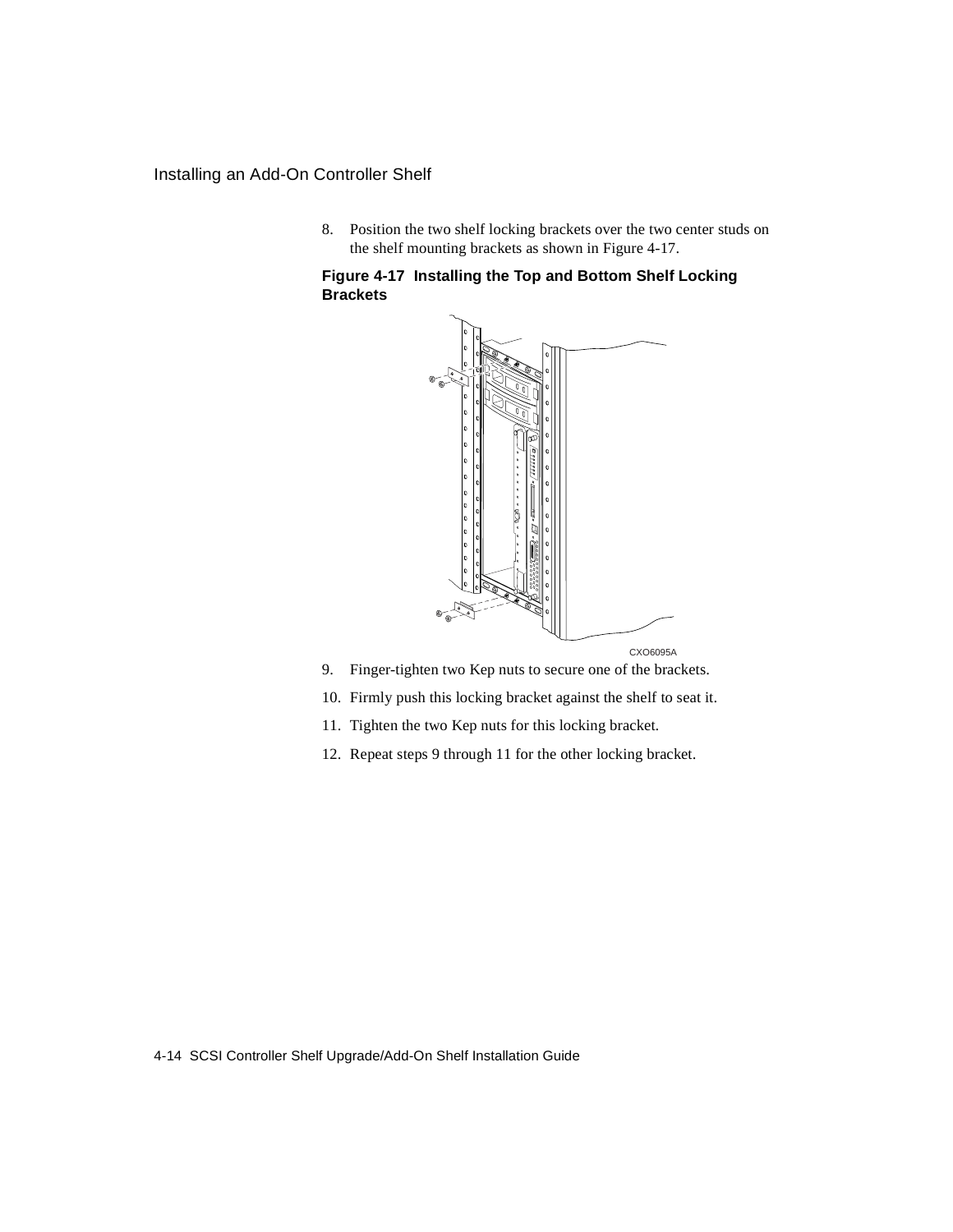# **Installing the I/O Cables**

Complete the following procedure to install the I/O cables:



1. Install the I/O cables on the appropriate side of the shelf for your shelf's orientation, as illustrated in Figure 4-18.

#### **Figure 4-18 I/O Cable Installation**



2. Ensure that the cables are firmly seated in the connectors.

SCSI Controller Shelf Upgrade/Add-On Shelf Installation Guide 4-15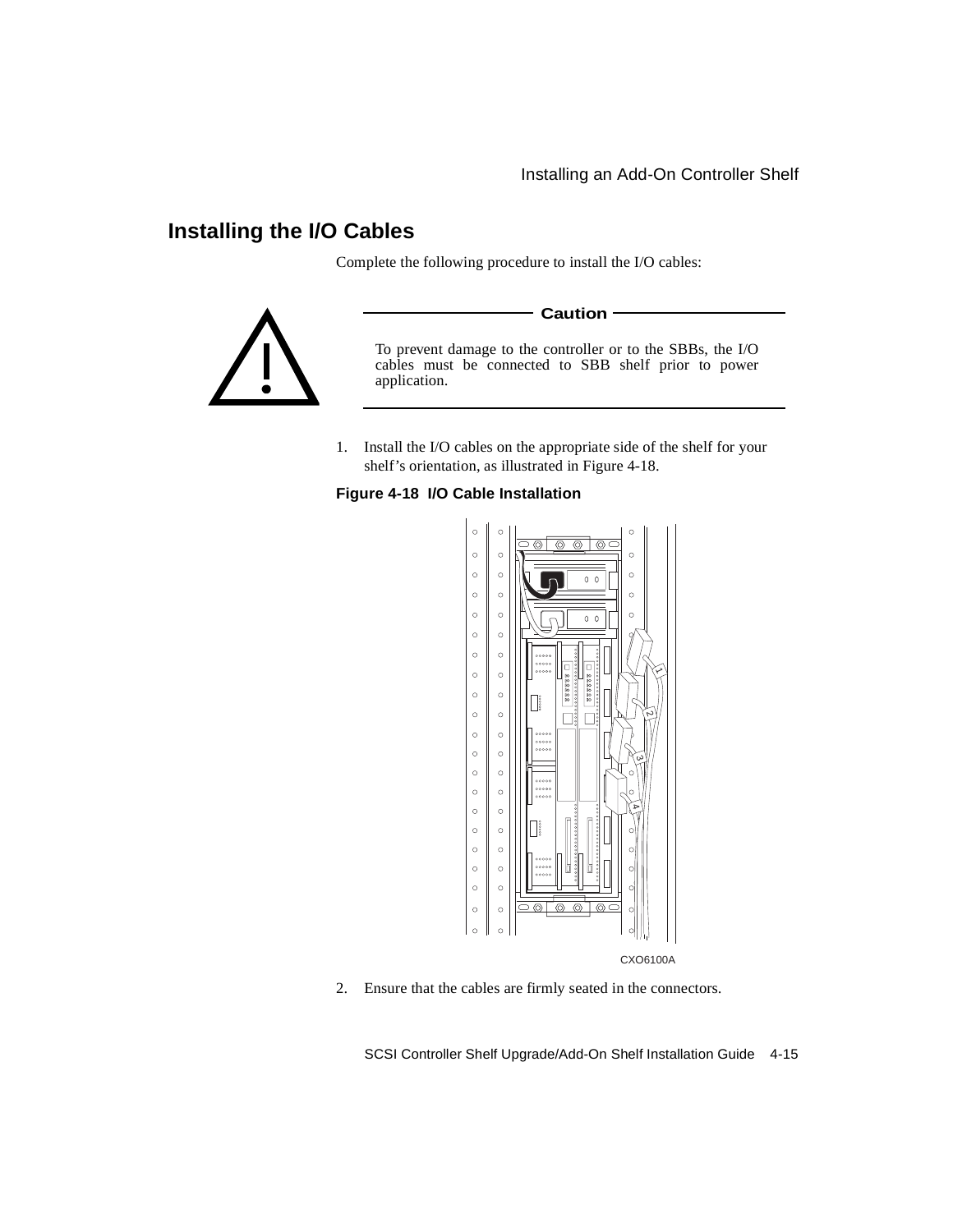Installing an Add-On Controller Shelf

# **Installing the Cache and Controllers**

Use the appropriate shelf mounting orientation (see Figure 4-19) and its accompanying procedure to install the cache and controllers as the following describes:



#### **Figure 4-19 Controller Shelf Orientations**

#### **Note**

It is easier to install both cache modules before installing the controllers.

If there is only one cache, install a blank panel over the Cache B slot.

If there is only one controller, install a blank panel over the Controller B slot.

4-16 SCSI Controller Shelf Upgrade/Add-On Shelf Installation Guide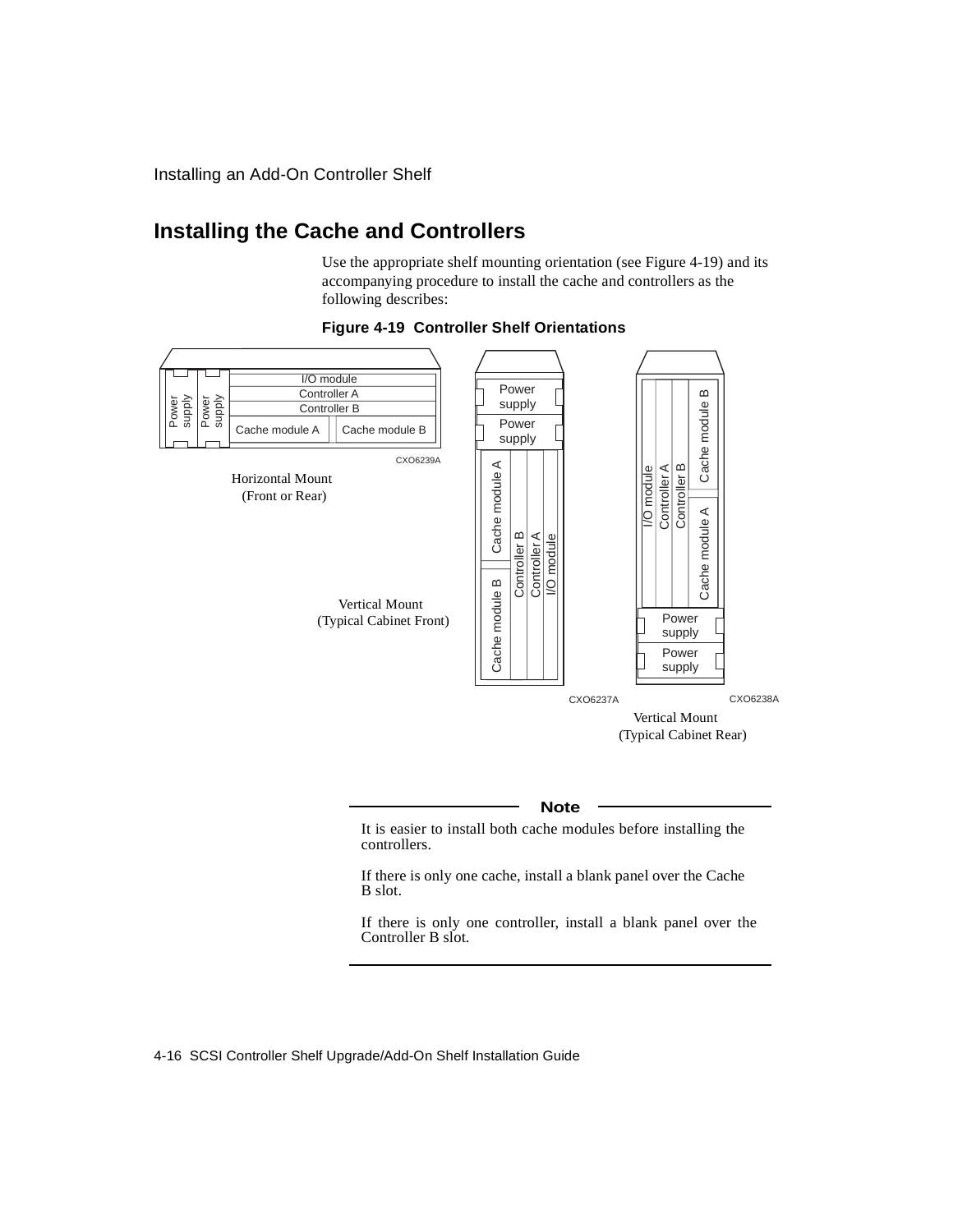# **Horizontal Mount Orientation**

Complete the following procedure using Figure 4-19 to install shelf components:

- 1. Install the cache A module in the bottom, left cache slot next to the power supplies.
- 2. Install cache B or blank panel to the right of cache A.
- 3. Install controller A in the slot immediately below the I/O module.
- 4. Install controller B or blank panel immediately below controller A.

# **Front Vertical Mount Orientation**

Complete the following procedure using Figure 4-19 to install shelf components:

- 1. Install the cache A module in the top, left cache slot under the power supplies.
- 2. Install cache B or blank panel under cache A.
- 3. Install controller A in the slot immediately to the left of the I/O module.
- 4. Install controller B or blank panel immediately to the left of controller A.

# **Rear Vertical Mount Orientation**

Complete the following procedure using Figure 4-19 to install shelf components:

- 1. Install the cache A module in the bottom, right cache slot above the power supplies.
- 2. Install cache B or blank panel immediately above cache A.
- 3. Install controller A in the slot immediately to the right of the I/O module.
- 4. Install controller B or blank panel immediately to the right of controller A.

SCSI Controller Shelf Upgrade/Add-On Shelf Installation Guide 4-17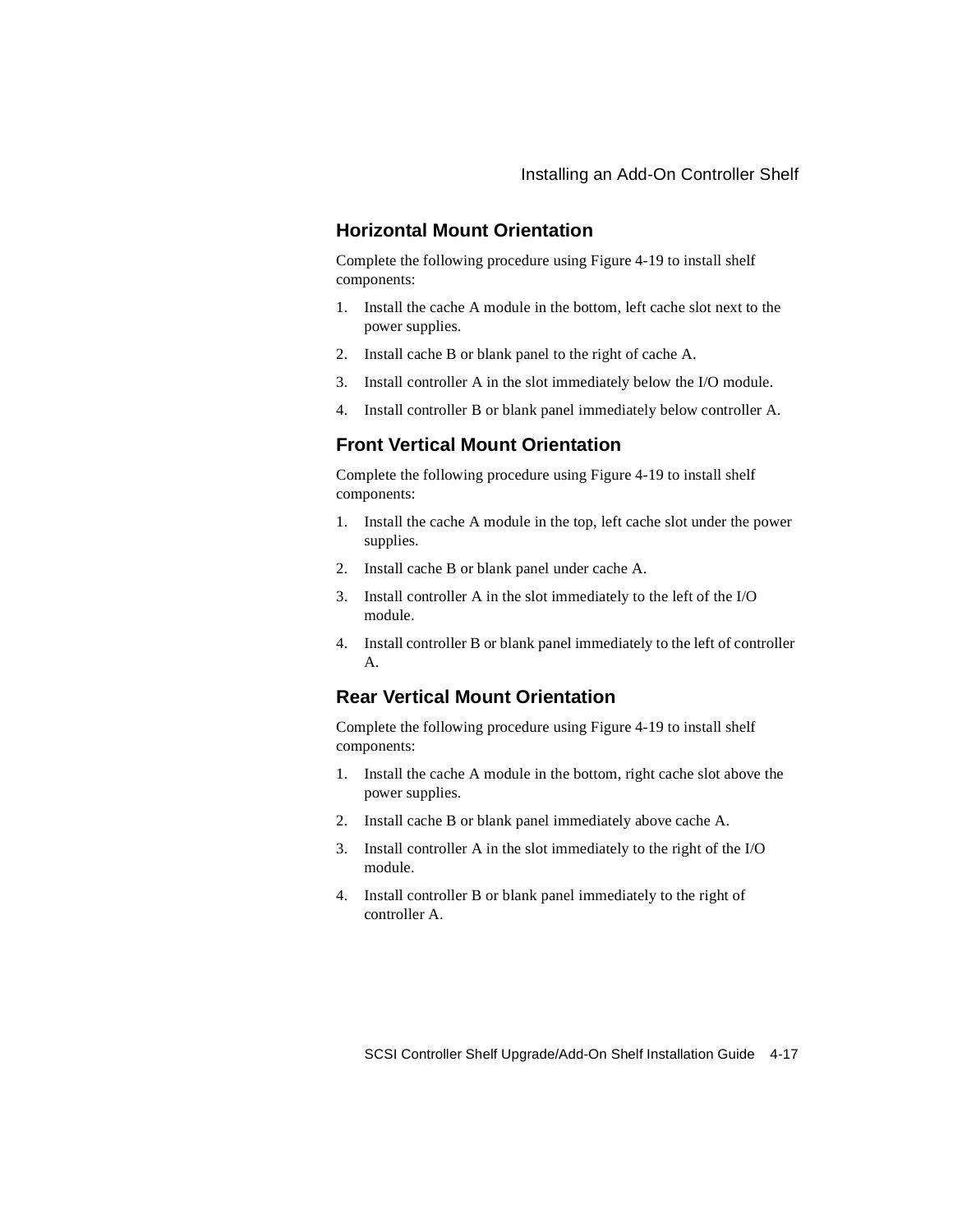Installing an Add-On Controller Shelf

# **Completing the Installation**

Complete the following procedure to finish installing the DS–BA356–MD controller shelf add-on kit:

- 1. Install and connect the ECB and cables using the *SCSI Controller Shelf Upgrade/Add-On Kits User's Guide*.
- 2. Install the host port cables using the appropriate array controller documentation.



#### - Caution -

Connecting the first power cord in the next step applies power to the shelf.

3. Connect the power supplies in both the SBB shelves and the controller shelf: the black cord to the power supply next to the locking bracket and the grey cord to the power supply next to the controller.

The green status LEDs on the power supplies turn on and the blowers start operating.

- 4. Dress the cables with tie wraps, ensuring that the cables do not interfere with the removal of any modules.
- 5. Figure 4-20 is an example of a completed DS–BA356–MD shelf configuration that includes:
	- (1) Top and bottom front shelf locking brackets
	- (2) Power supplies
	- (3) Array controller module A
	- (4) Array controller module B
	- (5) Host port adapter cables
	- (6) ECB cables
	- (7) Controller cache module A
	- (8) Controller cache module B
	- (9) Power supply cords

4-18 SCSI Controller Shelf Upgrade/Add-On Shelf Installation Guide